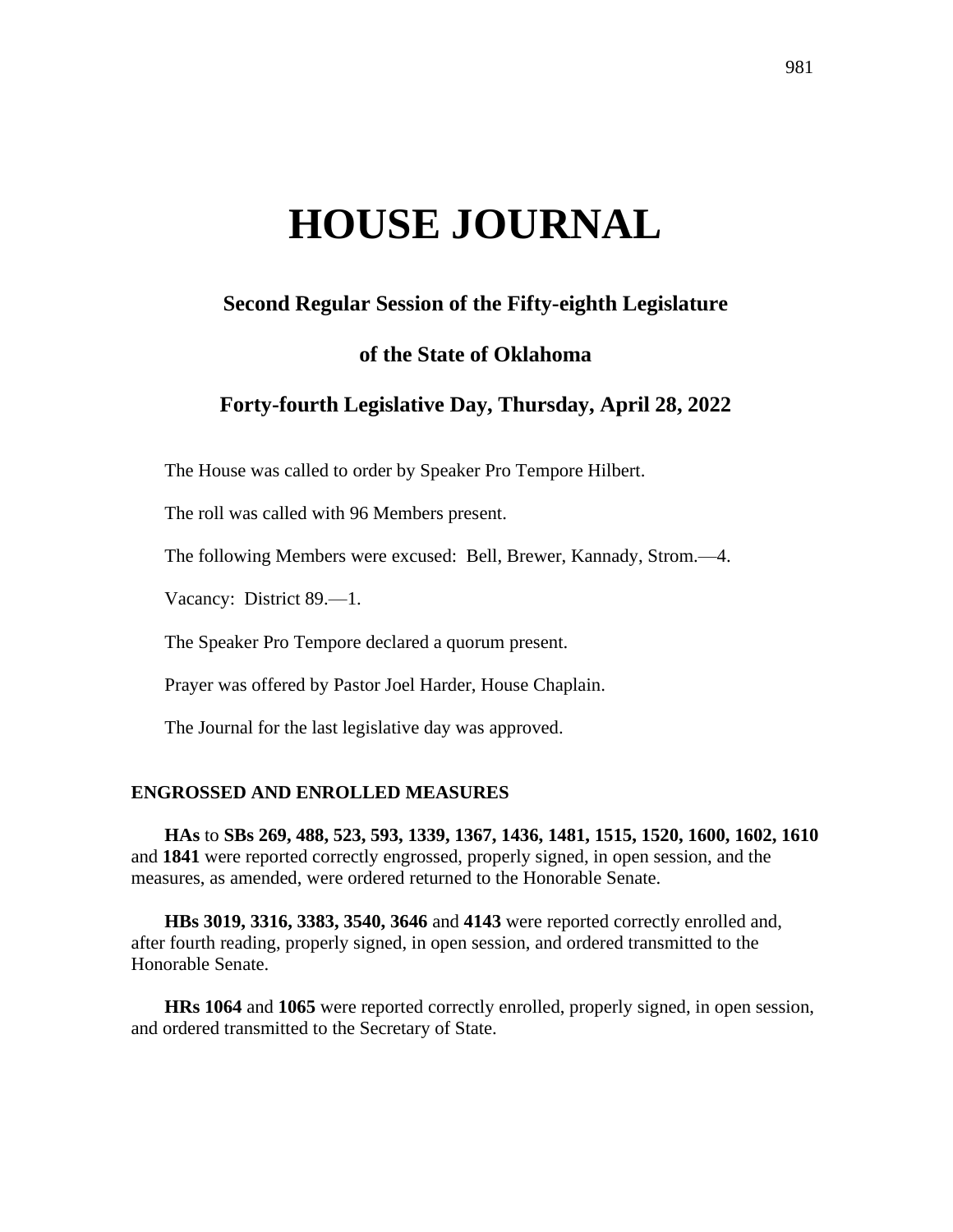**SB 1503** by Daniels et al. of the Senate and Russ of the House was read and considered.

Coauthored by Representative(s) Crosswhite Hader

Representative Russ moved previous question, which motion was declared adopted upon roll call as follows:

Aye: Baker, Bashore, Boatman, Boles, Burns, Caldwell (Chad), Cornwell, Culver, Dempsey, Dills, Dobrinski, Echols, Gann, Grego, Hardin (David), Hardin (Tommy), Hasenbeck, Hilbert, Hill, Humphrey, Johns, Kerbs, Lowe (Dick), Luttrell, Manger, Martinez, McBride, McDugle, McEntire, Miller, Moore, Newton, O'Donnell, Olsen, Osburn, Patzkowsky, Randleman, Roberts (Eric), Roberts (Sean), Roe, Russ, Sims, Smith, Sneed, Stark, Steagall, Stearman, Sterling, Stinson, Talley, Vancuren, Wallace, West (Josh), West (Kevin), West (Rick), West (Tammy), Williams, Wolfley, Worthen, Mr. Speaker.--60.

Nay: Bennett, Blancett, Crosswhite Hader, Dollens, Fugate, Goodwin, Munson, Provenzano, Ranson, Rosecrants, Turner, Waldron, Walke.--13.

Excused: Bell, Brewer, Bush, Caldwell (Trey), Conley, Davis, Fetgatter, Ford, Frix, Kannady, Kendrix, Lawson, Lepak, Lowe (Jason), Marti, May, Mize, Nichols, Nollan, Pae, Pfeiffer, Phillips, Pittman, Roberts (Dustin), Strom, Townley, Virgin.--27.

Vacancy: District 89.--1.

Representative Russ moved that **SB 1503** be advanced from General Order, which motion was declared adopted.

#### **THIRD READING**

**SB 1503** was read at length for the third time. On passage of the measure and emergency, the roll call was as follows:

Aye: Baker, Bashore, Boatman, Boles, Burns, Caldwell (Chad), Cornwell, Crosswhite Hader, Culver, Dempsey, Dills, Dobrinski, Echols, Ford, Gann, Grego, Hardin (David), Hardin (Tommy), Hasenbeck, Hilbert, Hill, Humphrey, Johns, Kendrix, Kerbs, Lawson, Lowe (Dick), Luttrell, Manger, Martinez, May, McBride, McDugle, McEntire, Miller, Moore, Newton, Nollan, O'Donnell, Olsen, Osburn, Pae, Patzkowsky, Phillips, Randleman, Roberts (Eric), Roberts (Sean), Roe, Russ, Sims, Smith, Sneed, Stark, Steagall, Stearman, Sterling, Stinson, Talley, Vancuren, Wallace, West (Josh), West (Kevin), West (Rick), West (Tammy), Williams, Wolfley, Worthen, Mr. Speaker.--68.

Nay: Bennett, Blancett, Dollens, Fugate, Goodwin, Munson, Provenzano, Ranson, Rosecrants, Turner, Waldron, Walke.--12.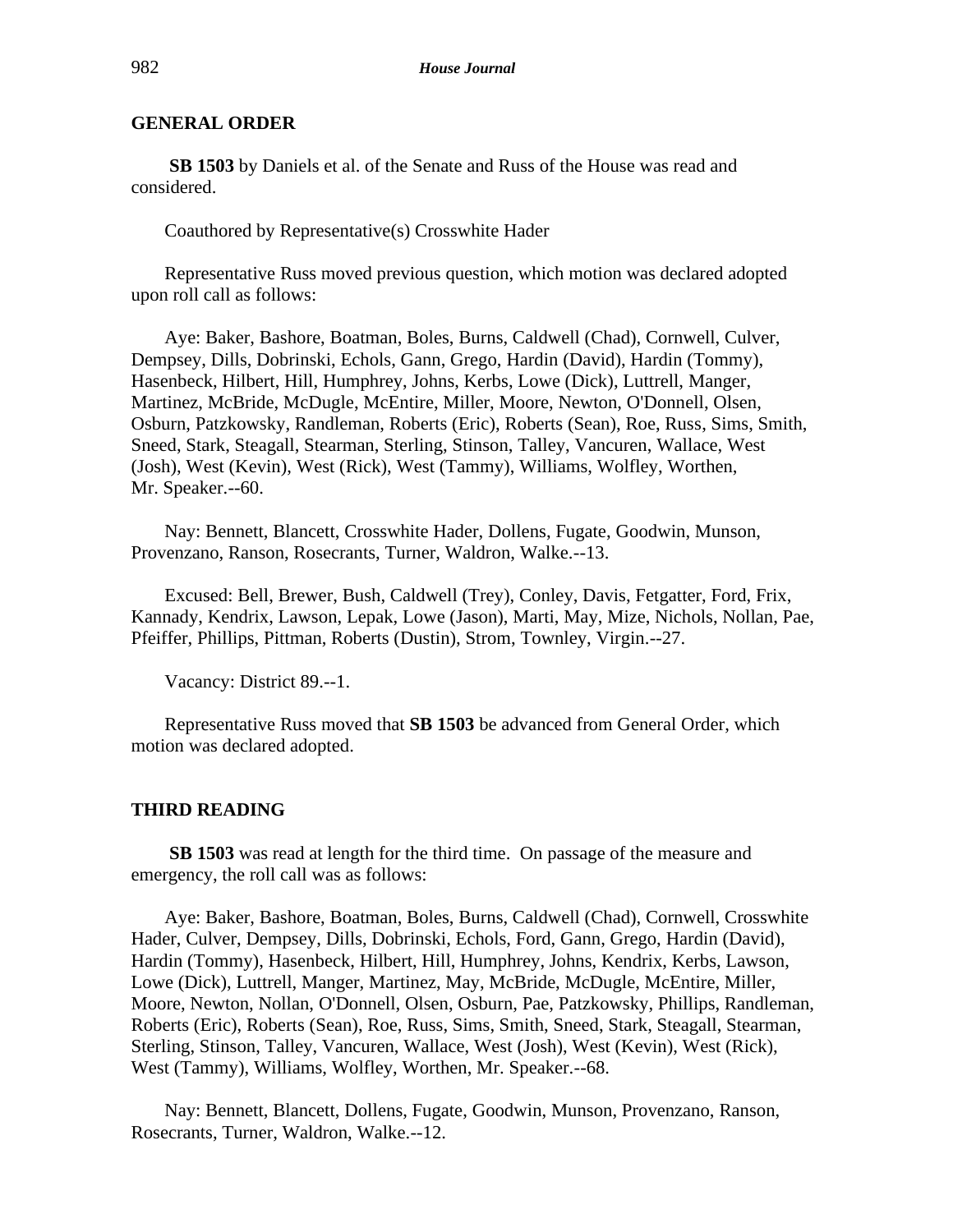Excused: Bell, Brewer, Bush, Caldwell (Trey), Conley, Davis, Fetgatter, Frix, Kannady, Lepak, Lowe (Jason), Marti, Mize, Nichols, Pfeiffer, Pittman, Roberts (Dustin), Strom, Townley, Virgin.--20.

Vacancy: District 89.--1.

The measure and emergency passed.

The Presiding Officer signed, in open session, Engrossed **SB 1503** and ordered same returned to the Honorable Senate.

#### **GENERAL ORDER**

**SB 503** by Dahm et al. of the Senate and McBride of the House was read and considered.

Coauthored by Representative(s) Conley, Crosswhite Hader, Williams, Echols, Olsen

Representative McBride moved to suspend House Rule 8.8 for the purpose of allowing consideration of an untimely filed floor amendment, which motion was declared adopted upon roll call as follows:

Aye: Baker, Bashore, Boatman, Boles, Burns, Bush, Caldwell (Trey), Cornwell, Crosswhite Hader, Culver, Dempsey, Dills, Dobrinski, Echols, Fetgatter, Ford, Gann, Grego, Hardin (David), Hardin (Tommy), Hasenbeck, Hilbert, Hill, Humphrey, Johns, Kendrix, Kerbs, Lowe (Dick), Luttrell, Manger, Martinez, McBride, McDugle, McEntire, Miller, Moore, Newton, Nollan, O'Donnell, Olsen, Osburn, Pae, Patzkowsky, Pfeiffer, Randleman, Roberts (Eric), Roberts (Sean), Roe, Russ, Sims, Smith, Sneed, Stark, Steagall, Stearman, Sterling, Stinson, Talley, Vancuren, Wallace, West (Josh), West (Kevin), West (Rick), West (Tammy), Williams, Wolfley, Worthen, Mr. Speaker.--68.

Nay: Bennett, Blancett, Dollens, Goodwin, Munson, Provenzano, Ranson, Rosecrants, Turner, Waldron, Walke.--11.

Excused: Bell, Brewer, Caldwell (Chad), Conley, Davis, Frix, Fugate, Kannady, Lawson, Lepak, Lowe (Jason), Marti, May, Mize, Nichols, Phillips, Pittman, Roberts (Dustin), Strom, Townley, Virgin.--21.

Vacancy: District 89.--1.

Representative McBride moved to amend **SB 503** by striking the title, the enacting clause, the entire bill and inserting in lieu thereof a floor substitute, which floor substitute was declared adopted upon a division of the question.

Representative McBride moved that **SB 503** be advanced from General Order, which motion was declared adopted.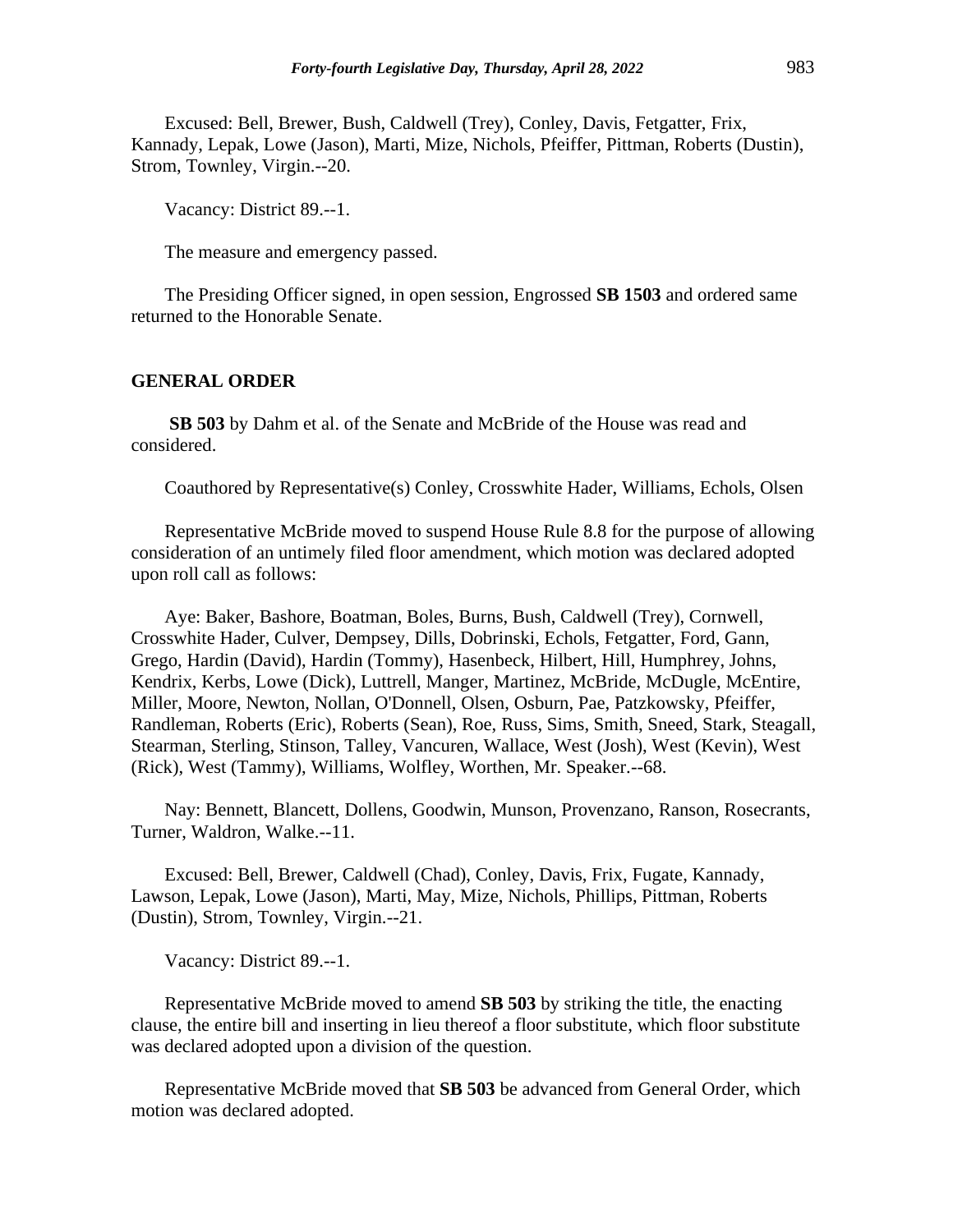# **THIRD READING**

**SB 503** was read at length for the third time.

Representative Echols moved previous question, which motion was declared adopted upon roll call as follows:

Aye: Baker, Bashore, Boatman, Boles, Burns, Bush, Caldwell (Chad), Cornwell, Crosswhite Hader, Culver, Davis, Dempsey, Dills, Echols, Fetgatter, Ford, Gann, Grego, Hardin (David), Hasenbeck, Hilbert, Hill, Humphrey, Johns, Kendrix, Kerbs, Lawson, Lepak, Lowe (Dick), Luttrell, Manger, Martinez, May, McBride, McDugle, McEntire, Miller, Mize, Newton, O'Donnell, Olsen, Osburn, Pae, Patzkowsky, Pfeiffer, Phillips, Randleman, Roberts (Dustin), Roberts (Eric), Roe, Sims, Smith, Sneed, Stark, Steagall, Sterling, Stinson, Talley, Vancuren, Wallace, West (Josh), West (Kevin), West (Rick), West (Tammy), Williams, Wolfley, Worthen, Mr. Speaker.--68.

Nay: Bennett, Blancett, Dollens, Fugate, Goodwin, Lowe (Jason), Munson, Provenzano, Ranson, Rosecrants, Turner, Waldron, Walke.--13.

Excused: Bell, Brewer, Caldwell (Trey), Conley, Dobrinski, Frix, Hardin (Tommy), Kannady, Marti, Moore, Nichols, Nollan, Pittman, Roberts (Sean), Russ, Stearman, Strom, Townley, Virgin.--19.

Vacancy: District 89.--1.

On passage of the measure and emergency, the roll call was as follows:

Aye: Baker, Bashore, Boatman, Boles, Burns, Bush, Caldwell (Chad), Caldwell (Trey), Cornwell, Crosswhite Hader, Culver, Davis, Dempsey, Dills, Echols, Fetgatter, Ford, Gann, Grego, Hardin (David), Hasenbeck, Hilbert, Hill, Humphrey, Johns, Kendrix, Kerbs, Lawson, Lepak, Lowe (Dick), Luttrell, Manger, Martinez, McDugle, Miller, Mize, Moore, Newton, Nollan, O'Donnell, Olsen, Osburn, Pae, Patzkowsky, Pfeiffer, Randleman, Roberts (Dustin), Roberts (Eric), Roberts (Sean), Roe, Sims, Smith, Sneed, Stark, Steagall, Stearman, Sterling, Stinson, Talley, Vancuren, Wallace, West (Josh), West (Kevin), West (Rick), West (Tammy), Williams, Wolfley, Worthen, Mr. Speaker.--69.

Nay: Bennett, Blancett, Dollens, Fugate, Goodwin, Lowe (Jason), Munson, Provenzano, Ranson, Rosecrants, Turner, Waldron, Walke.--13.

Excused: Bell, Brewer, Conley, Dobrinski, Frix, Hardin (Tommy), Kannady, Marti, May, McBride, McEntire, Nichols, Phillips, Pittman, Russ, Strom, Townley, Virgin.--18.

Vacancy: District 89.--1.

The measure and emergency passed.

**SB 503** was referred for engrossment.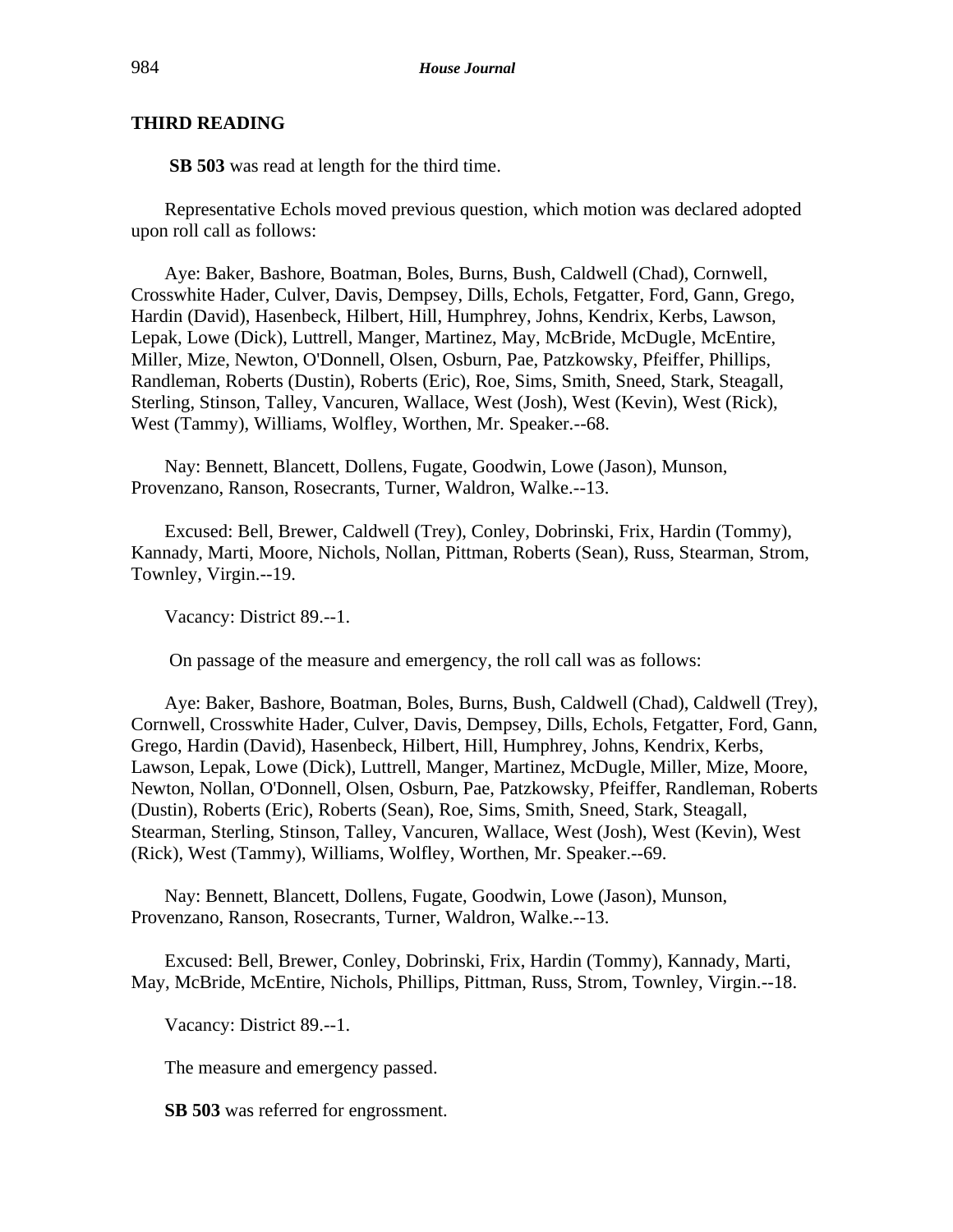**SB 1670** by Kidd et al. of the Senate and Hasenbeck of the House was read and considered.

Representative Hasenbeck moved that **SB 1670** be advanced from General Order, which motion was declared adopted.

# **THIRD READING**

**SB 1670** was read at length for the third time. On passage of the measure and emergency, the roll call was as follows:

Aye: Baker, Bashore, Bennett, Blancett, Boatman, Boles, Burns, Bush, Caldwell (Chad), Caldwell (Trey), Cornwell, Crosswhite Hader, Culver, Davis, Dempsey, Dills, Dollens, Echols, Fetgatter, Ford, Frix, Gann, Goodwin, Grego, Hardin (David), Hasenbeck, Hilbert, Hill, Humphrey, Johns, Kendrix, Kerbs, Lawson, Lepak, Lowe (Dick), Lowe (Jason), Luttrell, Manger, May, McBride, McDugle, McEntire, Mize, Moore, Munson, Newton, Nichols, Nollan, O'Donnell, Olsen, Osburn, Pae, Patzkowsky, Pfeiffer, Provenzano, Randleman, Ranson, Roberts (Dustin), Roberts (Eric), Roberts (Sean), Rosecrants, Russ, Sims, Smith, Sneed, Stark, Steagall, Stearman, Sterling, Stinson, Talley, Turner, Vancuren, Waldron, Walke, Wallace, West (Josh), West (Kevin), West (Rick), West (Tammy), Williams, Wolfley, Worthen, Mr. Speaker.--84.

Excused: Bell, Brewer, Conley, Dobrinski, Fugate, Hardin (Tommy), Kannady, Marti, Martinez, Phillips, Pittman, Roe, Strom, Townley, Virgin.--15.

Constitutional Priv: Miller.--1.

Vacancy: District 89.--1.

The measure and emergency passed.

The Presiding Officer signed, in open session, Engrossed **SB 1670** and ordered same returned to the Honorable Senate.

#### **GENERAL ORDER**

**SB 1134** by Rosino of the Senate and Lawson of the House was read and considered.

Representative Lawson moved that **SB 1134** be advanced from General Order, which motion was declared adopted.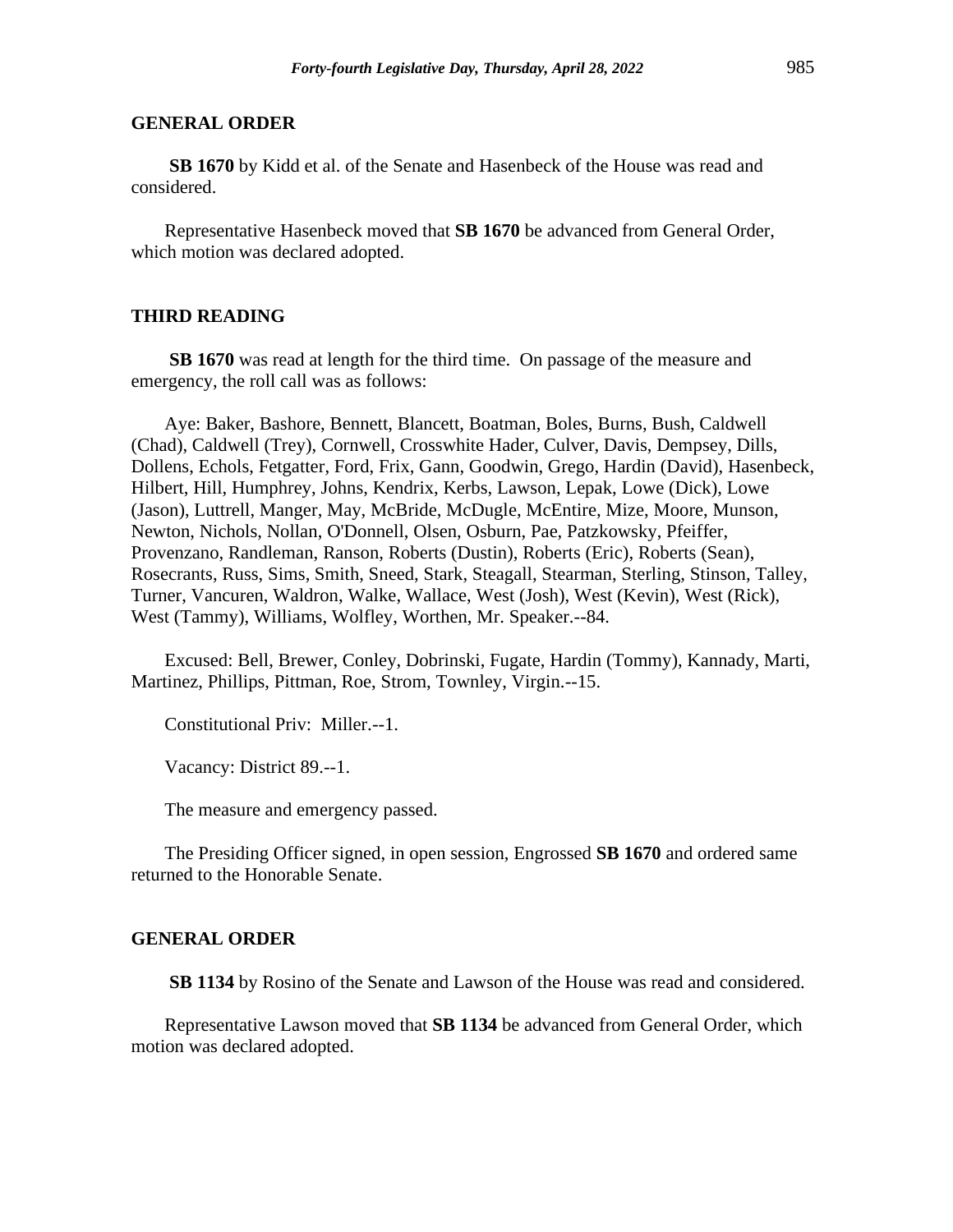# **THIRD READING**

**SB 1134** was read at length for the third time. On passage of the measure and emergency, the roll call was as follows:

Aye: Baker, Bashore, Bennett, Boatman, Boles, Burns, Bush, Caldwell (Trey), Cornwell, Crosswhite Hader, Culver, Davis, Dempsey, Dills, Dobrinski, Dollens, Echols, Fetgatter, Ford, Frix, Fugate, Goodwin, Grego, Hasenbeck, Hilbert, Hill, Humphrey, Johns, Kendrix, Kerbs, Lawson, Lepak, Lowe (Dick), Lowe (Jason), Luttrell, Manger, May, McBride, McDugle, McEntire, Miller, Mize, Moore, Munson, Newton, Nichols, O'Donnell, Osburn, Pae, Patzkowsky, Pfeiffer, Phillips, Provenzano, Randleman, Ranson, Roberts (Dustin), Roberts (Eric), Rosecrants, Russ, Sims, Sneed, Stark, Steagall, Sterling, Stinson, Talley, Townley, Turner, Vancuren, Waldron, Walke, Wallace, West (Josh), West (Kevin), West (Tammy), Williams, Wolfley, Worthen, Mr. Speaker.--79.

Nay: Gann, Hardin (David), Hardin (Tommy), Olsen, Roe, Smith, Stearman, West (Rick).--8.

Excused: Bell, Blancett, Brewer, Caldwell (Chad), Conley, Kannady, Marti, Martinez, Nollan, Pittman, Roberts (Sean), Strom, Virgin.--13.

Vacancy: District 89.--1.

The measure and emergency passed.

The Presiding Officer signed, in open session, Engrossed **SB 1134** and ordered same returned to the Honorable Senate.

### **GENERAL ORDER**

**SB 1277** by Taylor of the Senate and Dobrinski of the House was read and considered.

Representative Dobrinski moved that **SB 1277** be advanced from General Order, which motion was declared adopted.

### **THIRD READING**

**SB 1277** was read at length for the third time.

Representative Echols moved previous question, which motion was declared adopted upon roll call as follows:

Aye: Baker, Bashore, Boatman, Boles, Burns, Bush, Caldwell (Chad), Conley, Crosswhite Hader, Culver, Davis, Dempsey, Dills, Dobrinski, Echols, Fetgatter, Ford, Frix, Gann, Grego, Hardin (David), Hardin (Tommy), Hilbert, Hill, Johns, Kendrix, Kerbs, Lepak, Lowe (Dick), Luttrell, Manger, Marti, Martinez, May, McBride, McDugle,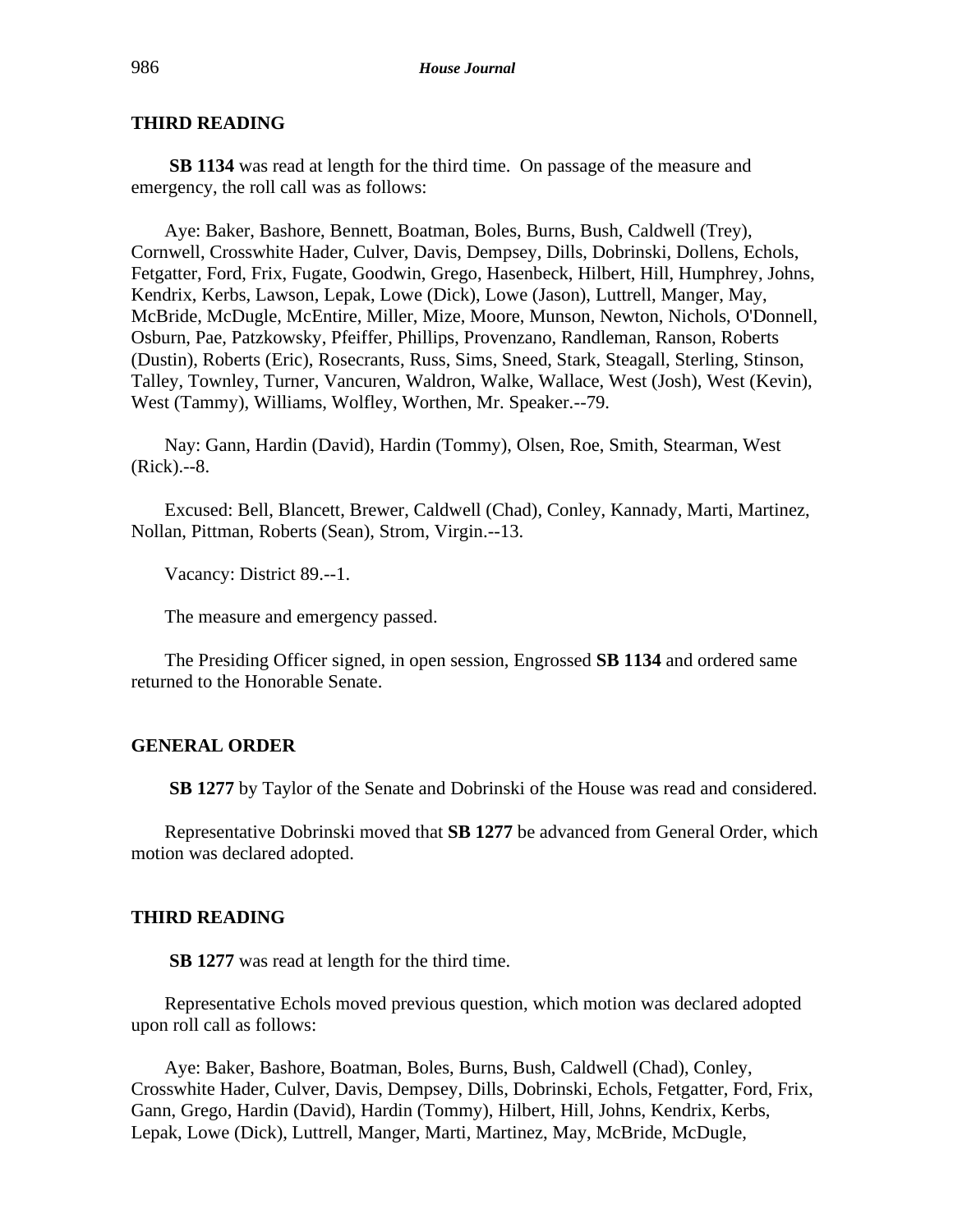McEntire, Miller, Mize, Moore, O'Donnell, Olsen, Osburn, Pae, Patzkowsky, Pfeiffer, Randleman, Roberts (Dustin), Roberts (Eric), Roberts (Sean), Roe, Russ, Sims, Smith, Sneed, Stark, Steagall, Stearman, Sterling, Stinson, Townley, Vancuren, Wallace, West (Josh), West (Kevin), West (Tammy), Williams, Wolfley, Worthen, Mr. Speaker.--70.

Nay: Dollens, Nichols, Provenzano, Rosecrants.--4.

Excused: Bell, Bennett, Blancett, Brewer, Caldwell (Trey), Cornwell, Fugate, Goodwin, Hasenbeck, Humphrey, Kannady, Lawson, Lowe (Jason), Munson, Newton, Nollan, Phillips, Pittman, Ranson, Strom, Talley, Turner, Virgin, Waldron, Walke, West (Rick).--26.

Vacancy: District 89.--1.

On passage of the measure, the roll call was as follows:

Aye: Baker, Bashore, Boatman, Boles, Burns, Bush, Caldwell (Chad), Caldwell (Trey), Cornwell, Crosswhite Hader, Culver, Davis, Dempsey, Dobrinski, Echols, Fetgatter, Ford, Frix, Gann, Grego, Hardin (David), Hardin (Tommy), Hasenbeck, Hilbert, Humphrey, Johns, Kendrix, Kerbs, Lepak, Lowe (Dick), Lowe (Jason), Manger, Marti, Martinez, May, McBride, McDugle, Mize, Newton, Olsen, Osburn, Pae, Pfeiffer, Randleman, Roberts (Dustin), Roberts (Eric), Roberts (Sean), Roe, Russ, Sims, Smith, Sneed, Stark, Steagall, Stearman, Sterling, Stinson, Talley, Townley, Vancuren, Wallace, West (Josh), West (Kevin), West (Rick), West (Tammy), Williams, Wolfley, Worthen, Mr. Speaker.--69.

Excused: Bell, Bennett, Blancett, Brewer, Conley, Dills, Dollens, Fugate, Goodwin, Hill, Kannady, Lawson, Luttrell, McEntire, Miller, Moore, Munson, Nichols, Nollan, O'Donnell, Patzkowsky, Phillips, Pittman, Provenzano, Ranson, Rosecrants, Strom, Turner, Virgin, Waldron, Walke.--31.

Vacancy: District 89.--1.

The measure passed.

The Presiding Officer signed, in open session, Engrossed **SB 1277** and ordered same returned to the Honorable Senate.

#### **GENERAL ORDER**

**SB 615** by Bullard et al. of the Senate and Williams et al. of the House was read and considered.

Coauthored by Representative(s) West (Kevin), Crosswhite Hader, Stearman, West (Josh), Conley, Randleman, Moore, Boles, Talley

Coauthored by Senator(s) Kidd, Pemberton, Rogers, Dugger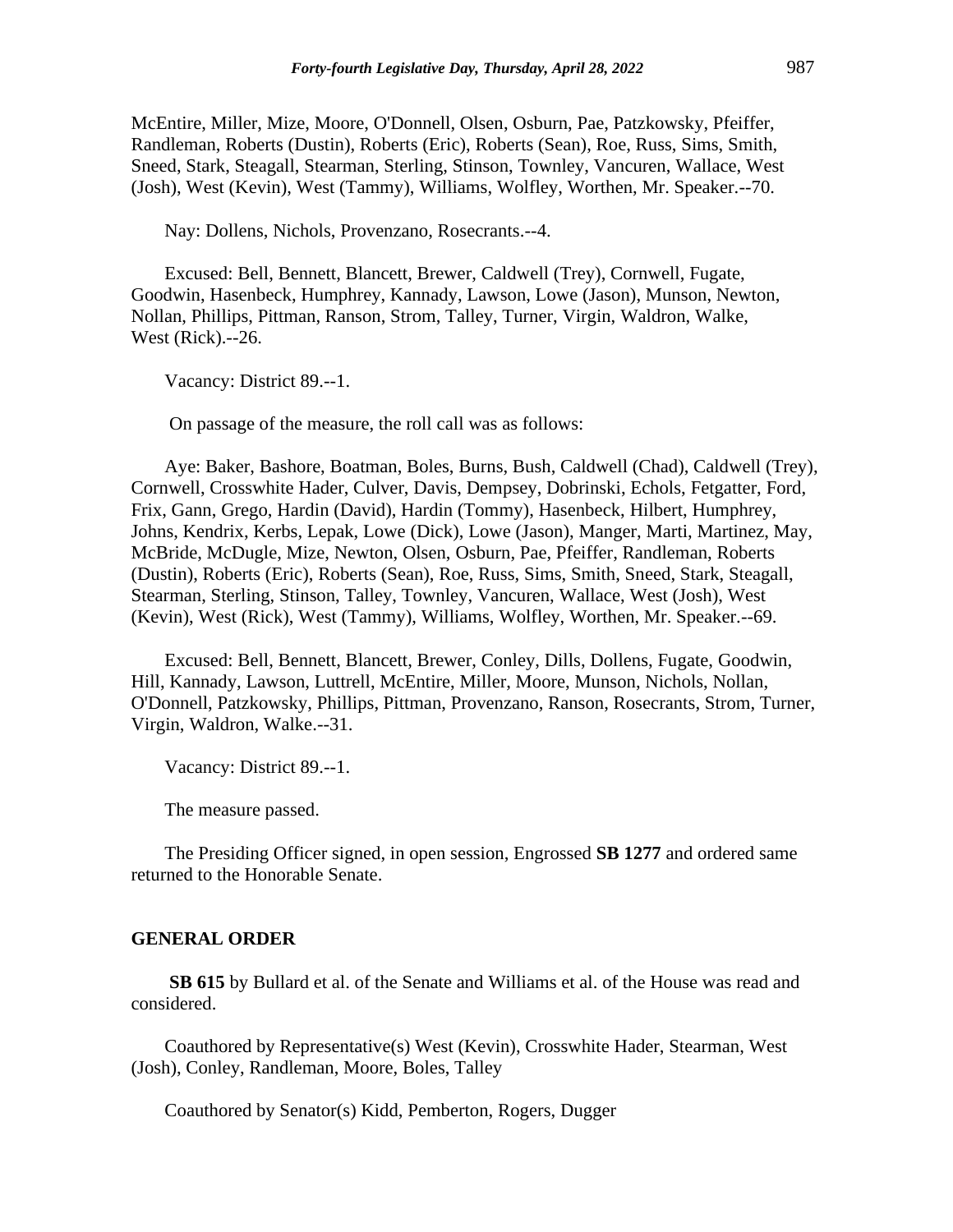Representative West (Kevin) moved to suspend House Rule 8.8 for the purpose of allowing consideration of an untimely filed floor amendment, which motion was declared adopted upon roll call as follows:

Aye: Baker, Bashore, Boatman, Boles, Burns, Bush, Caldwell (Chad), Conley, Cornwell, Crosswhite Hader, Culver, Davis, Dempsey, Dills, Dobrinski, Echols, Fetgatter, Ford, Frix, Gann, Grego, Hardin (David), Hardin (Tommy), Hilbert, Hill, Humphrey, Johns, Kendrix, Kerbs, Lawson, Lowe (Dick), Luttrell, Manger, Marti, Martinez, May, McBride, McDugle, Miller, Moore, Newton, O'Donnell, Olsen, Osburn, Pae, Patzkowsky, Pfeiffer, Roberts (Dustin), Roberts (Eric), Roberts (Sean), Roe, Sims, Smith, Sneed, Stark, Steagall, Stearman, Sterling, Stinson, Talley, Townley, Vancuren, Wallace, West (Josh), West (Kevin), West (Rick), West (Tammy), Williams, Wolfley, Mr. Speaker.--70.

Excused: Bell, Bennett, Blancett, Brewer, Caldwell (Trey), Dollens, Fugate, Goodwin, Hasenbeck, Kannady, Lepak, Lowe (Jason), McEntire, Mize, Munson, Nichols, Nollan, Phillips, Pittman, Provenzano, Randleman, Ranson, Rosecrants, Russ, Strom, Turner, Virgin, Waldron, Walke, Worthen.--30.

Vacancy: District 89.--1.

Representative West (Kevin) moved to amend **SB 615** by striking the title, the enacting clause, the entire bill and inserting in lieu thereof a floor substitute.

Representative West (Kevin) moved to amend the floor substitute by striking Section 1 in its entirety and inserting in lieu thereof the following language:

"SECTION 1. NEW LAW A new section of law to be codified in the Oklahoma Statutes as Section 11-105.2 of Title 70, unless there is created a duplication in numbering, reads as follows:

A. The superintendent or a designee of a school district shall ensure that the parent or guardian of a student who will receive instruction related to sexual orientation and gender identity, whether it is offered as part of a sex education class or program or as part of any other class or program:

1. Receives specific advance written notification of the sexual orientation and gender identity instruction and of their right to inspect curriculum and materials, including supplementary materials, tests, surveys, questionnaires or activities, related to such instruction; and

2. Receives advance written notification of their right to notify the school in writing if they do not want their children to participate in the instruction.

B. No student shall be required to participate in instruction related to sexual orientation and gender identity if a parent or guardian of the student objects in writing to such participation. If the instruction referred to in this subsection is part of or is taught during a credit course a student may be required to enroll in the course but shall not be required to receive instruction in or participate in the instruction if a parent or guardian objects in writing." and by restoring the title, which amendment was declared adopted.

Representative West (Kevin) pressed adoption of the floor substitute, as amended, which floor substitute was declared adopted.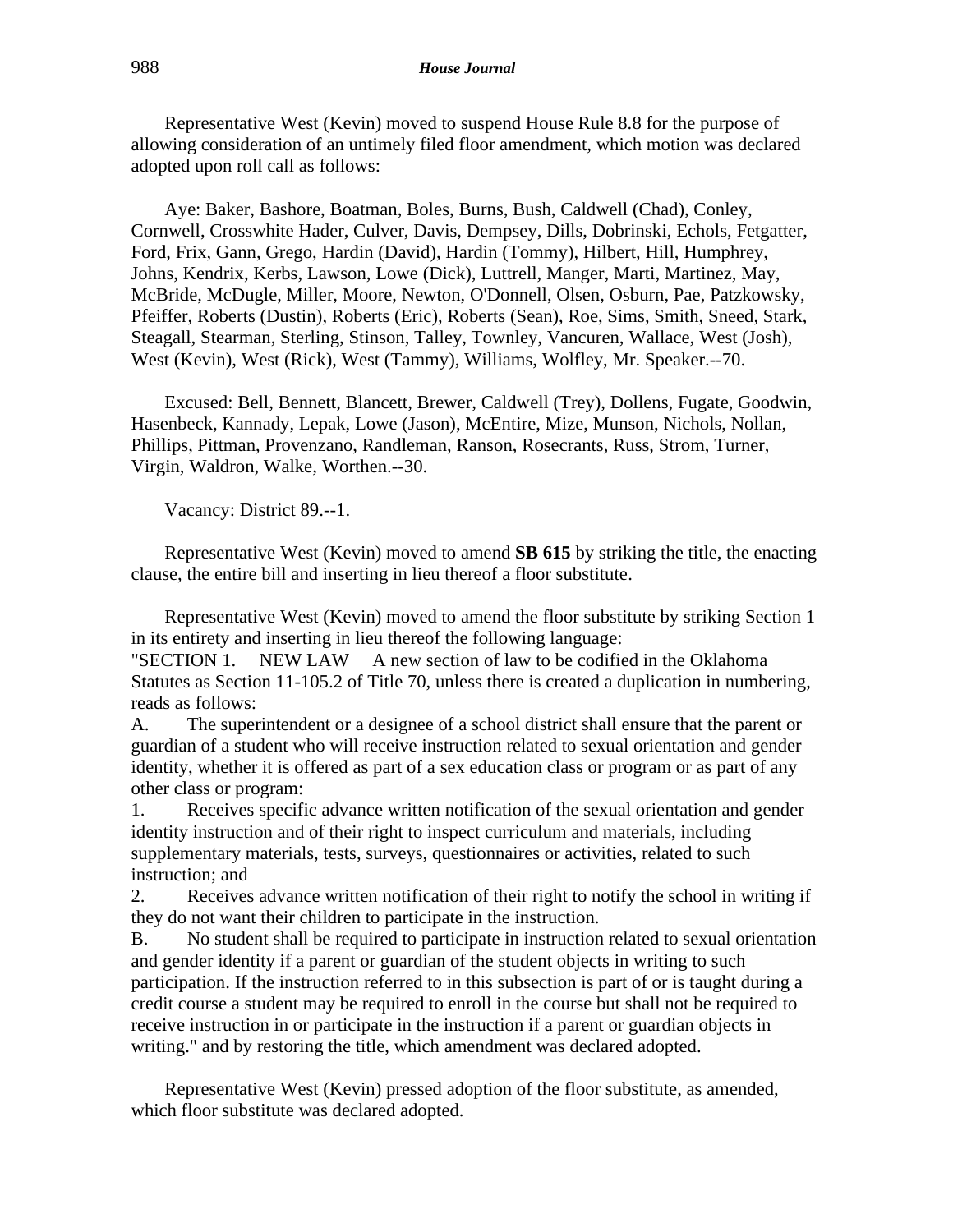Representative West (Kevin) moved that **SB 615** be advanced from General Order, which motion was declared adopted.

### **THIRD READING**

**SB 615** was read at length for the third time. On passage of the measure and emergency, the roll call was as follows:

Aye: Baker, Bashore, Boatman, Boles, Burns, Caldwell (Chad), Caldwell (Trey), Conley, Cornwell, Crosswhite Hader, Culver, Davis, Dempsey, Dills, Dobrinski, Echols, Fetgatter, Ford, Frix, Gann, Grego, Hardin (David), Hardin (Tommy), Hasenbeck, Hilbert, Hill, Humphrey, Johns, Kendrix, Kerbs, Lawson, Lowe (Dick), Luttrell, Manger, Marti, Martinez, May, McBride, McDugle, McEntire, Miller, Mize, Moore, Newton, O'Donnell, Olsen, Osburn, Patzkowsky, Pfeiffer, Randleman, Roberts (Dustin), Roberts (Eric), Roberts (Sean), Roe, Russ, Sims, Smith, Sneed, Stark, Steagall, Stearman, Sterling, Stinson, Talley, Townley, Vancuren, Wallace, West (Josh), West (Kevin), West (Rick), West (Tammy), Williams, Wolfley, Worthen, Mr. Speaker.--75.

Nay: Bennett, Blancett, Dollens, Fugate, Munson, Nichols, Provenzano, Ranson, Waldron, Walke.--10.

Excused: Bell, Brewer, Bush, Goodwin, Kannady, Lepak, Lowe (Jason), Nollan, Pae, Phillips, Pittman, Rosecrants, Strom, Turner, Virgin.--15.

Vacancy: District 89.--1.

The measure passed and the emergency was not considered.

**SB 615** was referred for engrossment.

#### **GENERAL ORDER**

**SB 293** by Simpson of the Senate and Martinez of the House was read and considered.

Representative Martinez moved to amend **SB 293** by striking the title, the enacting clause, the entire bill and inserting in lieu thereof a floor substitute, which floor substitute was declared adopted.

Representative Martinez moved that **SB 293** be advanced from General Order, which motion was declared adopted.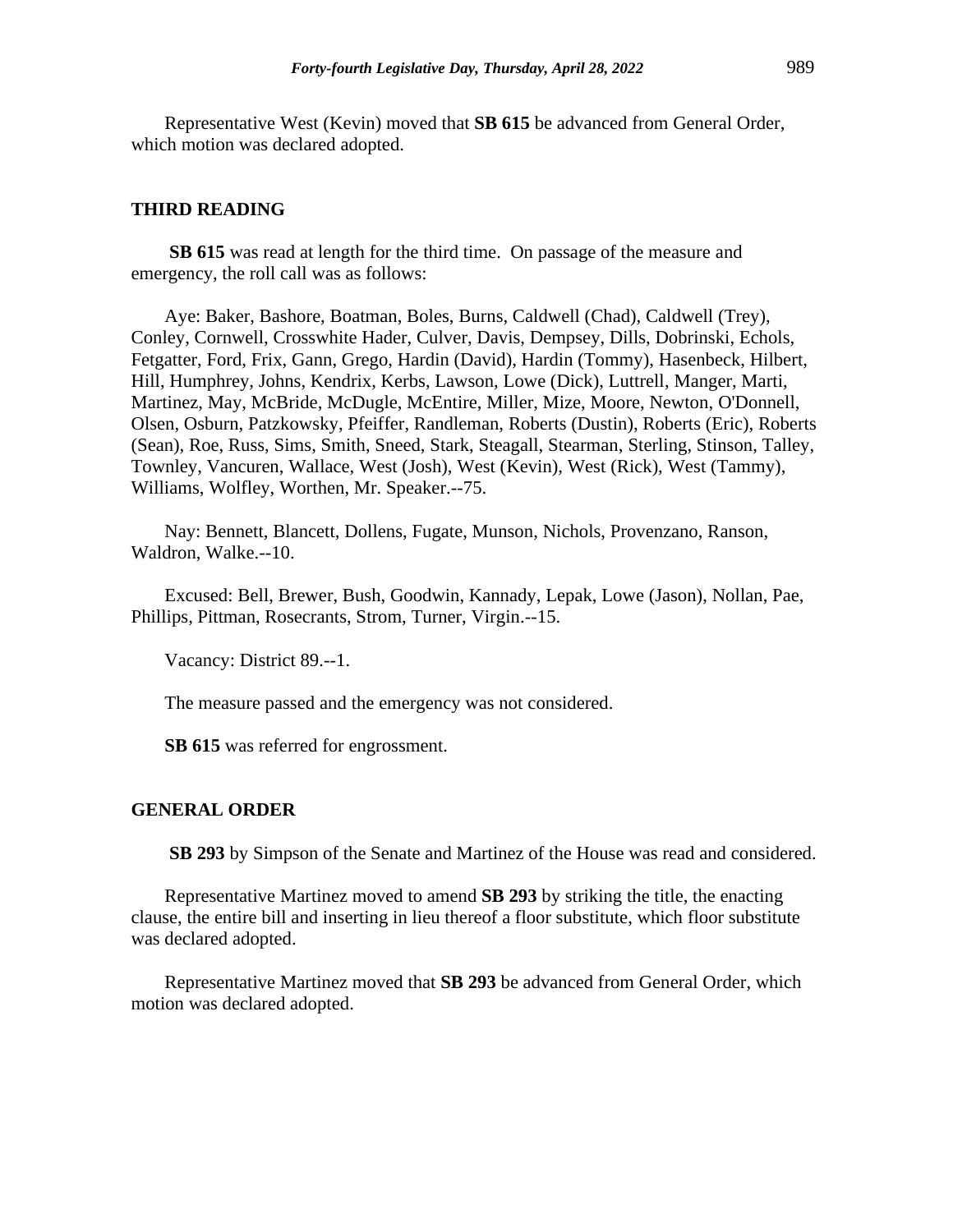# **THIRD READING**

**SB 293** was read at length for the third time. On passage of the measure, the roll call was as follows:

Aye: Baker, Bashore, Bennett, Blancett, Boatman, Boles, Burns, Caldwell (Chad), Caldwell (Trey), Conley, Cornwell, Crosswhite Hader, Culver, Davis, Dempsey, Dobrinski, Dollens, Echols, Fetgatter, Ford, Frix, Fugate, Gann, Grego, Hardin (David), Hardin (Tommy), Hasenbeck, Hilbert, Hill, Humphrey, Johns, Kendrix, Kerbs, Lawson, Lowe (Dick), Lowe (Jason), Luttrell, Manger, Marti, Martinez, May, McBride, McDugle, McEntire, Miller, Mize, Moore, Munson, Newton, O'Donnell, Olsen, Osburn, Patzkowsky, Pfeiffer, Phillips, Provenzano, Randleman, Ranson, Roberts (Dustin), Roberts (Eric), Roberts (Sean), Roe, Rosecrants, Russ, Sims, Smith, Sneed, Stark, Steagall, Stearman, Sterling, Stinson, Talley, Townley, Vancuren, Waldron, Walke, Wallace, West (Josh), West (Kevin), West (Rick), West (Tammy), Williams, Wolfley, Worthen, Mr. Speaker.--86.

Excused: Bell, Brewer, Bush, Dills, Goodwin, Kannady, Lepak, Nichols, Nollan, Pae, Pittman, Strom, Turner, Virgin.--14.

Vacancy: District 89.--1.

The measure passed.

**SB 293** was referred for engrossment.

### **GENERAL ORDER**

**SB 1337** by McCortney of the Senate and McEntire of the House was read and considered.

Representative McEntire moved to suspend House Rule 8.8 for the purpose of allowing consideration of an untimely filed floor amendment, which motion was declared adopted upon roll call as follows:

Aye: Baker, Bashore, Boatman, Boles, Burns, Bush, Caldwell (Chad), Caldwell (Trey), Conley, Cornwell, Crosswhite Hader, Culver, Davis, Dobrinski, Dollens, Echols, Fetgatter, Ford, Frix, Gann, Grego, Hardin (David), Hasenbeck, Hilbert, Hill, Humphrey, Johns, Kendrix, Kerbs, Lawson, Lowe (Dick), Lowe (Jason), Luttrell, Marti, Martinez, May, McBride, McDugle, McEntire, Miller, Mize, Moore, Newton, O'Donnell, Olsen, Osburn, Pae, Patzkowsky, Pfeiffer, Randleman, Roberts (Dustin), Roberts (Eric), Roberts (Sean), Roe, Rosecrants, Sims, Stark, Steagall, Stearman, Stinson, Talley, Townley, Waldron, Wallace, West (Josh), West (Kevin), West (Rick), West (Tammy), Williams, Wolfley, Worthen, Mr. Speaker.--72.

Excused: Bell, Bennett, Blancett, Brewer, Dempsey, Dills, Fugate, Goodwin, Hardin (Tommy), Kannady, Lepak, Manger, Munson, Nichols, Nollan, Phillips, Pittman,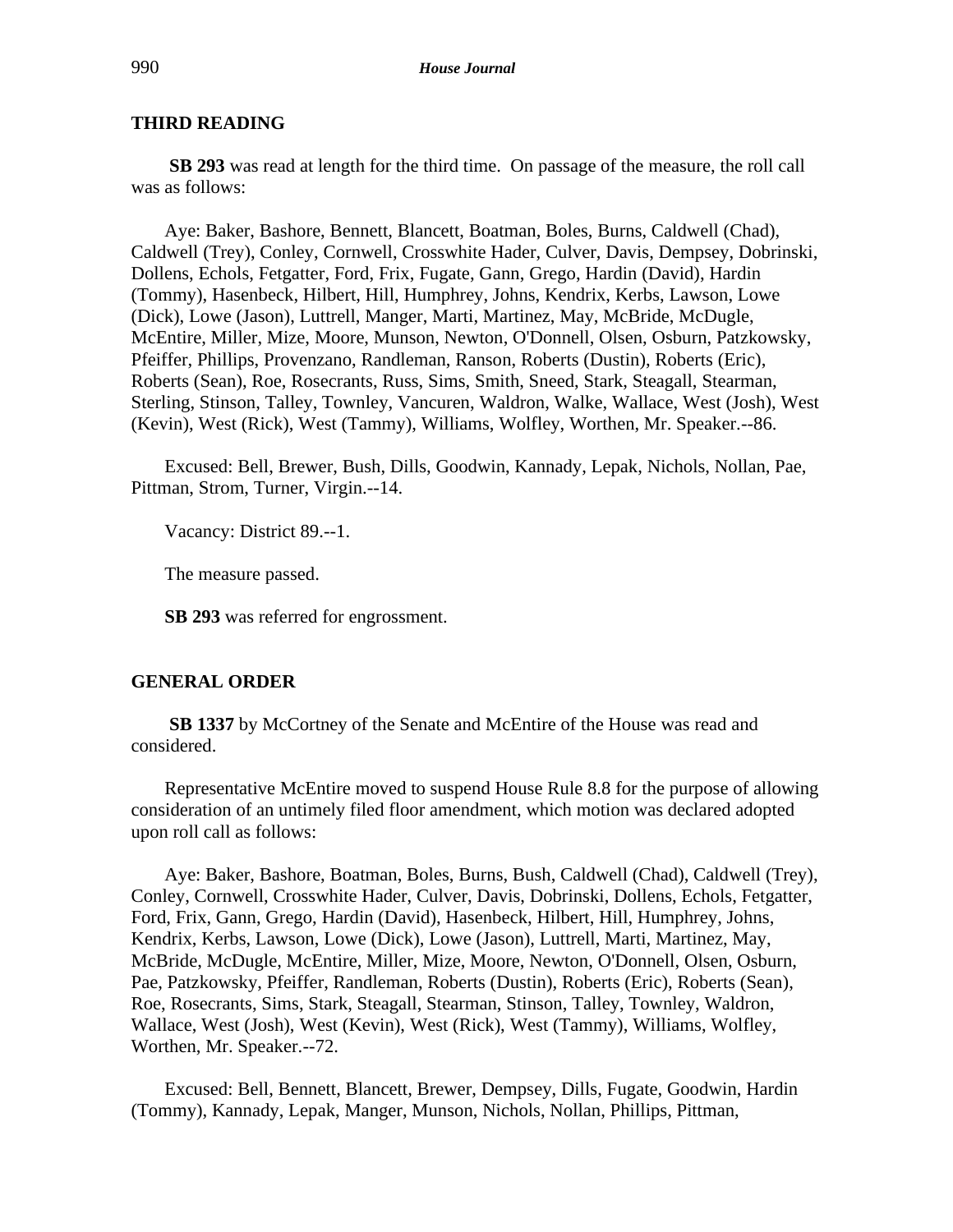Provenzano, Ranson, Russ, Smith, Sneed, Sterling, Strom, Turner, Vancuren, Virgin, Walke.--28.

Vacancy: District 89.--1.

Representative McEntire moved to amend **SB 1337** by striking the title, the enacting clause, the entire bill and inserting in lieu thereof a floor substitute, which floor substitute was declared adopted.

Representative McEntire moved that **SB 1337** be advanced from General Order, which motion was declared adopted.

### **THIRD READING**

**SB 1337** was read at length for the third time. On passage of the measure and emergency, the roll call was as follows:

Aye: Baker, Bashore, Bennett, Blancett, Boatman, Boles, Burns, Bush, Caldwell (Trey), Cornwell, Culver, Davis, Dempsey, Dills, Dobrinski, Dollens, Echols, Fetgatter, Ford, Frix, Grego, Hardin (Tommy), Hasenbeck, Hilbert, Hill, Humphrey, Johns, Kendrix, Kerbs, Lawson, Lowe (Dick), Lowe (Jason), Luttrell, Manger, Martinez, May, McBride, McDugle, McEntire, Miller, Moore, Munson, Newton, Nichols, Nollan, O'Donnell, Olsen, Osburn, Pae, Patzkowsky, Pfeiffer, Phillips, Pittman, Provenzano, Randleman, Ranson, Roberts (Dustin), Roberts (Sean), Roe, Rosecrants, Russ, Sims, Smith, Stark, Steagall, Sterling, Stinson, Talley, Townley, Vancuren, Waldron, Wallace, West (Josh), West (Kevin), West (Rick), West (Tammy), Williams, Wolfley, Mr. Speaker.--79.

Nay: Caldwell (Chad), Crosswhite Hader, Gann, Hardin (David), Mize, Roberts (Eric), Sneed, Stearman, Worthen.--9.

Excused: Bell, Brewer, Conley, Fugate, Goodwin, Kannady, Lepak, Marti, Strom, Turner, Virgin, Walke.--12.

Vacancy: District 89.--1.

The measure and emergency passed.

**SB 1337** was referred for engrossment.

### **CHANGE IN AUTHORSHIP**

The following measure had a change in principal House author:

**SB 217 -** Remove Representative Moore as principal House author and substitute with Representative Martinez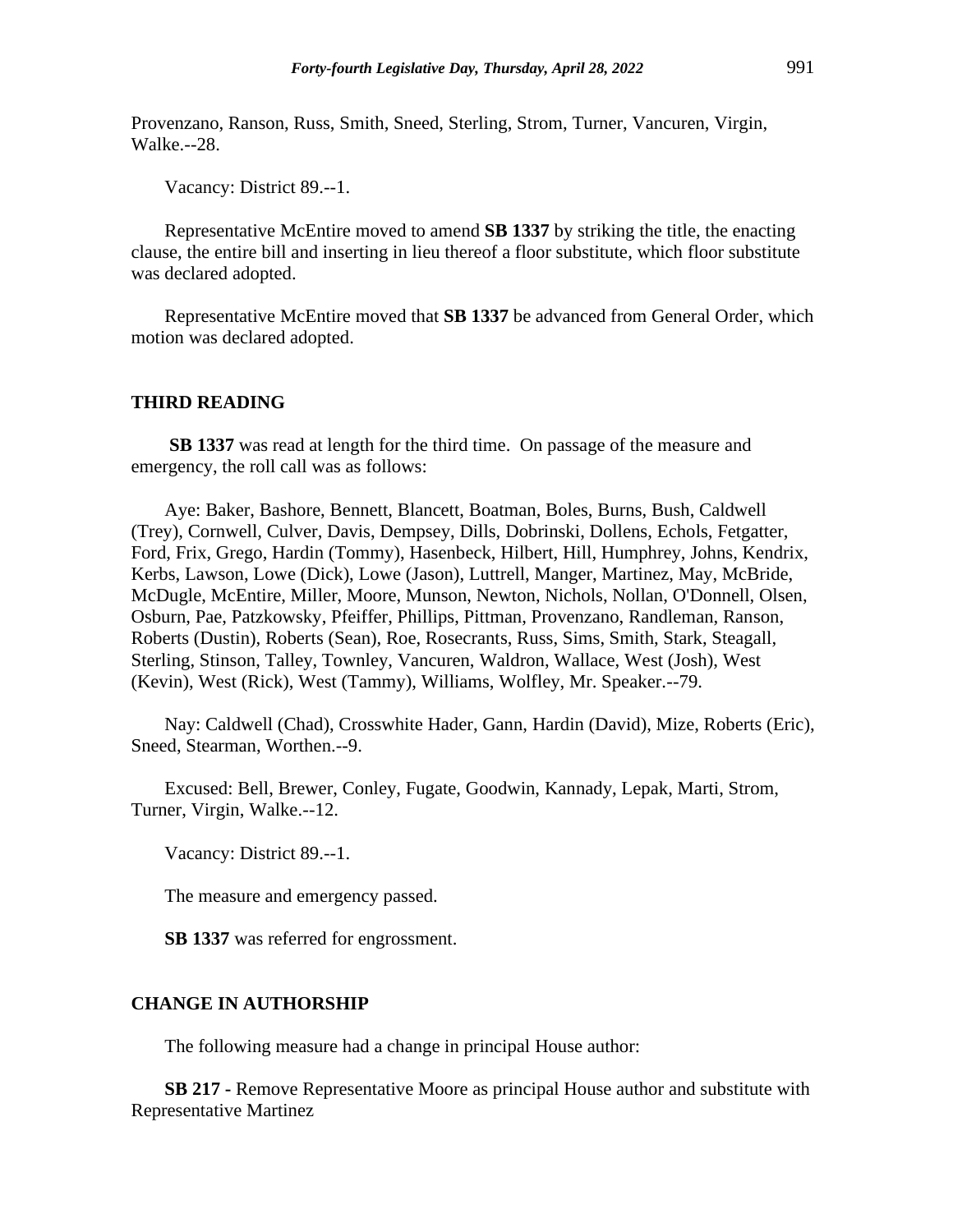**SB 217** by Howard of the Senate and Martinez of the House was read and considered.

Representative Moore moved to amend **SB 217** by striking the title, the enacting clause, the entire bill and inserting in lieu thereof a floor substitute, which floor substitute was declared adopted upon a division of the question.

Representative Moore moved that **SB 217** be advanced from General Order, which motion was declared adopted.

### **THIRD READING**

**SB 217** was read at length for the third time. On passage of the measure, the roll call was as follows:

Aye: Baker, Bashore, Blancett, Boatman, Boles, Burns, Bush, Caldwell (Chad), Caldwell (Trey), Conley, Cornwell, Culver, Davis, Dempsey, Dills, Dobrinski, Echols, Fetgatter, Ford, Grego, Hardin (David), Hasenbeck, Hilbert, Hill, Humphrey, Johns, Kendrix, Kerbs, Lawson, Lowe (Dick), Luttrell, Manger, Marti, Martinez, May, McBride, McDugle, McEntire, Miller, Mize, Moore, Newton, Nollan, O'Donnell, Olsen, Osburn, Pae, Patzkowsky, Pfeiffer, Randleman, Roberts (Dustin), Roberts (Eric), Roberts (Sean), Roe, Sims, Smith, Sneed, Stark, Steagall, Sterling, Stinson, Talley, Townley, Vancuren, Waldron, Wallace, West (Josh), West (Kevin), West (Tammy), Williams, Wolfley, Worthen, Mr. Speaker.--73.

Nay: Bennett, Crosswhite Hader, Dollens, Frix, Gann, Goodwin, Hardin (Tommy), Lowe (Jason), Munson, Nichols, Provenzano, Ranson, Rosecrants, Stearman, West (Rick).--15.

Excused: Bell, Brewer, Fugate, Kannady, Lepak, Phillips, Pittman, Russ, Strom, Turner, Virgin, Walke.--12.

Vacancy: District 89.--1.

The measure passed.

**SB 217** was referred for engrossment.

### **GENERAL ORDER**

**SB 1536** by Weaver of the Senate and Ford of the House was read and considered.

Representative Ford moved that **SB 1536** be advanced from General Order, which motion was declared adopted.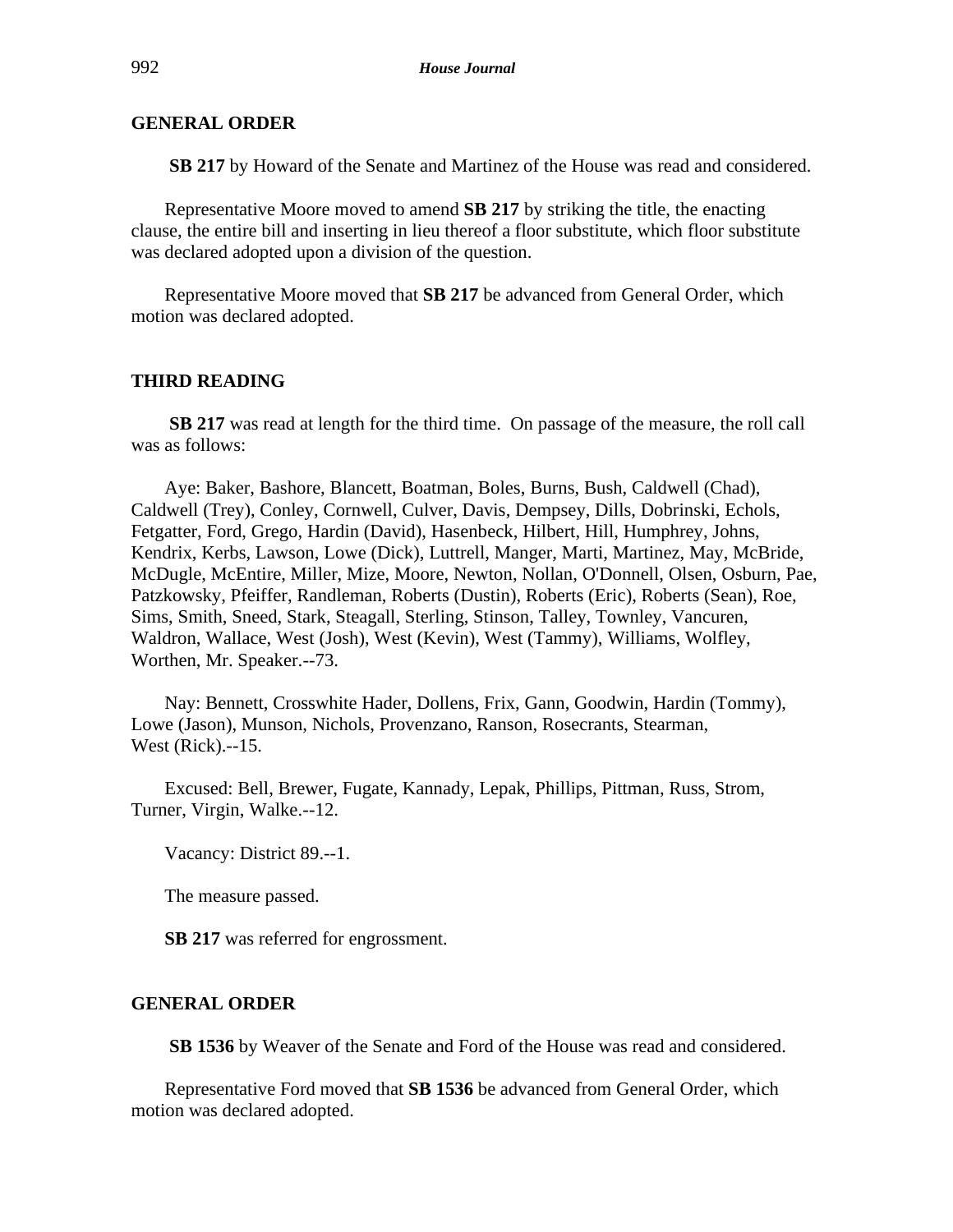#### **THIRD READING**

**SB 1536** was read at length for the third time. On passage of the measure, the roll call was as follows:

Aye: Baker, Bashore, Bennett, Blancett, Boatman, Boles, Burns, Bush, Caldwell (Chad), Caldwell (Trey), Cornwell, Crosswhite Hader, Culver, Davis, Dempsey, Dills, Dobrinski, Dollens, Echols, Fetgatter, Ford, Frix, Gann, Grego, Hardin (David), Hardin (Tommy), Hasenbeck, Hilbert, Hill, Humphrey, Johns, Kendrix, Kerbs, Lawson, Lowe (Dick), Lowe (Jason), Luttrell, Manger, Marti, Martinez, May, McBride, McDugle, McEntire, Miller, Mize, Moore, Munson, Newton, Nichols, Nollan, O'Donnell, Olsen, Osburn, Patzkowsky, Pfeiffer, Phillips, Provenzano, Randleman, Ranson, Roberts (Dustin), Roberts (Eric), Roberts (Sean), Roe, Rosecrants, Russ, Sims, Smith, Sneed, Stark, Steagall, Stearman, Sterling, Stinson, Talley, Townley, Vancuren, Virgin, Waldron, Walke, Wallace, West (Josh), West (Kevin), West (Rick), West (Tammy), Williams, Wolfley, Worthen, Mr. Speaker.--89.

Excused: Bell, Brewer, Conley, Fugate, Goodwin, Kannady, Lepak, Pae, Pittman, Strom, Turner.--11.

Vacancy: District 89.--1.

The measure passed.

The Presiding Officer signed, in open session, Engrossed **SB 1536** and ordered same returned to the Honorable Senate.

### **GENERAL ORDER**

**SB 1252** by Quinn of the Senate and Sneed of the House was read and considered.

Representative Sneed moved that **SB 1252** be advanced from General Order, which motion was declared adopted.

#### **THIRD READING**

**SB 1252** was read at length for the third time. On passage of the measure, the roll call was as follows:

Aye: Baker, Bashore, Bennett, Blancett, Boatman, Boles, Burns, Bush, Caldwell (Chad), Caldwell (Trey), Conley, Cornwell, Crosswhite Hader, Culver, Davis, Dempsey, Dills, Dobrinski, Dollens, Echols, Fetgatter, Ford, Frix, Grego, Hardin (David), Hasenbeck, Hill, Humphrey, Johns, Kendrix, Kerbs, Lawson, Lowe (Dick), Lowe (Jason), Luttrell, Manger, Marti, Martinez, May, McBride, McDugle, Miller, Mize, Moore, Munson, Newton, Nichols, Nollan, O'Donnell, Osburn, Pae, Patzkowsky, Pfeiffer, Randleman, Ranson, Roberts (Dustin), Roberts (Eric), Roberts (Sean), Roe, Rosecrants, Russ, Sims,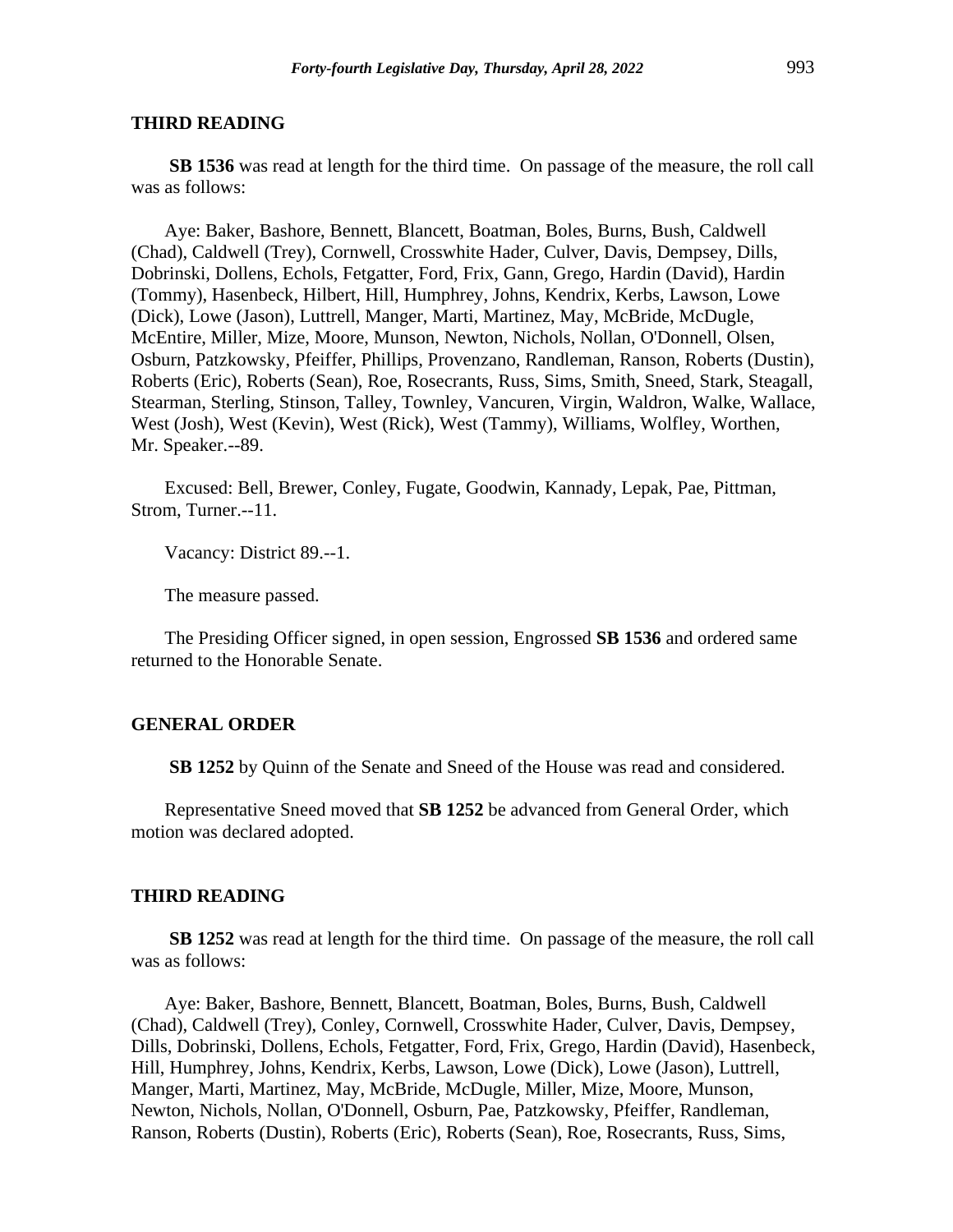Smith, Sneed, Stark, Steagall, Sterling, Stinson, Talley, Townley, Vancuren, Virgin, Waldron, Walke, Wallace, West (Josh), West (Kevin), West (Tammy), Williams, Wolfley, Worthen, Mr. Speaker.--82.

Nay: Gann, Olsen, Stearman, West (Rick).--4.

Excused: Bell, Brewer, Fugate, Goodwin, Hardin (Tommy), Hilbert, Kannady, Lepak, McEntire, Phillips, Pittman, Provenzano, Strom, Turner.--14.

Vacancy: District 89.--1.

The measure passed.

The Presiding Officer signed, in open session, Engrossed **SB 1252** and ordered same returned to the Honorable Senate.

### **GENERAL ORDER**

**SB 1245** by Quinn et al. of the Senate and Russ of the House was read and considered.

Representative Sneed moved that **SB 1245** be advanced from General Order, which motion was declared adopted.

# **THIRD READING**

**SB 1245** was read at length for the third time. On passage of the measure, the roll call was as follows:

Aye: Baker, Bashore, Bennett, Blancett, Boatman, Boles, Burns, Bush, Caldwell (Chad), Caldwell (Trey), Cornwell, Crosswhite Hader, Culver, Davis, Dempsey, Dills, Dobrinski, Dollens, Echols, Fetgatter, Ford, Frix, Gann, Grego, Hardin (David), Hasenbeck, Hilbert, Hill, Humphrey, Johns, Kendrix, Kerbs, Lawson, Lowe (Dick), Lowe (Jason), Luttrell, Manger, May, McBride, McDugle, Miller, Mize, Moore, Munson, Newton, Nichols, Nollan, O'Donnell, Olsen, Osburn, Pae, Patzkowsky, Pfeiffer, Phillips, Provenzano, Randleman, Ranson, Roberts (Dustin), Roberts (Eric), Roberts (Sean), Roe, Rosecrants, Russ, Sims, Smith, Sneed, Stark, Steagall, Stearman, Sterling, Stinson, Talley, Townley, Turner, Vancuren, Virgin, Waldron, Walke, Wallace, West (Josh), West (Kevin), West (Rick), West (Tammy), Williams, Wolfley, Worthen, Mr. Speaker.--87.

Excused: Bell, Brewer, Conley, Fugate, Goodwin, Hardin (Tommy), Kannady, Lepak, Marti, Martinez, McEntire, Pittman, Strom.--13.

Vacancy: District 89.--1.

The measure passed.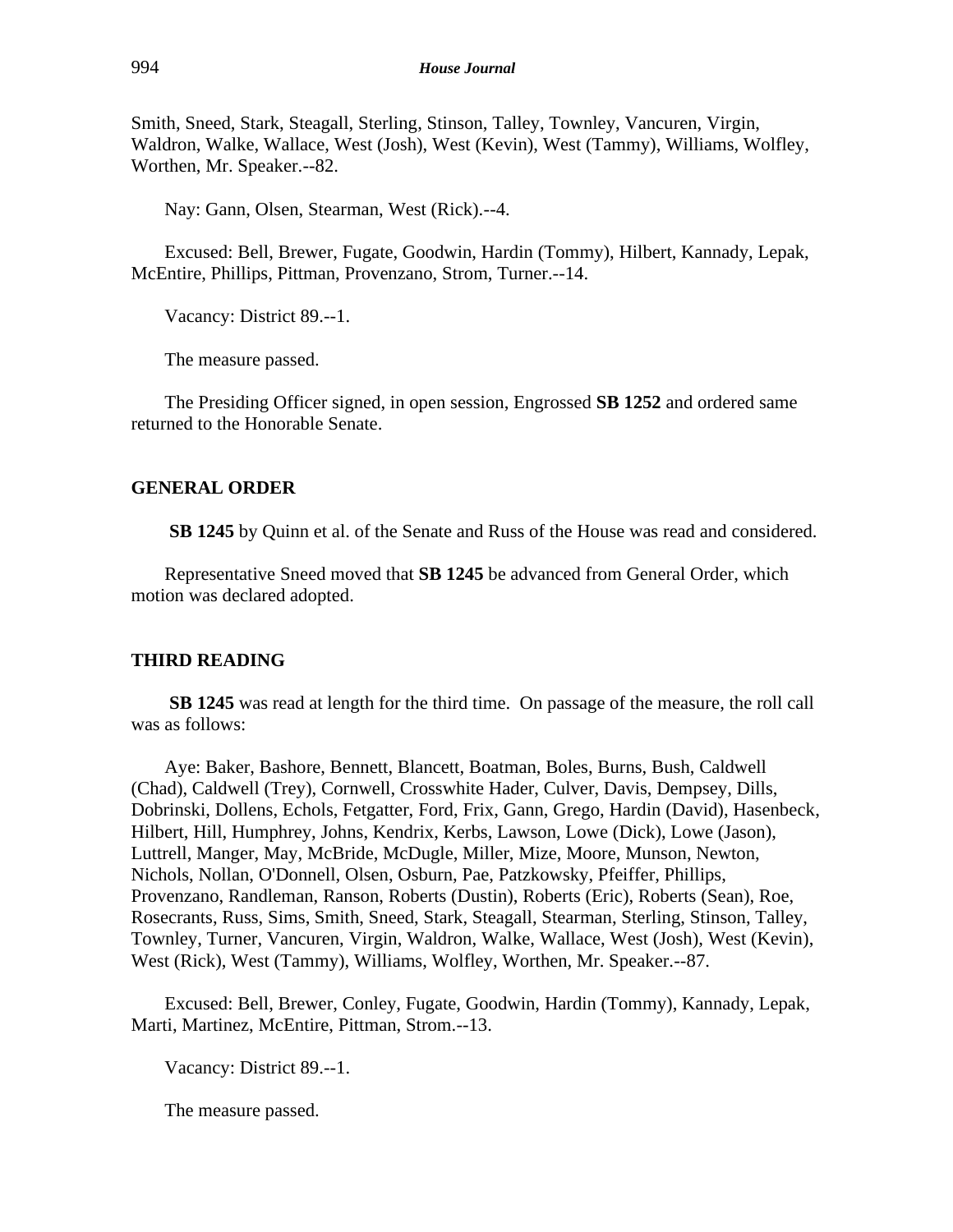The Presiding Officer signed, in open session, Engrossed **SB 1245** and ordered same returned to the Honorable Senate.

#### **GENERAL ORDER**

**SB 1543** by Treat et al. of the Senate and Echols et al. of the House was read and considered.

Representative Echols moved to amend **SB 1543**, Page 56, Section 10, Line 20 by inserting after the letter "M." and before the word "All" the following language: "1. The Executive Director may conduct hearings, issue final agency orders, impose disciplinary action as provided by this section for violation of state laws and rules pertaining to medical marijuana including, but not limited to, violation of this section, and take such other action as may be necessary to enforce state laws and rules pertaining to medical marijuana pursuant to the Administrative Procedures Act."; and Line 21 1/2 by inserting the following Paragraph:

"2. The Executive Director may delegate to an administrative law judge the authority to conduct hearings, issue final agency orders, or impose disciplinary action as provided by this section for violation of state laws and rules pertaining to medical marijuana including, but not limited to, violation of this section. When the administrative law judge issues a final agency order, that order becomes the final order of the Authority without further proceeding unless there is a request for rehearing, reopening, or reconsideration pursuant to Section 317 of Title 75 of the Oklahoma Statutes or a filing for judicial review pursuant to Section 318 of Title 75 of the Oklahoma Statutes.", which amendment was declared adopted.

Representative Echols moved that **SB 1543** be advanced from General Order, which motion was declared adopted.

### **THIRD READING**

**SB 1543** was read at length for the third time. On passage of the measure, the roll call was as follows:

Aye: Baker, Bashore, Bennett, Blancett, Boatman, Boles, Burns, Bush, Caldwell (Chad), Caldwell (Trey), Conley, Cornwell, Crosswhite Hader, Culver, Davis, Dempsey, Dills, Dobrinski, Dollens, Echols, Fetgatter, Ford, Frix, Fugate, Gann, Grego, Hardin (David), Hardin (Tommy), Hasenbeck, Hilbert, Hill, Humphrey, Johns, Kendrix, Lawson, Lowe (Dick), Lowe (Jason), Luttrell, Manger, Marti, May, McBride, McDugle, McEntire, Miller, Mize, Moore, Munson, Newton, Nichols, Nollan, O'Donnell, Olsen, Osburn, Patzkowsky, Pfeiffer, Pittman, Provenzano, Randleman, Ranson, Roberts (Dustin), Roberts (Eric), Roberts (Sean), Roe, Rosecrants, Russ, Smith, Sneed, Stark, Steagall, Sterling, Stinson, Talley, Townley, Turner, Vancuren, Virgin, Waldron, Walke, Wallace, West (Josh), West (Kevin), West (Rick), West (Tammy), Williams, Wolfley, Worthen, Mr. Speaker.--88.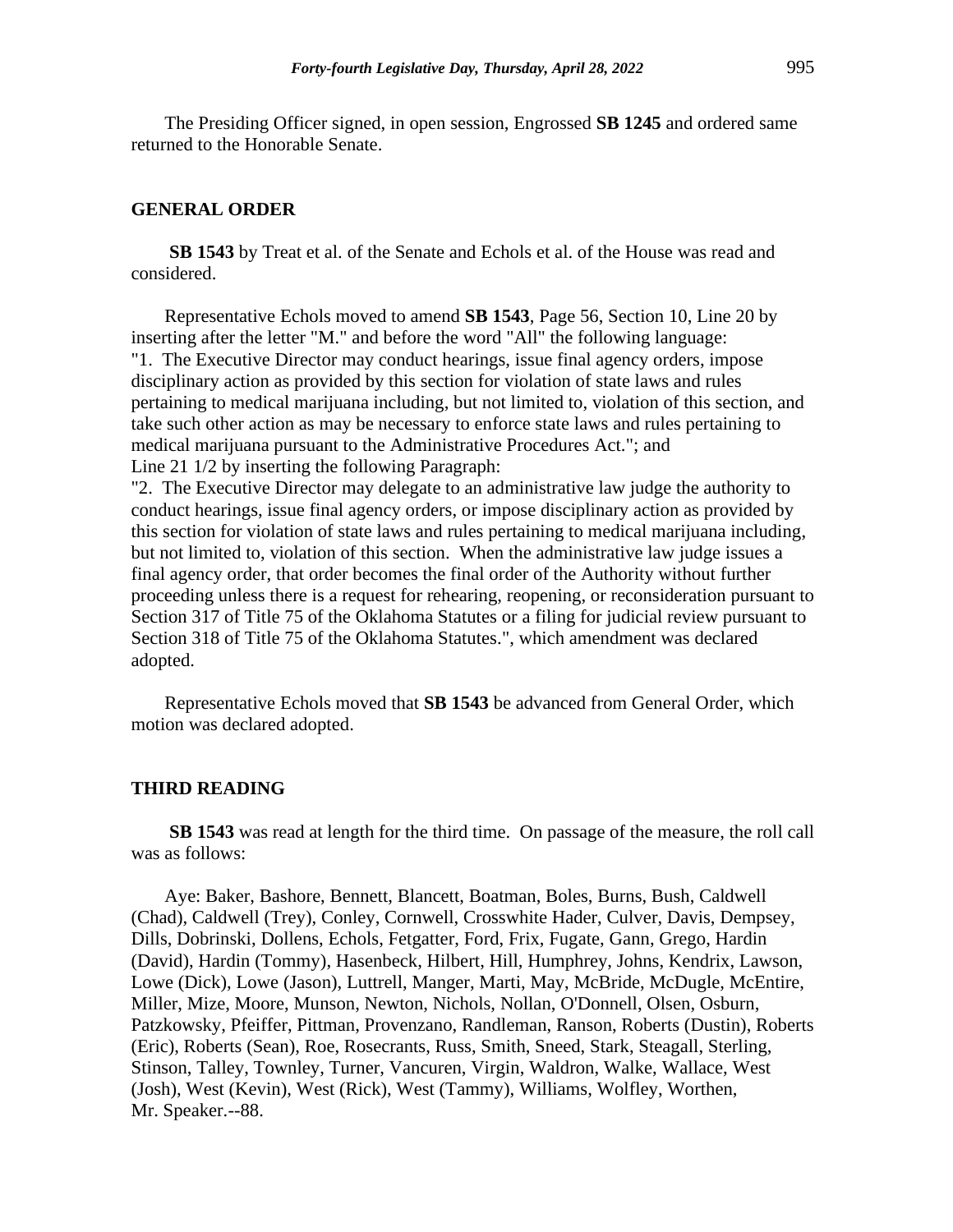Nay: Stearman.--1.

Excused: Bell, Brewer, Goodwin, Kannady, Kerbs, Lepak, Martinez, Pae, Phillips, Sims, Strom.--11.

Vacancy: District 89.--1.

The measure passed.

**SB 1543** was referred for engrossment.

# **GENERAL ORDER**

**SB 1385** by Floyd of the Senate and Echols of the House was read and considered.

Representative Echols moved that **SB 1385** be advanced from General Order, which motion was declared adopted.

### **THIRD READING**

**SB 1385** was read at length for the third time. On passage of the measure, the roll call was as follows:

Aye: Baker, Bashore, Bennett, Boatman, Boles, Burns, Bush, Caldwell (Trey), Cornwell, Culver, Davis, Dempsey, Dills, Dobrinski, Dollens, Echols, Fetgatter, Ford, Frix, Fugate, Grego, Hardin (David), Hasenbeck, Hilbert, Hill, Humphrey, Johns, Lawson, Lowe (Dick), Lowe (Jason), Manger, Marti, May, McBride, McDugle, McEntire, Miller, Mize, Moore, Munson, Newton, Nichols, Nollan, O'Donnell, Olsen, Osburn, Patzkowsky, Pfeiffer, Provenzano, Randleman, Ranson, Roberts (Dustin), Roberts (Sean), Roe, Rosecrants, Sims, Smith, Steagall, Sterling, Stinson, Talley, Townley, Turner, Vancuren, Virgin, Waldron, Walke, Wallace, West (Josh), West (Tammy), Williams, Wolfley, Mr. Speaker.--73.

Nay: Caldwell (Chad), Crosswhite Hader, Gann, Hardin (Tommy), Kendrix, Kerbs, Roberts (Eric), Stark, Stearman, West (Kevin), West (Rick), Worthen.--12.

Excused: Bell, Blancett, Brewer, Conley, Goodwin, Kannady, Lepak, Luttrell, Martinez, Pae, Phillips, Pittman, Russ, Sneed, Strom.--15.

Vacancy: District 89.--1.

The measure passed.

The Presiding Officer signed, in open session, Engrossed **SB 1385** and ordered same returned to the Honorable Senate.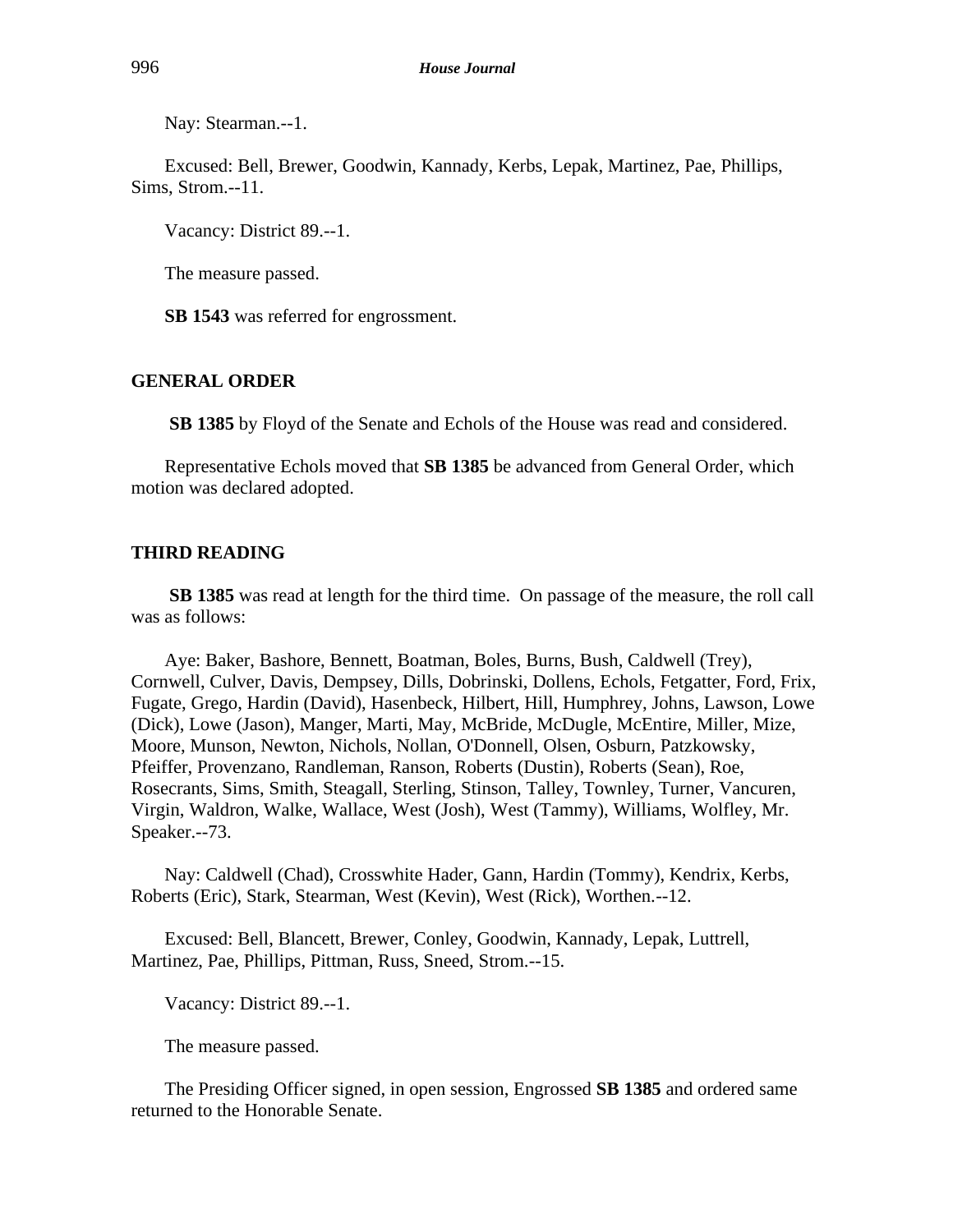**SB 1495** by Treat et al. of the Senate and McCall of the House was read and considered.

Representative Wallace moved to suspend House Rule 8.8 for the purpose of allowing consideration of an untimely filed floor amendment, which motion was declared adopted upon roll call as follows:

Aye: Baker, Bashore, Bennett, Blancett, Boatman, Boles, Burns, Bush, Caldwell (Chad), Conley, Cornwell, Crosswhite Hader, Culver, Davis, Dempsey, Dills, Dobrinski, Dollens, Echols, Fetgatter, Frix, Gann, Hardin (David), Hardin (Tommy), Hasenbeck, Hilbert, Hill, Humphrey, Johns, Kendrix, Kerbs, Lowe (Dick), Lowe (Jason), Manger, Marti, May, McBride, McDugle, McEntire, Miller, Mize, Moore, Munson, Nollan, O'Donnell, Olsen, Osburn, Patzkowsky, Pfeiffer, Pittman, Provenzano, Randleman, Ranson, Roberts (Dustin), Roberts (Eric), Roberts (Sean), Roe, Sims, Smith, Stark, Steagall, Sterling, Stinson, Talley, Townley, Vancuren, Virgin, Waldron, Walke, Wallace, West (Josh), West (Kevin), West (Rick), West (Tammy), Williams, Wolfley, Worthen, Mr. Speaker.--78.

Excused: Bell, Brewer, Caldwell (Trey), Ford, Fugate, Goodwin, Grego, Kannady, Lawson, Lepak, Luttrell, Martinez, Newton, Nichols, Pae, Phillips, Rosecrants, Russ, Sneed, Stearman, Strom, Turner.--22.

Vacancy: District 89.--1.

Representative Wallace moved to amend **SB 1495** by striking the enacting clause, which amendment was declared adopted.

Representative Wallace moved that **SB 1495** be advanced from General Order, which motion was declared adopted.

### **THIRD READING**

**SB 1495** was read at length for the third time. On passage of the measure, the roll call was as follows:

Aye: Baker, Bashore, Bennett, Blancett, Boatman, Boles, Burns, Bush, Caldwell (Chad), Caldwell (Trey), Conley, Cornwell, Crosswhite Hader, Culver, Davis, Dempsey, Dills, Dobrinski, Dollens, Echols, Fetgatter, Ford, Frix, Fugate, Gann, Grego, Hardin (David), Hardin (Tommy), Hasenbeck, Hilbert, Hill, Humphrey, Johns, Kendrix, Kerbs, Lawson, Lowe (Dick), Lowe (Jason), Manger, Marti, May, McBride, McDugle, McEntire, Miller, Mize, Moore, Munson, Newton, Nichols, Nollan, O'Donnell, Olsen, Osburn, Patzkowsky, Pfeiffer, Pittman, Provenzano, Randleman, Ranson, Roberts (Dustin), Roberts (Eric), Roberts (Sean), Roe, Rosecrants, Russ, Sims, Smith, Sneed, Stark, Steagall,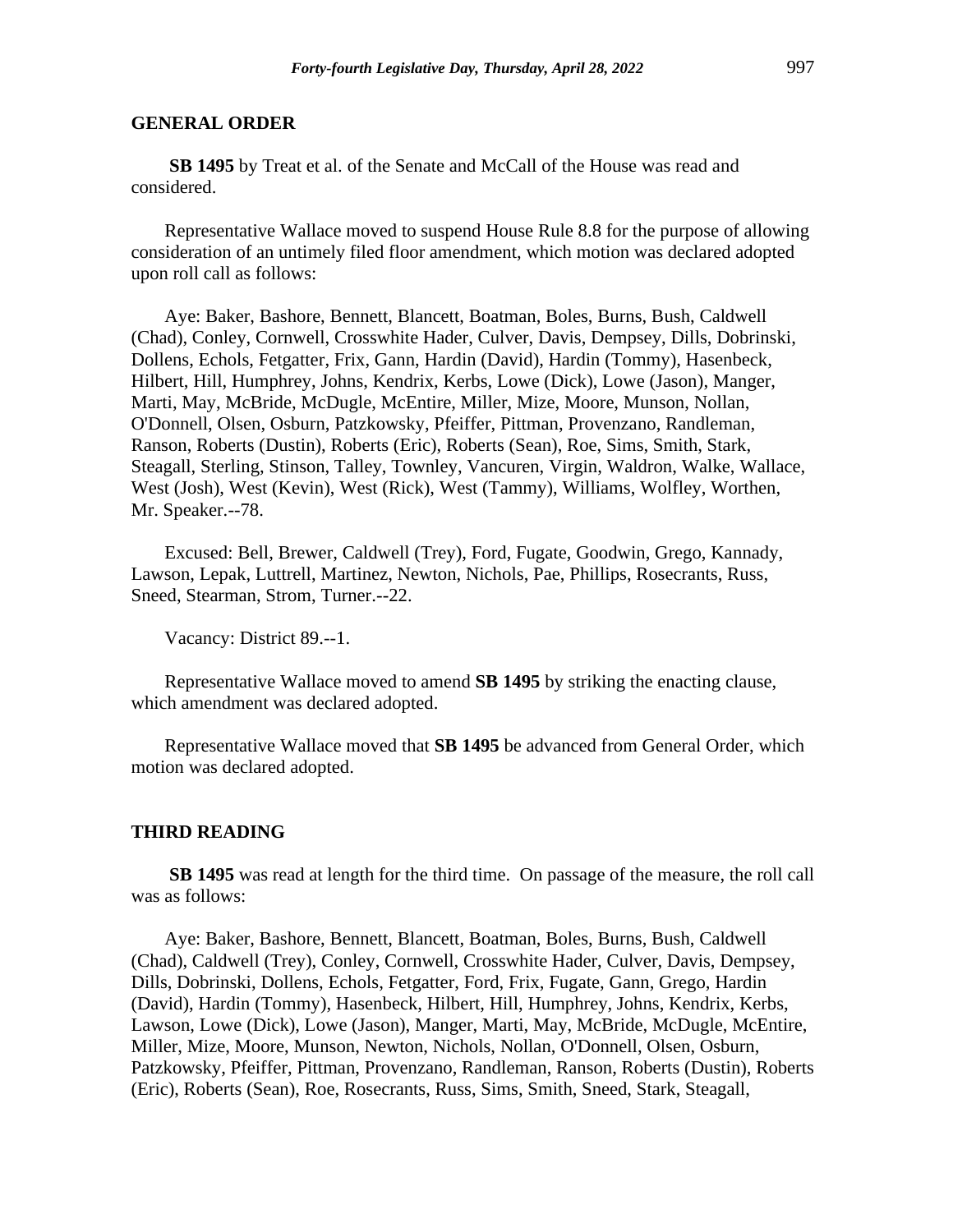Stearman, Sterling, Stinson, Talley, Townley, Turner, Vancuren, Virgin, Waldron, Walke, Wallace, West (Josh), West (Kevin), West (Rick), West (Tammy), Williams, Wolfley, Mr. Speaker.--89.

Nay: Worthen.--1.

Excused: Bell, Brewer, Goodwin, Kannady, Lepak, Luttrell, Martinez, Pae, Phillips, Strom.--10.

Vacancy: District 89.--1.

The measure passed.

**SB 1495** was referred for engrossment.

# **MESSAGES FROM THE SENATE**

Announcing the passage of and returning engrossed measures, as amended: **HBs 2322,** Coauthored by Senator Pemberton and Representatives Sneed, Roberts (Eric), **2487,** Coauthored by Senator Stephens, **2768, 2983, 3053,** Coauthored by Representatives Phillips, Roberts (Eric), **3056, 3066, 3081,** Remove as author Senator Leewright; Authored by Senator Hall, Coauthored by Senator Leewright, **3083, 3086, 3088,** Coauthored by Senators Jett, Stephens, **3144,** Coauthored by Senators Jett, Bullard, Bergstrom, Leewright, David, Stephens, Rogers, Merrick, **3258, 3319, 3349, 3364, 3394,** Remove as author Representative Moore; Authored by Representative Hilbert, **3415, 3419** and **3421**.

Senate amendments were read on the above-numbered measures.

# **MOTION**

Representative Pfeiffer moved that the House stand in recess until 1:30 p.m., which was the order.

# **Representative Martinez Presiding**

# **GENERAL ORDER**

**SB 1370** by Matthews of the Senate and Lowe (Jason) of the House was read and considered.

Representative Echols moved to suspend House Rule 8.8 for the purpose of allowing consideration of an untimely filed floor amendment, which motion was declared adopted upon roll call as follows:

Aye: Baker, Bashore, Bennett, Blancett, Boatman, Boles, Bush, Caldwell (Trey), Conley, Crosswhite Hader, Culver, Dempsey, Dobrinski, Echols, Fetgatter, Fugate, Gann,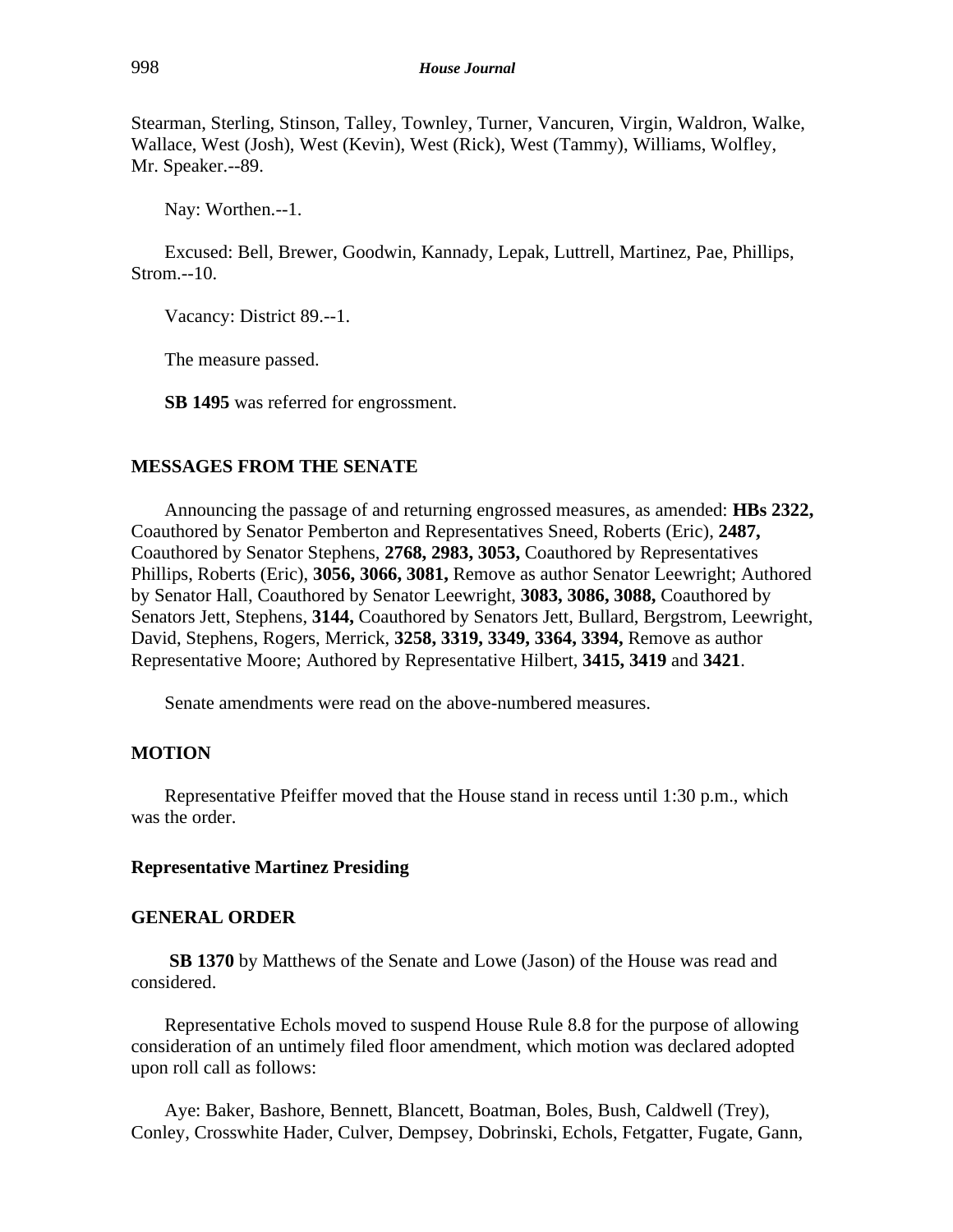Grego, Hardin (David), Hasenbeck, Hilbert, Hill, Humphrey, Johns, Kendrix, Kerbs, Lowe (Dick), Lowe (Jason), Luttrell, Manger, Marti, Martinez, May, McBride, McEntire, Miller, Munson, Nichols, Nollan, O'Donnell, Olsen, Patzkowsky, Pfeiffer, Provenzano, Randleman, Ranson, Roberts (Dustin), Roberts (Eric), Roe, Rosecrants, Sims, Smith, Sneed, Stark, Stearman, Sterling, Stinson, Talley, Turner, Vancuren, Virgin, Waldron, Walke, West (Josh), West (Kevin), West (Rick), Williams, Wolfley, Mr. Speaker.--69.

Excused: Bell, Brewer, Burns, Caldwell (Chad), Cornwell, Davis, Dills, Dollens, Ford, Frix, Goodwin, Hardin (Tommy), Kannady, Lawson, Lepak, McDugle, Mize, Moore, Newton, Osburn, Pae, Phillips, Pittman, Roberts (Sean), Russ, Steagall, Strom, Townley, Wallace, West (Tammy), Worthen.--31.

Vacancy: District 89.--1.

Representative Echols moved that **SB 1370** be advanced from General Order, which motion was declared adopted.

#### **THIRD READING**

**SB 1370** was read at length for the third time. On passage of the measure, the roll call was as follows:

Aye: Baker, Bashore, Bennett, Blancett, Boatman, Burns, Bush, Caldwell (Trey), Conley, Cornwell, Crosswhite Hader, Culver, Davis, Dempsey, Dobrinski, Echols, Fetgatter, Ford, Fugate, Gann, Goodwin, Grego, Hardin (David), Hasenbeck, Hilbert, Humphrey, Johns, Kendrix, Kerbs, Lowe (Dick), Lowe (Jason), Luttrell, Manger, Marti, Martinez, May, McBride, McEntire, Miller, Moore, Munson, Nichols, Nollan, O'Donnell, Olsen, Osburn, Patzkowsky, Pfeiffer, Provenzano, Randleman, Ranson, Roberts (Dustin), Roberts (Eric), Roberts (Sean), Roe, Rosecrants, Sims, Smith, Sneed, Stark, Sterling, Stinson, Talley, Turner, Vancuren, Virgin, Waldron, Walke, West (Josh), West (Kevin), West (Rick), West (Tammy), Williams, Wolfley, Mr. Speaker.--75.

Nay: Stearman.--1.

Excused: Bell, Boles, Brewer, Caldwell (Chad), Dills, Dollens, Frix, Hardin (Tommy), Hill, Kannady, Lawson, Lepak, McDugle, Mize, Newton, Pae, Phillips, Pittman, Russ, Steagall, Strom, Townley, Wallace, Worthen.--24.

Vacancy: District 89.--1.

The measure passed.

The Presiding Officer signed, in open session, Engrossed **SB 1370** and ordered same returned to the Honorable Senate.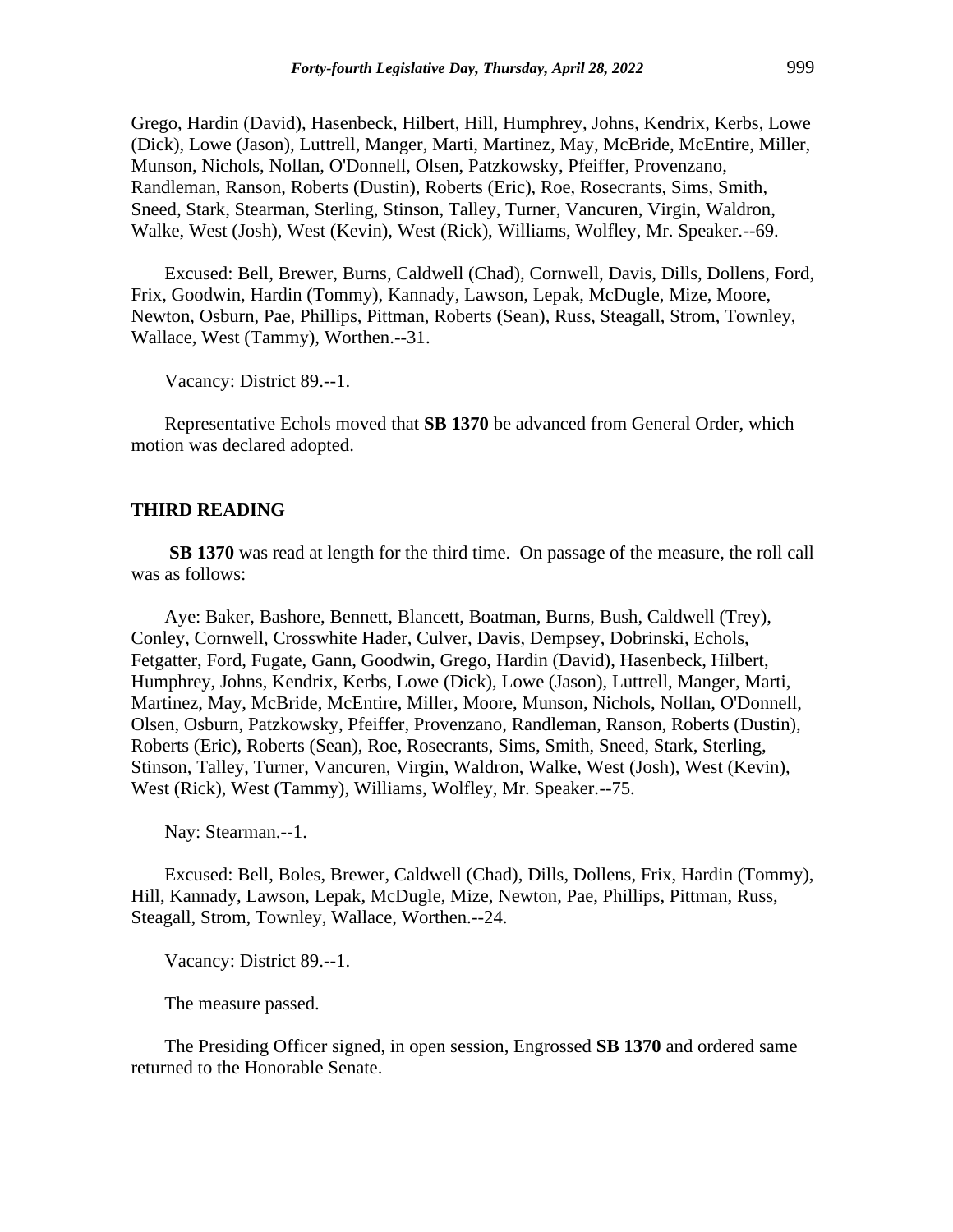# **MESSAGES FROM THE SENATE**

Announcing the passage of **HBs 2926, 3038,** Coauthored by Senator Dossett (J.J.), **3076, 3079, 3193,** Coauthored by Representative McDugle, **3359** and **3382,** Coauthored by Senator Bullard; Remove as author Representative Moore; Authored by Representative Marti.

The above-numbered measures were referred for enrollment.

# **Returning engrossed measures, as amended**

Announcing the passage of and returning engrossed measures, as amended: **HBs 3423, 3495, 3530,** Coauthored by Senator Kidd, **3647,** Coauthored by Senator Bergstrom and Representative Davis, **3692, 3702, 3752, 3865,** Remove as author Senator Quinn; Authored by Senator Coleman, Coauthored by Senator Quinn, **3929**, Remove as author Senator Coleman; Authored by Senator Rogers, Coauthored by Senator Coleman, **3957** and **3971**.

Senate amendments were read on the above-numbered measures.

# **Returning enrolled measures**

Announcing that Enrolled **HBs 3019, 3316, 3383, 3540, 3646** and **4143** have been read at length for the fourth time and signed by the Presiding Officer of Senate, in open session.

The above measures were ordered transmitted to the Honorable Governor.

# **GENERAL ORDER**

**SB 1356** by Quinn of the Senate and McBride of the House was read and considered.

Representative Fugate moved to amend **SB 1356**, Page 2, Section 1, Lines 15 and 16 by deleting subparagraph d in its entirety.

Representative McBride moved to table the Fugate amendment, which tabling motion prevailed upon roll call as follows:

Aye: Boatman, Boles, Caldwell (Trey), Cornwell, Culver, Davis, Dempsey, Dobrinski, Echols, Fetgatter, Ford, Hasenbeck, Hilbert, Hill, Humphrey, Kendrix, Kerbs, Lowe (Dick), Luttrell, Manger, Marti, Martinez, McBride, McEntire, Moore, O'Donnell, Olsen, Osburn, Patzkowsky, Pfeiffer, Randleman, Roberts (Dustin), Roberts (Eric), Roe, Sims, Smith, Sneed, Stearman, Sterling, Stinson, Talley, Vancuren, West (Josh), West (Kevin), West (Rick), West (Tammy), Williams, Wolfley, Mr. Speaker.--49.

Nay: Bashore, Bennett, Blancett, Bush, Fugate, Gann, Goodwin, Hardin (Tommy), Lowe (Jason), Munson, Provenzano, Ranson, Rosecrants, Turner, Virgin, Waldron.--16.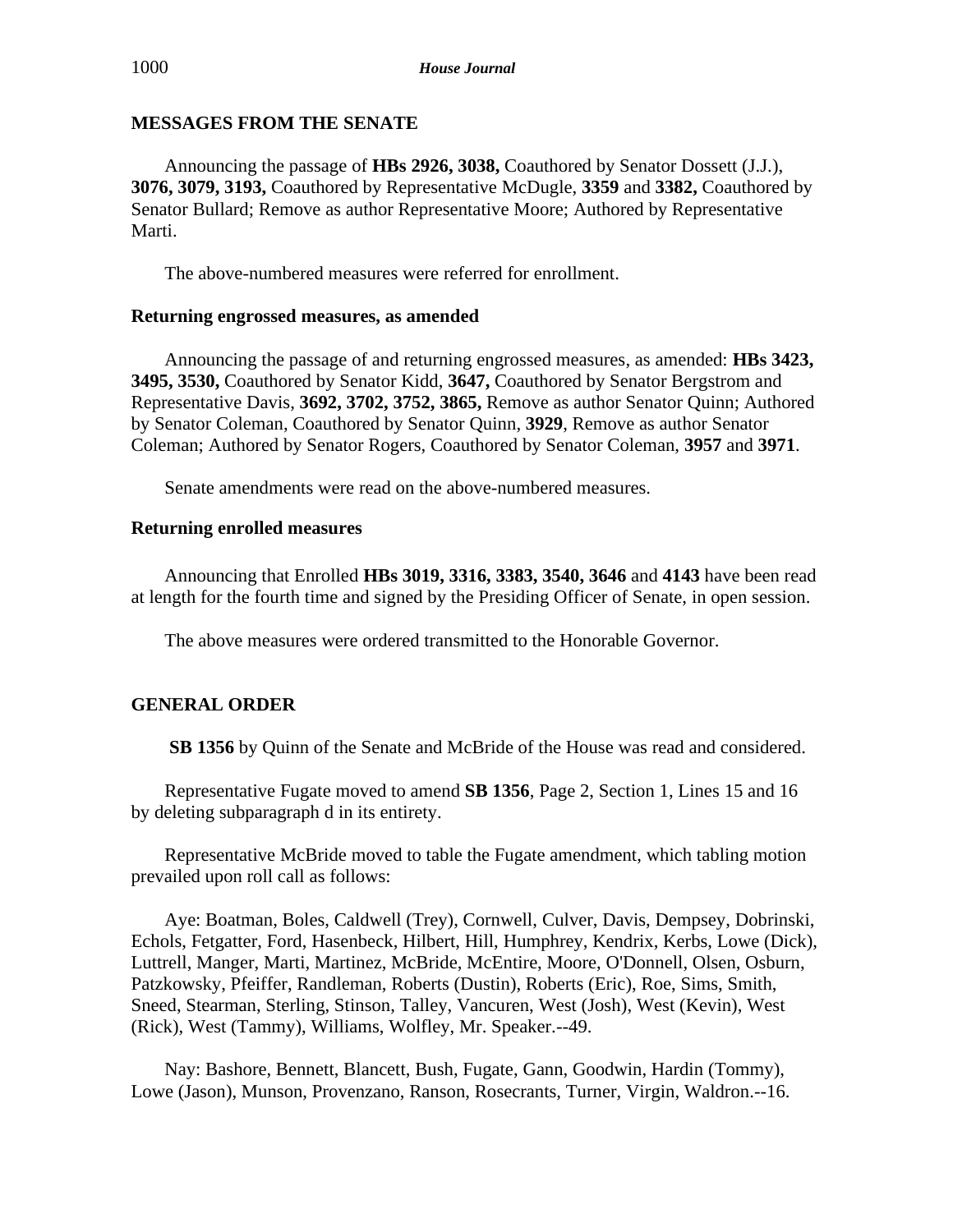Excused: Baker, Bell, Brewer, Burns, Caldwell (Chad), Conley, Crosswhite Hader, Dills, Dollens, Frix, Grego, Hardin (David), Johns, Kannady, Lawson, Lepak, May, McDugle, Miller, Mize, Newton, Nichols, Nollan, Pae, Phillips, Pittman, Roberts (Sean), Russ, Stark, Steagall, Strom, Townley, Walke, Wallace, Worthen.--35.

Vacancy: District 89.--1.

Representative McBride moved that **SB 1356** be advanced from General Order, which motion was declared adopted.

### **THIRD READING**

**SB 1356** was read at length for the third time. On passage of the measure, the roll call was as follows:

Aye: Baker, Boatman, Boles, Burns, Cornwell, Crosswhite Hader, Culver, Davis, Dempsey, Dobrinski, Echols, Fetgatter, Ford, Grego, Hasenbeck, Hilbert, Hill, Humphrey, Johns, Kendrix, Kerbs, Lowe (Dick), Luttrell, Manger, Marti, Martinez, May, McBride, McDugle, McEntire, Miller, Moore, Nollan, O'Donnell, Osburn, Pfeiffer, Roberts (Dustin), Roberts (Eric), Roe, Stark, Steagall, Sterling, Stinson, Talley, Vancuren, West (Josh), West (Kevin), West (Tammy), Williams, Wolfley, Mr. Speaker.--51.

Nay: Bashore, Bennett, Blancett, Bush, Caldwell (Chad), Caldwell (Trey), Conley, Fugate, Gann, Goodwin, Hardin (David), Hardin (Tommy), Lowe (Jason), Munson, Newton, Olsen, Patzkowsky, Provenzano, Randleman, Ranson, Roberts (Sean), Rosecrants, Sims, Smith, Sneed, Stearman, Turner, Virgin, Waldron, West (Rick).--30.

Excused: Bell, Brewer, Dills, Dollens, Frix, Kannady, Lawson, Lepak, Mize, Nichols, Pae, Phillips, Pittman, Russ, Strom, Townley, Walke, Wallace, Worthen.--19.

Vacancy: District 89.--1.

The measure passed.

The Presiding Officer signed, in open session, Engrossed **SB 1356** and ordered same returned to the Honorable Senate.

### **MOTION**

Representative Pfeiffer moved to suspend House Rule 8.8 for the purpose of allowing consideration of untimely filed floor amendments on **SBs 1396** and **1661,** which motion was declared adopted upon roll call as follows:

Aye: Bashore, Boatman, Burns, Bush, Caldwell (Chad), Caldwell (Trey), Cornwell, Crosswhite Hader, Culver, Davis, Dempsey, Dobrinski, Fetgatter, Ford, Fugate, Gann, Goodwin, Grego, Hardin (Tommy), Hasenbeck, Hilbert, Hill, Humphrey, Johns, Kendrix,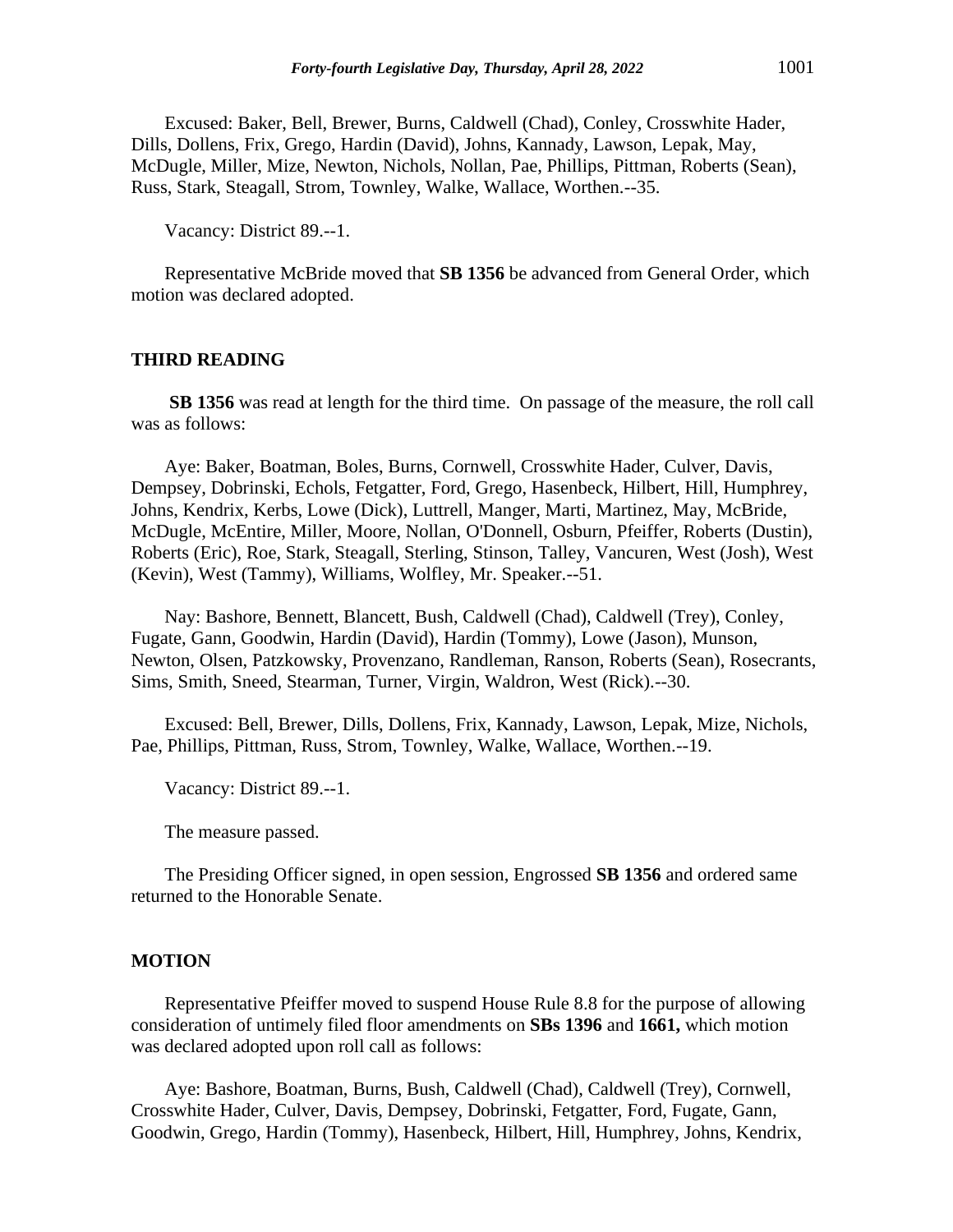Kerbs, Lowe (Dick), Lowe (Jason), Luttrell, Manger, Martinez, May, McDugle, McEntire, Miller, Moore, Munson, Newton, Nollan, O'Donnell, Olsen, Osburn, Pae, Patzkowsky, Pfeiffer, Provenzano, Randleman, Ranson, Roberts (Dustin), Roberts (Eric), Roe, Sims, Smith, Sneed, Stark, Steagall, Stearman, Sterling, Stinson, Talley, Vancuren, Virgin, Waldron, Walke, West (Josh), West (Kevin), West (Rick), West (Tammy), Williams, Wolfley, Mr. Speaker.--71.

Excused: Baker, Bell, Bennett, Blancett, Boles, Brewer, Conley, Dills, Dollens, Echols, Frix, Hardin (David), Kannady, Lawson, Lepak, Marti, McBride, Mize, Nichols, Phillips, Pittman, Roberts (Sean), Rosecrants, Russ, Strom, Townley, Turner, Wallace, Worthen.--29.

Vacancy: District 89.--1.

# **GENERAL ORDER**

**SB 1396** by Hall of the Senate and Wallace et al. of the House was read and considered.

Coauthored by Representative(s) Randleman

Pursuant to Representative Pfeiffers motion to suspend House Rule 8.8 for untimely filed amendments on Page 1001, Representative McEntire moved to amend **SB 1396** by striking the title, the enacting clause, the entire bill and inserting in lieu thereof a floor substitute, which substitute was declared adopted.

Representative McEntire moved that **SB 1396** be advanced from General Order, which motion was declared adopted.

# **THIRD READING**

**SB 1396** was read at length for the third time. On passage of the measure and emergency, the roll call was as follows:

Aye: Baker, Bashore, Bennett, Blancett, Boatman, Boles, Burns, Bush, Caldwell (Trey), Crosswhite Hader, Culver, Davis, Dempsey, Dobrinski, Echols, Fetgatter, Ford, Fugate, Goodwin, Grego, Hardin (David), Hardin (Tommy), Hasenbeck, Hilbert, Hill, Humphrey, Johns, Kendrix, Kerbs, Lowe (Dick), Lowe (Jason), Luttrell, Manger, Marti, Martinez, May, McBride, McDugle, McEntire, Miller, Moore, Munson, Newton, Nichols, Nollan, O'Donnell, Olsen, Osburn, Pae, Patzkowsky, Pfeiffer, Provenzano, Randleman, Ranson, Roberts (Dustin), Roberts (Eric), Roberts (Sean), Roe, Rosecrants, Sims, Smith, Sneed, Stark, Steagall, Sterling, Stinson, Talley, Townley, Turner, Vancuren, Waldron, Walke, West (Josh), West (Kevin), West (Rick), West (Tammy), Williams, Wolfley, Mr. Speaker.--79.

Nay: Caldwell (Chad), Gann, Stearman.--3.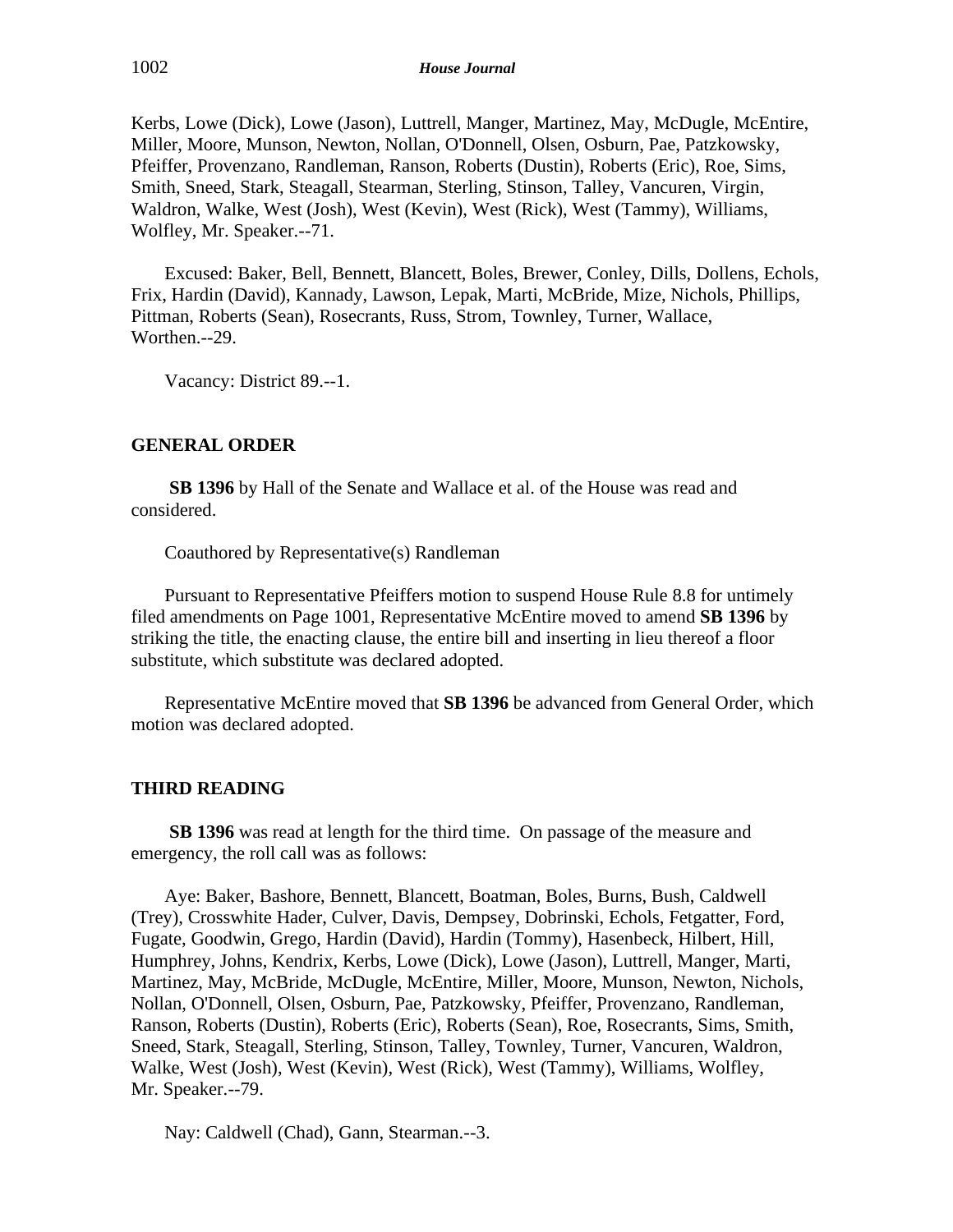Excused: Bell, Brewer, Conley, Cornwell, Dills, Dollens, Frix, Kannady, Lawson, Lepak, Mize, Phillips, Pittman, Russ, Strom, Virgin, Wallace, Worthen.--18.

Vacancy: District 89.--1.

The measure and emergency passed.

**SB 1396** was referred for engrossment.

### **GENERAL ORDER**

**SB 1661** by Rosino of the Senate and McEntire of the House was read and considered.

Pursuant to Representative Pfeiffers motion to suspend House Rule 8.8 for untimely filed amendments on Page 1001, Representative McEntire moved to amend **SB 1661** by striking the title, the enacting clause, the entire bill and inserting in lieu thereof a floor substitute, which floor substitute was declared adopted.

Representative McEntire moved that **SB 1661** be advanced from General Order, which motion was declared adopted.

### **THIRD READING**

**SB 1661** was read at length for the third time. On passage of the measure and emergency, the roll call was as follows:

Aye: Baker, Bashore, Bennett, Blancett, Boatman, Boles, Burns, Bush, Caldwell (Chad), Caldwell (Trey), Conley, Crosswhite Hader, Culver, Davis, Dempsey, Dobrinski, Echols, Fetgatter, Ford, Fugate, Gann, Goodwin, Grego, Hardin (David), Hardin (Tommy), Hasenbeck, Hilbert, Hill, Humphrey, Johns, Kendrix, Kerbs, Lowe (Dick), Lowe (Jason), Luttrell, Manger, Marti, Martinez, May, McBride, McDugle, McEntire, Miller, Moore, Munson, Newton, Nichols, Nollan, O'Donnell, Olsen, Osburn, Pae, Patzkowsky, Pfeiffer, Provenzano, Randleman, Ranson, Roberts (Dustin), Roberts (Eric), Roberts (Sean), Roe, Rosecrants, Sims, Smith, Sneed, Stark, Steagall, Sterling, Stinson, Talley, Townley, Turner, Vancuren, Waldron, Walke, Wallace, West (Josh), West (Kevin), West (Rick), West (Tammy), Williams, Wolfley, Worthen, Mr. Speaker.--84.

Nay: Stearman.--1.

Excused: Bell, Brewer, Cornwell, Dills, Dollens, Frix, Kannady, Lawson, Lepak, Mize, Phillips, Pittman, Russ, Strom, Virgin.--15.

Vacancy: District 89.--1.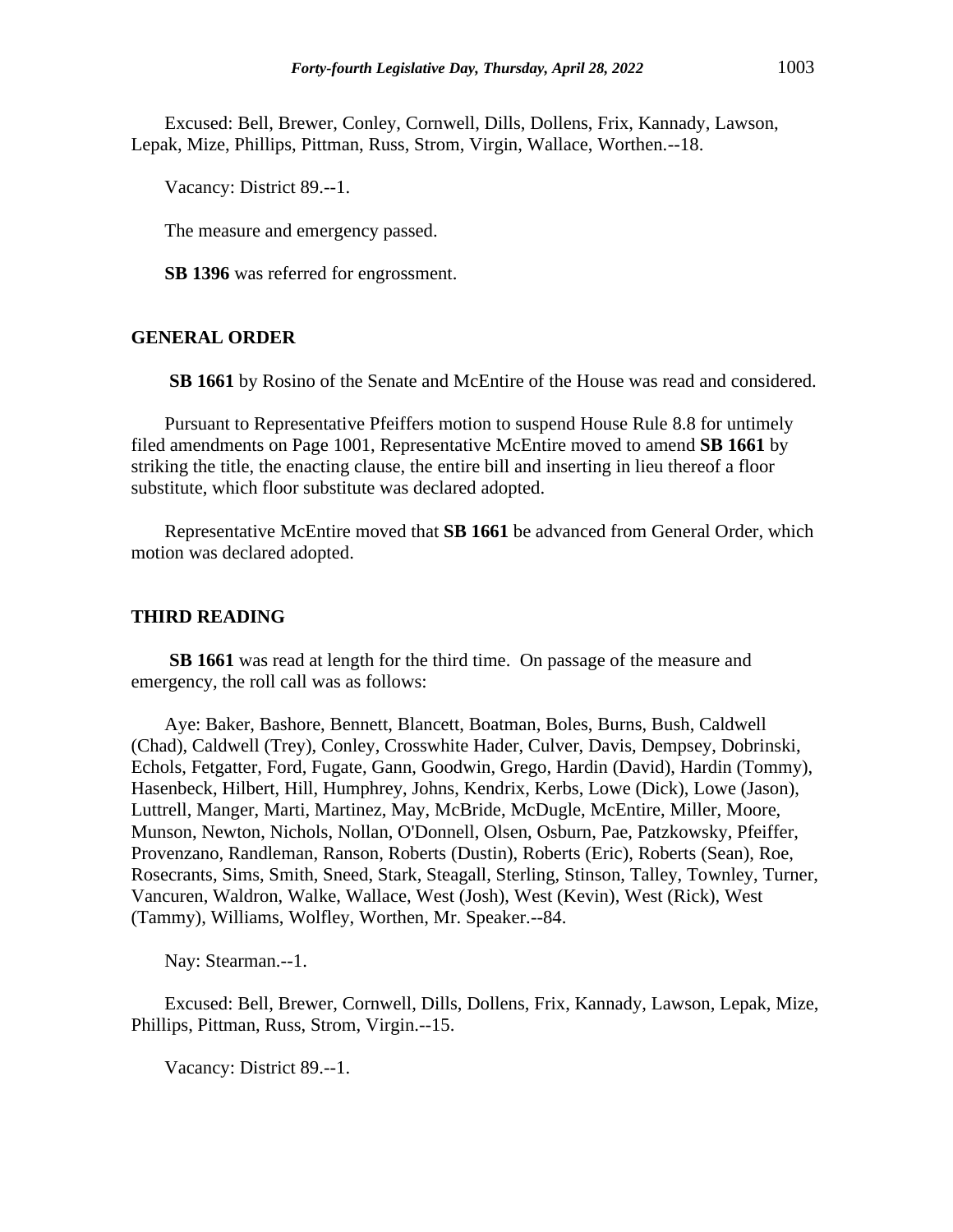The measure and emergency passed.

**SB 1661** was referred for engrossment.

# **GENERAL ORDER**

**SB 1369** by Haste of the Senate and McEntire of the House was read and considered.

Representative McEntire moved to amend **SB 1369** by striking the title, the enacting clause, the entire bill and inserting in lieu thereof a floor substitute, which floor substitute was declared adopted.

Representative McEntire moved that **SB 1369** be advanced from General Order, which motion was declared adopted.

# **THIRD READING**

**SB 1369** was read at length for the third time. On passage of the measure and emergency, the roll call was as follows:

Aye: Baker, Bashore, Blancett, Boatman, Boles, Burns, Bush, Caldwell (Chad), Caldwell (Trey), Conley, Culver, Davis, Dempsey, Dobrinski, Echols, Fetgatter, Fugate, Goodwin, Grego, Hardin (David), Hasenbeck, Hilbert, Hill, Humphrey, Johns, Kendrix, Kerbs, Lowe (Dick), Lowe (Jason), Luttrell, Manger, Marti, Martinez, May, McBride, McDugle, McEntire, Miller, Moore, Munson, Newton, Nichols, O'Donnell, Osburn, Pae, Patzkowsky, Provenzano, Randleman, Ranson, Roberts (Dustin), Roberts (Eric), Roberts (Sean), Roe, Rosecrants, Sims, Smith, Sneed, Sterling, Stinson, Talley, Townley, Turner, Vancuren, Virgin, Waldron, Walke, Wallace, West (Josh), West (Tammy), Williams, Wolfley, Mr. Speaker.--72.

Nay: Crosswhite Hader, Gann, Hardin (Tommy), Olsen, Stark, Steagall, Stearman, West (Kevin), West (Rick), Worthen.--10.

Excused: Bell, Bennett, Brewer, Cornwell, Dills, Dollens, Ford, Frix, Kannady, Lawson, Lepak, Mize, Nollan, Pfeiffer, Phillips, Pittman, Russ, Strom.--18.

Vacancy: District 89.--1.

The measure and emergency passed.

**SB 1369** was referred for engrossment.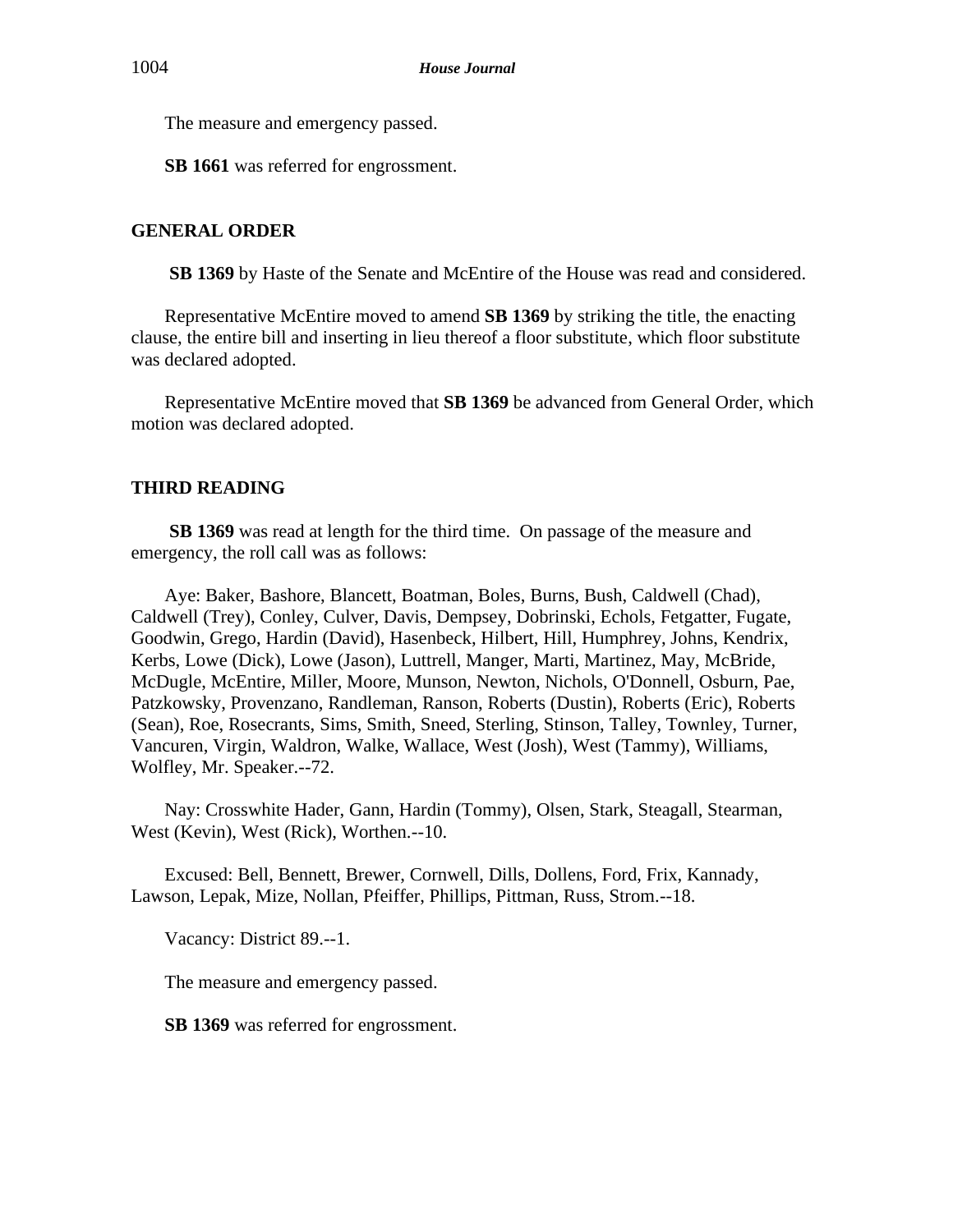**SB 1848** by Montgomery of the Senate and Hilbert of the House was read and considered.

Coauthored by Representative(s) Hardin (David)

Representative Hilbert moved to suspend House Rule 8.8 for the purpose of allowing consideration of an untimely filed floor amendment, which motion was declared adopted upon roll call as follows:

Aye: Baker, Bashore, Bennett, Boatman, Boles, Burns, Bush, Caldwell (Chad), Caldwell (Trey), Conley, Crosswhite Hader, Culver, Davis, Dempsey, Dobrinski, Echols, Fetgatter, Ford, Gann, Goodwin, Grego, Hardin (David), Hasenbeck, Hilbert, Hill, Humphrey, Johns, Kendrix, Lawson, Lowe (Dick), Lowe (Jason), Luttrell, Manger, Marti, Martinez, May, McDugle, Miller, Munson, Newton, O'Donnell, Olsen, Osburn, Pae, Patzkowsky, Pfeiffer, Pittman, Randleman, Ranson, Roberts (Dustin), Roberts (Eric), Roe, Rosecrants, Sims, Smith, Sneed, Stark, Steagall, Stearman, Sterling, Stinson, Talley, Townley, Vancuren, Virgin, Waldron, Wallace, West (Josh), West (Kevin), West (Rick), West (Tammy), Williams, Wolfley, Worthen, Mr. Speaker.--75.

Excused: Bell, Blancett, Brewer, Cornwell, Dills, Dollens, Frix, Fugate, Hardin (Tommy), Kannady, Kerbs, Lepak, McBride, McEntire, Mize, Moore, Nichols, Nollan, Phillips, Provenzano, Roberts (Sean), Russ, Strom, Turner, Walke.--25.

Vacancy: District 89.--1.

Representative Hilbert moved to amend **SB 1848** by striking the title, the enacting clause, the entire bill and inserting in lieu thereof a floor substitute, which floor substitute was declared adopted.

Representative Hilbert moved that **SB 1848** be advanced from General Order, which motion was declared adopted.

### **THIRD READING**

**SB 1848** was read at length for the third time. On passage of the measure and emergency, the roll call was as follows:

Aye: Baker, Bashore, Bennett, Blancett, Boatman, Boles, Burns, Bush, Caldwell (Chad), Caldwell (Trey), Conley, Crosswhite Hader, Culver, Davis, Dempsey, Dobrinski, Echols, Fetgatter, Ford, Fugate, Goodwin, Grego, Hardin (David), Hasenbeck, Hilbert, Hill, Humphrey, Johns, Kendrix, Lawson, Lowe (Dick), Lowe (Jason), Luttrell, Manger, Marti, Martinez, May, McBride, McDugle, McEntire, Miller, Moore, Munson, Newton, Nichols, Nollan, O'Donnell, Olsen, Osburn, Pae, Patzkowsky, Phillips, Pittman, Randleman, Ranson, Roberts (Dustin), Roberts (Eric), Roberts (Sean), Roe, Rosecrants, Sims, Smith, Sneed,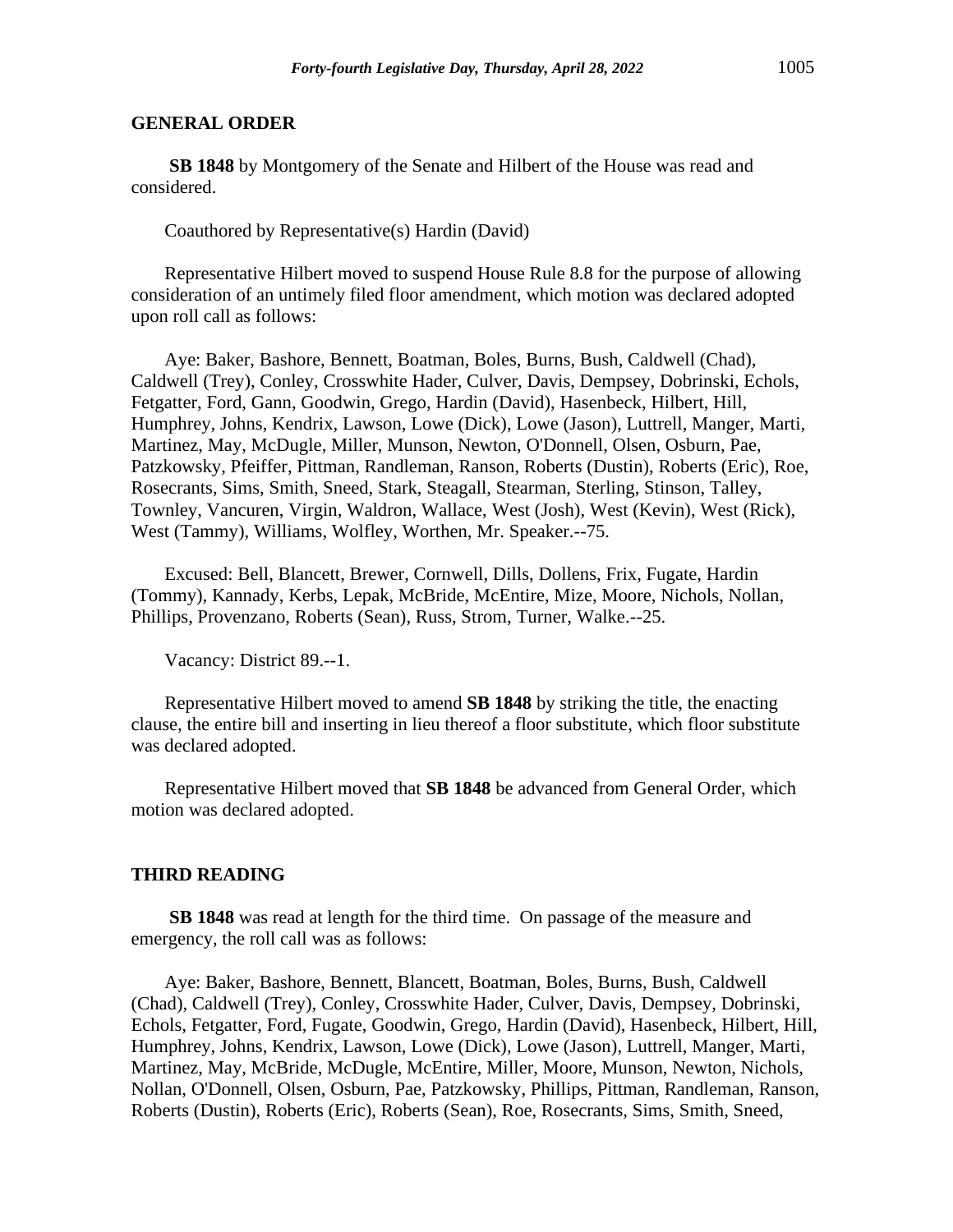Stark, Steagall, Sterling, Stinson, Talley, Turner, Vancuren, Virgin, Waldron, Walke, Wallace, West (Josh), West (Kevin), West (Tammy), Williams, Wolfley, Worthen, Mr. Speaker.--81.

Nay: Gann, Hardin (Tommy), Stearman, West (Rick).--4.

Excused: Bell, Brewer, Cornwell, Dills, Dollens, Frix, Kannady, Kerbs, Lepak, Mize, Pfeiffer, Provenzano, Russ, Strom, Townley.--15.

Vacancy: District 89.--1.

The measure and emergency passed.

**SB 1848** was referred for engrossment.

# **GENERAL ORDER**

**SB 1548** by Thompson of the Senate and Hilbert of the House was read and considered.

Representative McEntire moved to amend **SB 1548** by striking the title, the enacting clause, the entire bill and inserting in lieu thereof a floor substitute, which floor substitute was declared adopted.

Representative McEntire moved that **SB 1548** be advanced from General Order, which motion was declared adopted.

# **THIRD READING**

**SB 1548** was read at length for the third time. On passage of the measure, the roll call was as follows:

Aye: Baker, Bashore, Bennett, Blancett, Boatman, Boles, Burns, Bush, Caldwell (Chad), Caldwell (Trey), Crosswhite Hader, Culver, Davis, Dempsey, Dobrinski, Echols, Fetgatter, Ford, Fugate, Gann, Goodwin, Grego, Hardin (David), Hardin (Tommy), Hasenbeck, Hilbert, Hill, Humphrey, Johns, Kendrix, Kerbs, Lawson, Lowe (Dick), Lowe (Jason), Luttrell, Manger, Marti, Martinez, May, McBride, McDugle, McEntire, Miller, Moore, Munson, Newton, Nichols, Nollan, O'Donnell, Olsen, Osburn, Pae, Patzkowsky, Pfeiffer, Pittman, Provenzano, Randleman, Ranson, Roberts (Dustin), Roberts (Eric), Roberts (Sean), Roe, Rosecrants, Sims, Smith, Sneed, Stark, Steagall, Stearman, Sterling, Stinson, Talley, Townley, Turner, Vancuren, Virgin, Waldron, Walke, West (Josh), West (Kevin), West (Rick), West (Tammy), Williams, Wolfley, Worthen, Mr. Speaker.--86.

Excused: Bell, Brewer, Conley, Cornwell, Dills, Dollens, Frix, Kannady, Lepak, Mize, Phillips, Russ, Strom, Wallace.--14.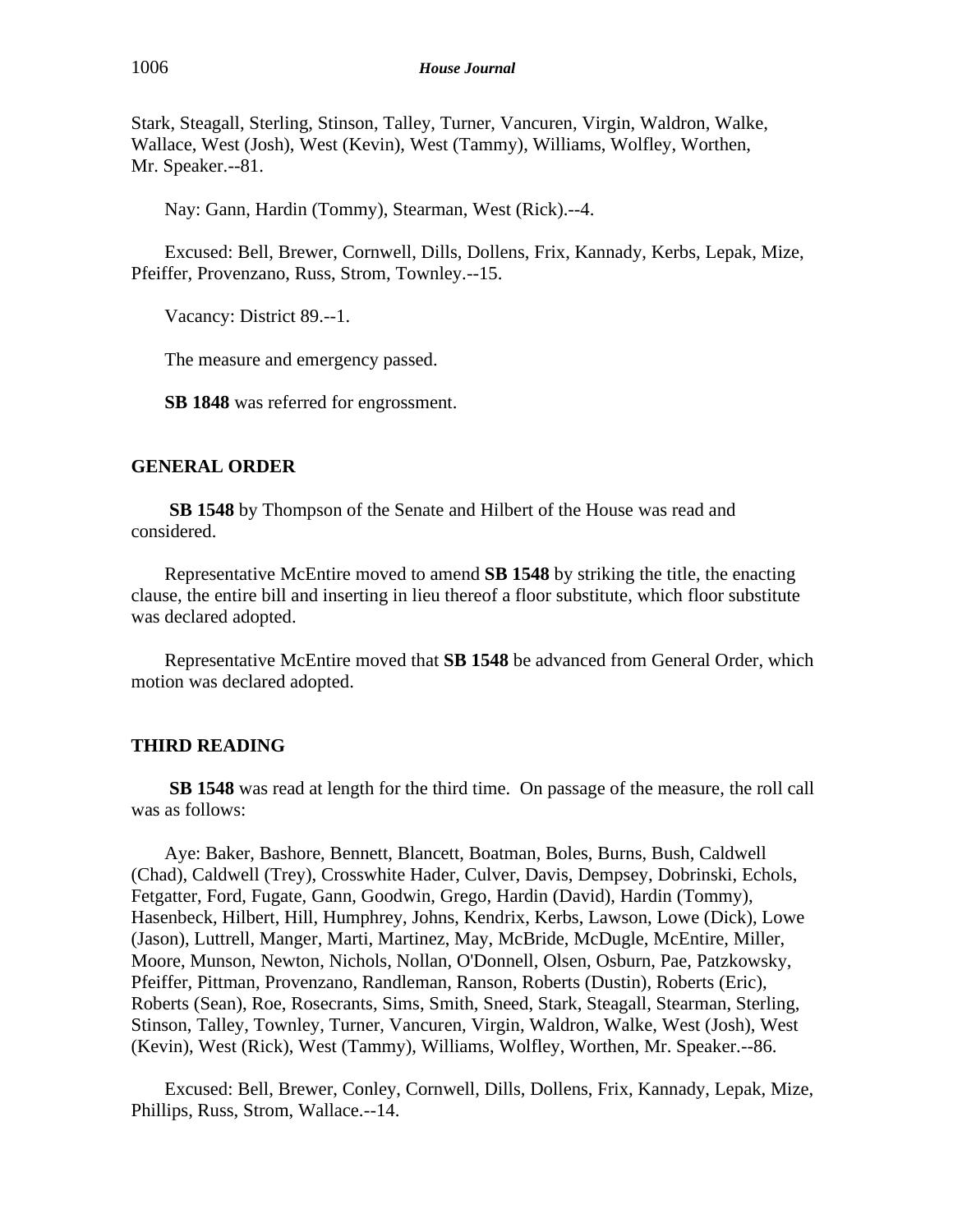Vacancy: District 89.--1.

The measure passed.

**SB 1548** was referred for engrossment.

# **GENERAL ORDER**

**SB 1474** by Rader of the Senate and McCall of the House was read and considered.

Representative Boatman moved that **SB 1474** be advanced from General Order, which motion was declared adopted.

### **THIRD READING**

**SB 1474** was read at length for the third time. On passage of the measure and emergency, the roll call was as follows:

Aye: Baker, Bashore, Bennett, Blancett, Boatman, Boles, Burns, Bush, Caldwell (Chad), Caldwell (Trey), Crosswhite Hader, Culver, Davis, Dempsey, Dobrinski, Echols, Fetgatter, Ford, Fugate, Gann, Goodwin, Grego, Hardin (David), Hardin (Tommy), Hasenbeck, Hilbert, Hill, Humphrey, Johns, Kendrix, Kerbs, Lawson, Lowe (Dick), Lowe (Jason), Luttrell, Marti, Martinez, May, McBride, McDugle, Miller, Moore, Munson, Newton, Nollan, O'Donnell, Olsen, Osburn, Pae, Patzkowsky, Pfeiffer, Phillips, Pittman, Provenzano, Randleman, Ranson, Roberts (Dustin), Roberts (Eric), Roberts (Sean), Roe, Rosecrants, Sims, Smith, Sneed, Stark, Steagall, Stearman, Sterling, Stinson, Talley, Townley, Turner, Vancuren, Virgin, Waldron, Walke, Wallace, West (Josh), West (Kevin), West (Rick), West (Tammy), Williams, Wolfley, Worthen, Mr. Speaker.--85.

Nay: Manger.--1.

Excused: Bell, Brewer, Conley, Cornwell, Dills, Dollens, Frix, Kannady, Lepak, McEntire, Mize, Nichols, Russ, Strom.--14.

Vacancy: District 89.--1.

The measure and emergency passed.

The Presiding Officer signed, in open session, Engrossed **SB 1474** and ordered same returned to the Honorable Senate.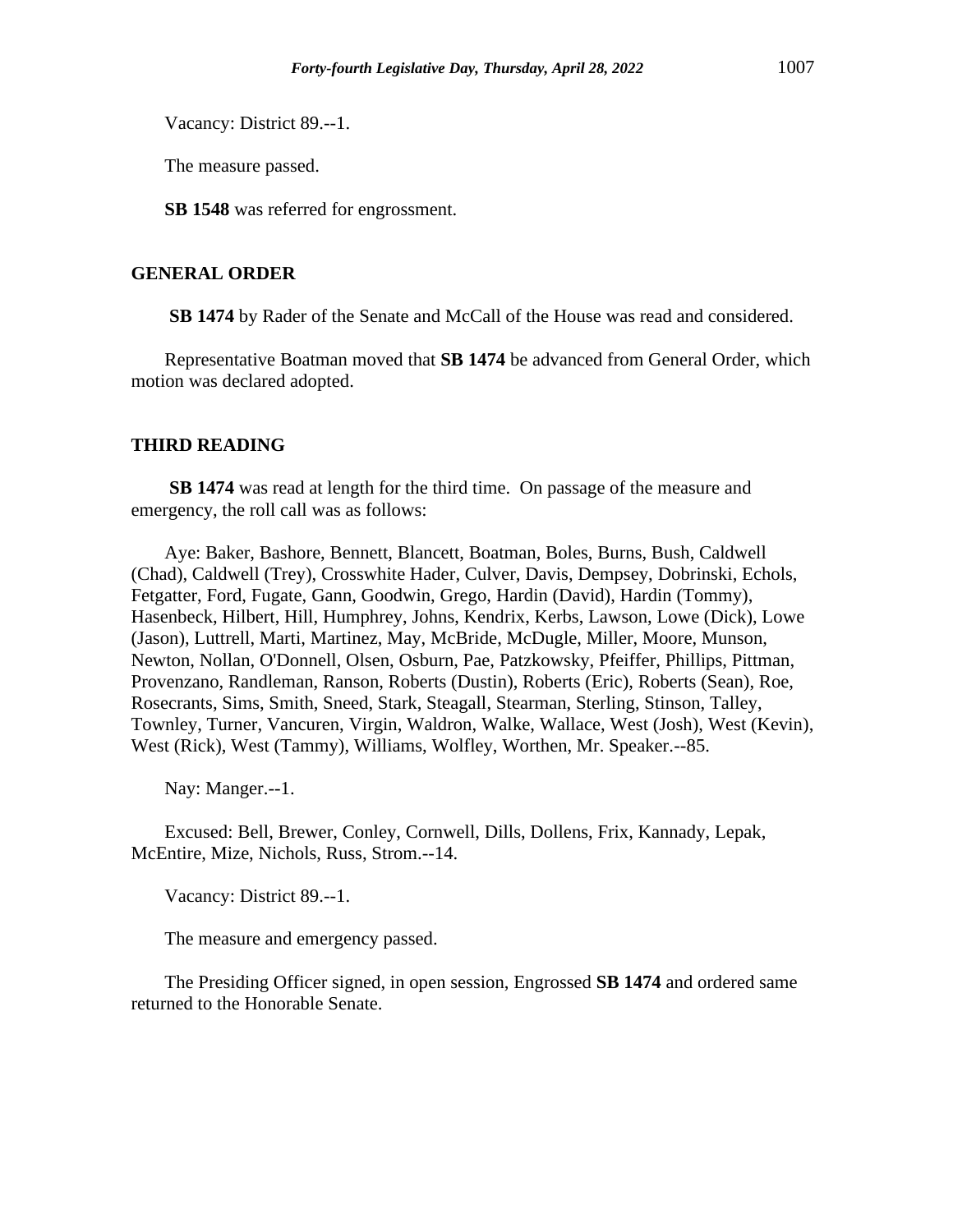# **MOTION**

Representative Echols moved to suspend House Rule 8.8 for the purpose of allowing consideration of untimely filed floor amendments for **SBs 1354, 635, 429, 1300, 1323, 1733, 1522, 366** and **299,** which motion was declared adopted upon roll call as follows:

Aye: Baker, Bashore, Blancett, Boatman, Boles, Burns, Bush, Caldwell (Chad), Caldwell (Trey), Conley, Culver, Davis, Dempsey, Dobrinski, Echols, Fetgatter, Goodwin, Grego, Hardin (David), Hilbert, Hill, Johns, Kerbs, Lawson, Lowe (Dick), Lowe (Jason), Luttrell, Manger, Marti, Martinez, May, McBride, McDugle, Moore, Munson, Newton, Nollan, O'Donnell, Olsen, Osburn, Pae, Patzkowsky, Pfeiffer, Phillips, Randleman, Ranson, Roberts (Dustin), Roberts (Eric), Roe, Sims, Smith, Stark, Steagall, Sterling, Stinson, Talley, Townley, Vancuren, Waldron, Walke, Wallace, West (Kevin), West (Rick), West (Tammy), Williams, Wolfley, Worthen, Mr. Speaker.--68.

Nay: Crosswhite Hader, Gann, Stearman.--3.

Excused: Bell, Bennett, Brewer, Cornwell, Dills, Dollens, Ford, Frix, Fugate, Hardin (Tommy), Hasenbeck, Humphrey, Kannady, Kendrix, Lepak, McEntire, Miller, Mize, Nichols, Pittman, Provenzano, Roberts (Sean), Rosecrants, Russ, Sneed, Strom, Turner, Virgin, West (Josh).--29.

Vacancy: District 89.--1.

# **GENERAL ORDER**

**SB 1696** by Treat et al. of the Senate and McCall of the House was read and considered.

Representative Burns moved that **SB 1696** be advanced from General Order, which motion was declared adopted.

#### **THIRD READING**

**SB 1696** was read at length for the third time. On passage of the measure, the roll call was as follows:

Aye: Baker, Bashore, Bennett, Blancett, Boatman, Boles, Burns, Bush, Caldwell (Chad), Caldwell (Trey), Conley, Crosswhite Hader, Culver, Davis, Dempsey, Dobrinski, Fetgatter, Ford, Fugate, Gann, Goodwin, Grego, Hardin (David), Hardin (Tommy), Hasenbeck, Hilbert, Hill, Humphrey, Johns, Kendrix, Kerbs, Lawson, Lepak, Lowe (Dick), Lowe (Jason), Luttrell, Manger, Marti, Martinez, May, McDugle, McEntire, Miller, Moore, Munson, Newton, Nollan, Olsen, Osburn, Pae, Pfeiffer, Phillips, Pittman, Randleman, Ranson, Roberts (Eric), Roberts (Sean), Roe, Rosecrants, Smith, Sneed, Stark, Steagall, Stearman, Sterling, Stinson, Talley, Townley, Turner, Vancuren, Waldron, Walke, West (Kevin), West (Rick), West (Tammy), Williams, Wolfley, Worthen, Mr. Speaker.--79.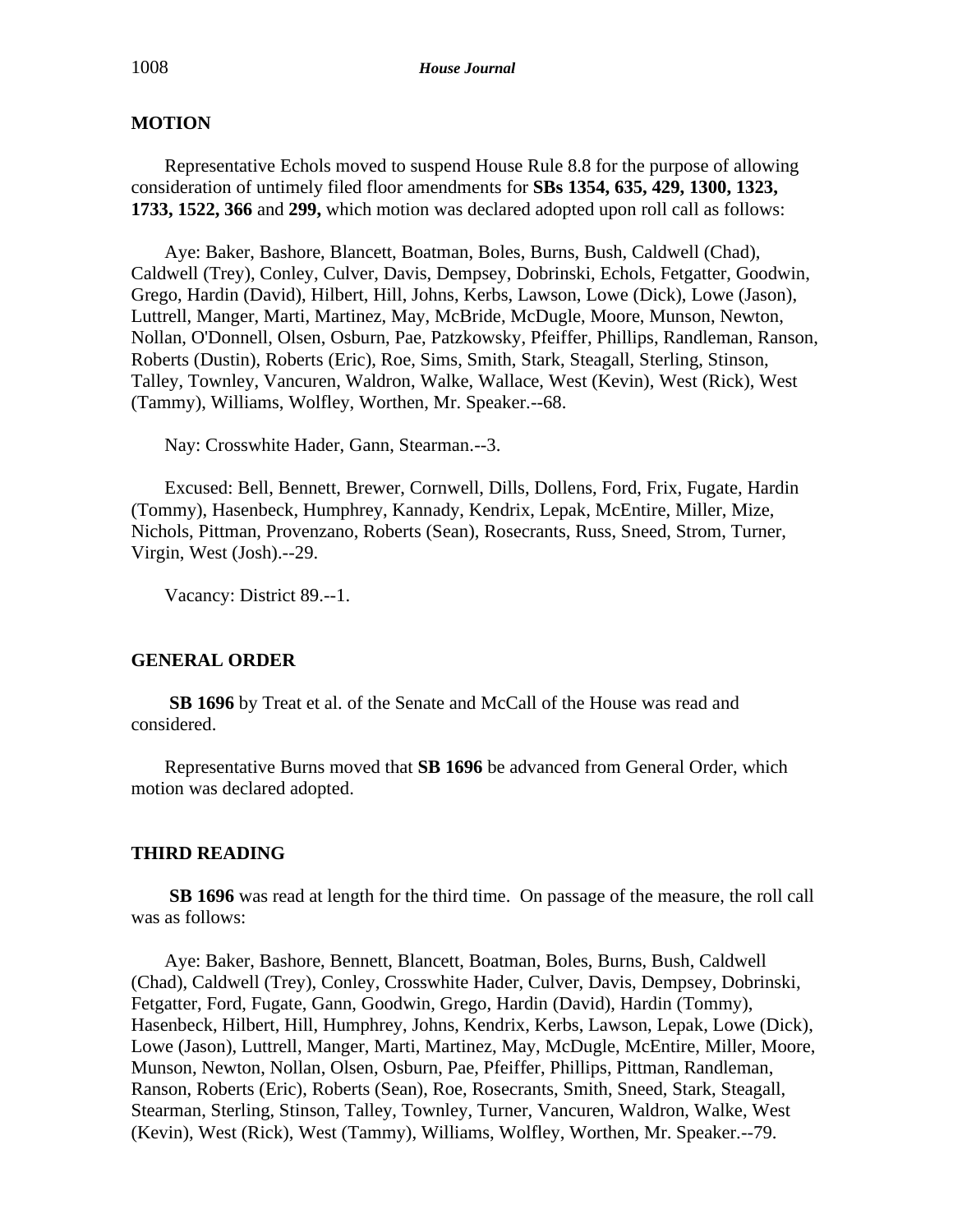Nay: West (Josh).--1.

Excused: Bell, Brewer, Cornwell, Dills, Dollens, Echols, Frix, Kannady, McBride, Mize, Nichols, O'Donnell, Patzkowsky, Provenzano, Roberts (Dustin), Russ, Sims, Strom, Virgin, Wallace.--20.

Vacancy: District 89.--1.

The measure passed.

The Presiding Officer signed, in open session, Engrossed SB **1696** and ordered same returned to the Honorable Senate.

#### **GENERAL ORDER**

**SB 429** by Thompson of the Senate and Hilbert of the House was read and considered.

Representative Osburn moved to amend **SB 429** by striking the title and enacting clause, which amendment was declared adopted.

Pursuant to Representative Echols motion to suspend House Rule 8.8 for untimely filed amendments on Page 1008, Representative Hilbert moved to amend **SB 429**, Page 8, Section 1, Line 14 by inserting the following language after "plan" and before ";": "The Chief Information Officer shall be authorized to require employees of the Information Services Division, employees of the Office of Management and Enterprise Services, and the employees of agency contractors in positions that have access to information protected by state or federal statute and data, to supply all information and documentation required in order to be subjected to a criminal history search by the Oklahoma State Bureau of Investigation, as well as be fingerprinted for submission of the fingerprints through the Oklahoma State Bureau of Investigation to the Federal Bureau of Investigation for a national criminal history check. The Office of Management and Enterprise Services shall be the recipient of the results of the record check, this includes a national criminal record with a fingerprint analysis", which amendment was declared adopted.

Representative Hilbert moved that **SB 429** be advanced from General Order, which motion was declared adopted.

### **THIRD READING**

**SB 429** was read at length for the third time. On passage of the measure, the roll call was as follows:

Aye: Baker, Bashore, Boatman, Boles, Burns, Bush, Caldwell (Chad), Caldwell (Trey), Conley, Crosswhite Hader, Culver, Davis, Dempsey, Dobrinski, Echols, Fetgatter, Ford, Grego, Hardin (David), Hasenbeck, Hilbert, Hill, Humphrey, Johns, Kendrix, Kerbs, Lawson, Lepak, Lowe (Dick), Luttrell, Manger, Marti, Martinez, May, McDugle, McEntire,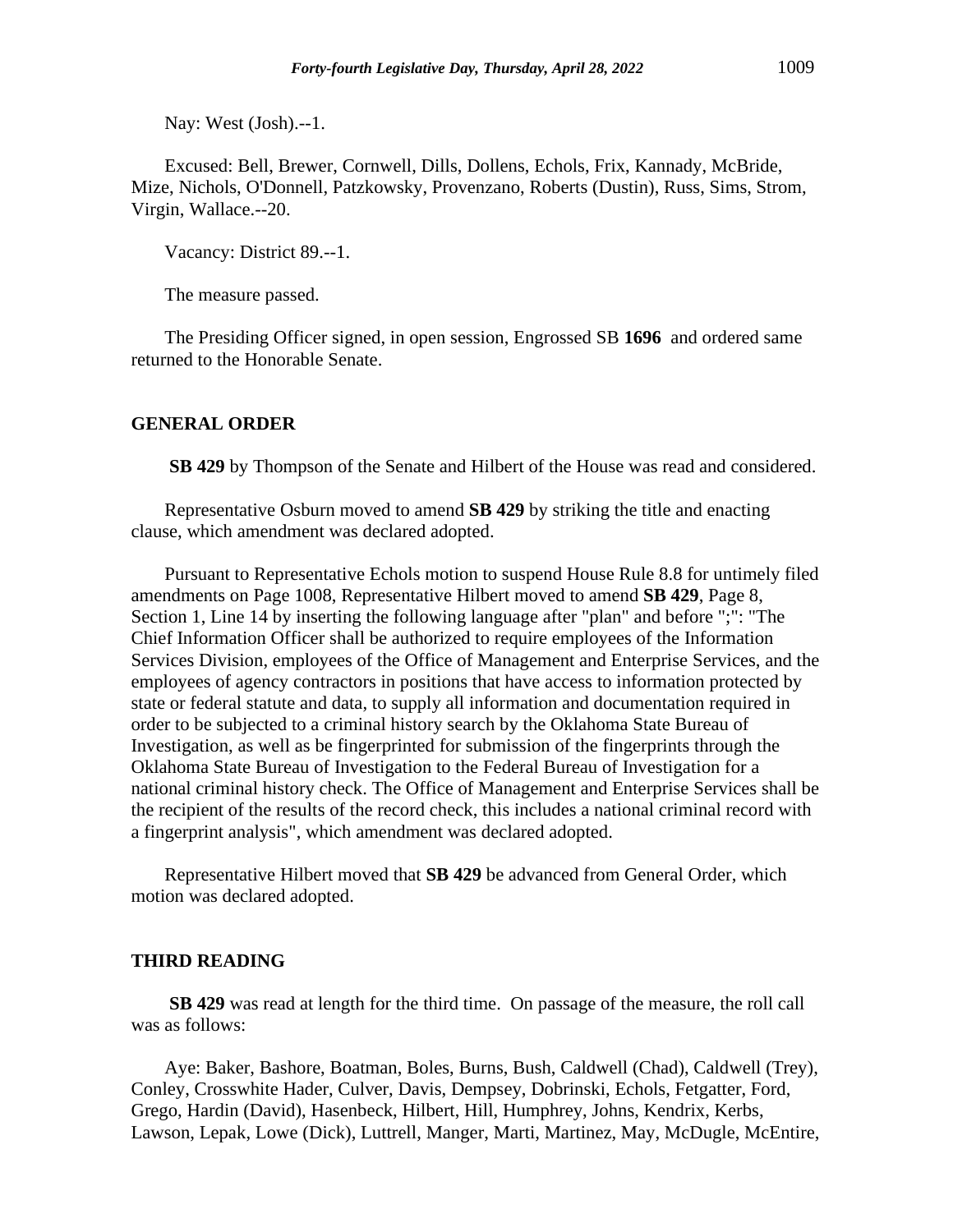Miller, Moore, Nollan, O'Donnell, Olsen, Patzkowsky, Pfeiffer, Phillips, Randleman, Roberts (Dustin), Roberts (Eric), Roberts (Sean), Roe, Sims, Smith, Sneed, Stark, Stearman, Sterling, Stinson, Talley, Townley, Vancuren, Waldron, West (Josh), West (Kevin), West (Tammy), Williams, Wolfley, Worthen, Mr. Speaker.--67.

Nay: Blancett, Fugate, Gann, Goodwin, Hardin (Tommy), Lowe (Jason), Munson, Nichols, Pittman, Provenzano, Ranson, Rosecrants, Steagall, Turner, Virgin, Walke, West (Rick).--17.

Excused: Bell, Bennett, Brewer, Cornwell, Dills, Dollens, Frix, Kannady, McBride, Mize, Newton, Osburn, Pae, Russ, Strom, Wallace.--16.

Vacancy: District 89.--1.

The measure passed.

**SB 429** was referred for engrossment.

### **GENERAL ORDER**

**SB 522** by Taylor of the Senate and Echols of the House was read and considered.

Representative Echols moved that **SB 522** be advanced from General Order, which motion was declared adopted.

# **THIRD READING**

**SB 522** was read at length for the third time. On passage of the measure, the roll call was as follows:

Aye: Baker, Bashore, Bennett, Blancett, Boatman, Boles, Burns, Bush, Caldwell (Chad), Caldwell (Trey), Conley, Crosswhite Hader, Culver, Davis, Dempsey, Dobrinski, Echols, Fetgatter, Fugate, Gann, Goodwin, Grego, Hardin (David), Hardin (Tommy), Hasenbeck, Hilbert, Hill, Humphrey, Johns, Kendrix, Kerbs, Lawson, Lepak, Lowe (Dick), Lowe (Jason), Luttrell, Manger, Marti, Martinez, May, McDugle, McEntire, Miller, Moore, Munson, Newton, Nichols, Nollan, O'Donnell, Olsen, Osburn, Patzkowsky, Pfeiffer, Phillips, Pittman, Randleman, Ranson, Roberts (Dustin), Roberts (Eric), Roberts (Sean), Roe, Rosecrants, Sims, Smith, Sneed, Stark, Steagall, Sterling, Stinson, Talley, Townley, Turner, Vancuren, Virgin, Waldron, Walke, West (Josh), West (Kevin), West (Rick), West (Tammy), Williams, Wolfley, Worthen, Mr. Speaker.--84.

Nay: Stearman.--1.

Excused: Bell, Brewer, Cornwell, Dills, Dollens, Ford, Frix, Kannady, McBride, Mize, Pae, Provenzano, Russ, Strom, Wallace.--15.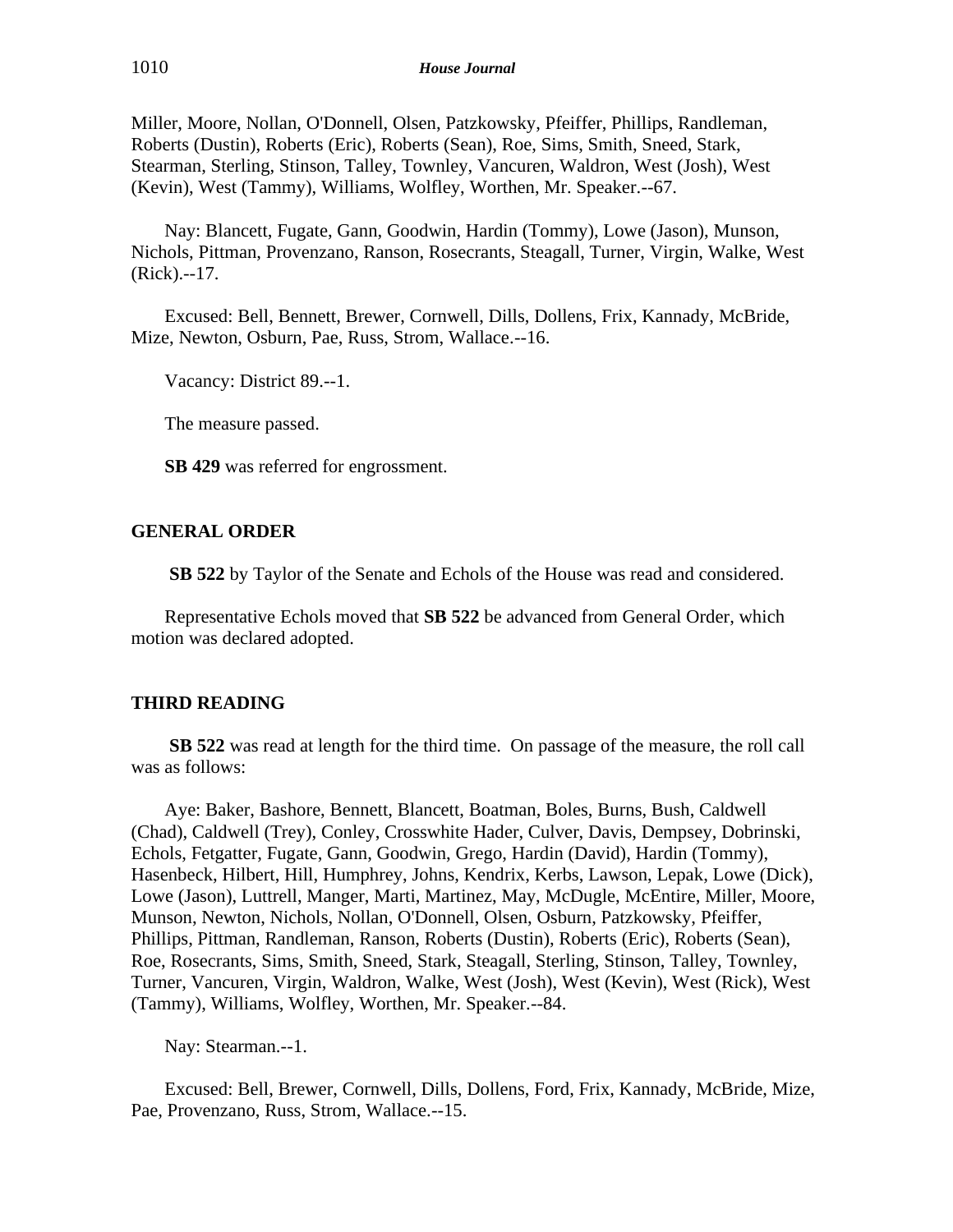Vacancy: District 89.--1.

The measure passed.

**SB 522** was referred for engrossment.

### **MESSAGES FROM THE SENATE**

Announcing the passage of and returning engrossed measures, as amended: **HBs 4055, 4056, 4080, 4082, 4085,** Coauthored by Senators Jech, Kirt and Representative Lowe (Dick), **4100, 4227, 4279, 4281, 4354** and **4373**.

Senate amendments were read on the above-numbered measures.

### **Transmitting enrolled measures**

Advising fourth reading of and transmitting for signature Enrolled **SBs 72, 257, 258, 399, 410, 462, 979, 1123, 1238, 1240, 1243, 1322, 1343, 1345, 1398, 1432, 1444, 1460, 1464** and **1467**.

The above-numbered enrolled measures were, after fourth reading, properly signed and ordered returned to the Honorable Senate.

### **GENERAL ORDER**

**SB 1524** by Taylor of the Senate and Echols et al. of the House was read and considered.

Representative Echols moved that **SB 1524** be advanced from General Order, which motion was declared adopted.

#### **THIRD READING**

**SB 1524** was read at length for the third time. On passage of the measure, the roll call was as follows:

Aye: Baker, Bashore, Boatman, Boles, Burns, Bush, Caldwell (Chad), Caldwell (Trey), Crosswhite Hader, Culver, Davis, Dempsey, Dobrinski, Echols, Fetgatter, Ford, Frix, Gann, Grego, Hardin (David), Hardin (Tommy), Hasenbeck, Hill, Humphrey, Kendrix, Kerbs, Lawson, Lowe (Dick), Lowe (Jason), Luttrell, Manger, Marti, Martinez, May, McDugle, Miller, Mize, Moore, Munson, Newton, Nichols, Nollan, O'Donnell, Olsen, Osburn, Pae, Patzkowsky, Pfeiffer, Phillips, Pittman, Provenzano, Randleman, Roberts (Dustin), Roberts (Eric), Roberts (Sean), Roe, Sims, Smith, Sneed, Stark, Steagall, Stearman, Sterling, Stinson, Talley, Townley, Vancuren, Waldron, West (Josh), West (Kevin), West (Rick), West (Tammy), Wolfley, Worthen, Mr. Speaker.--75.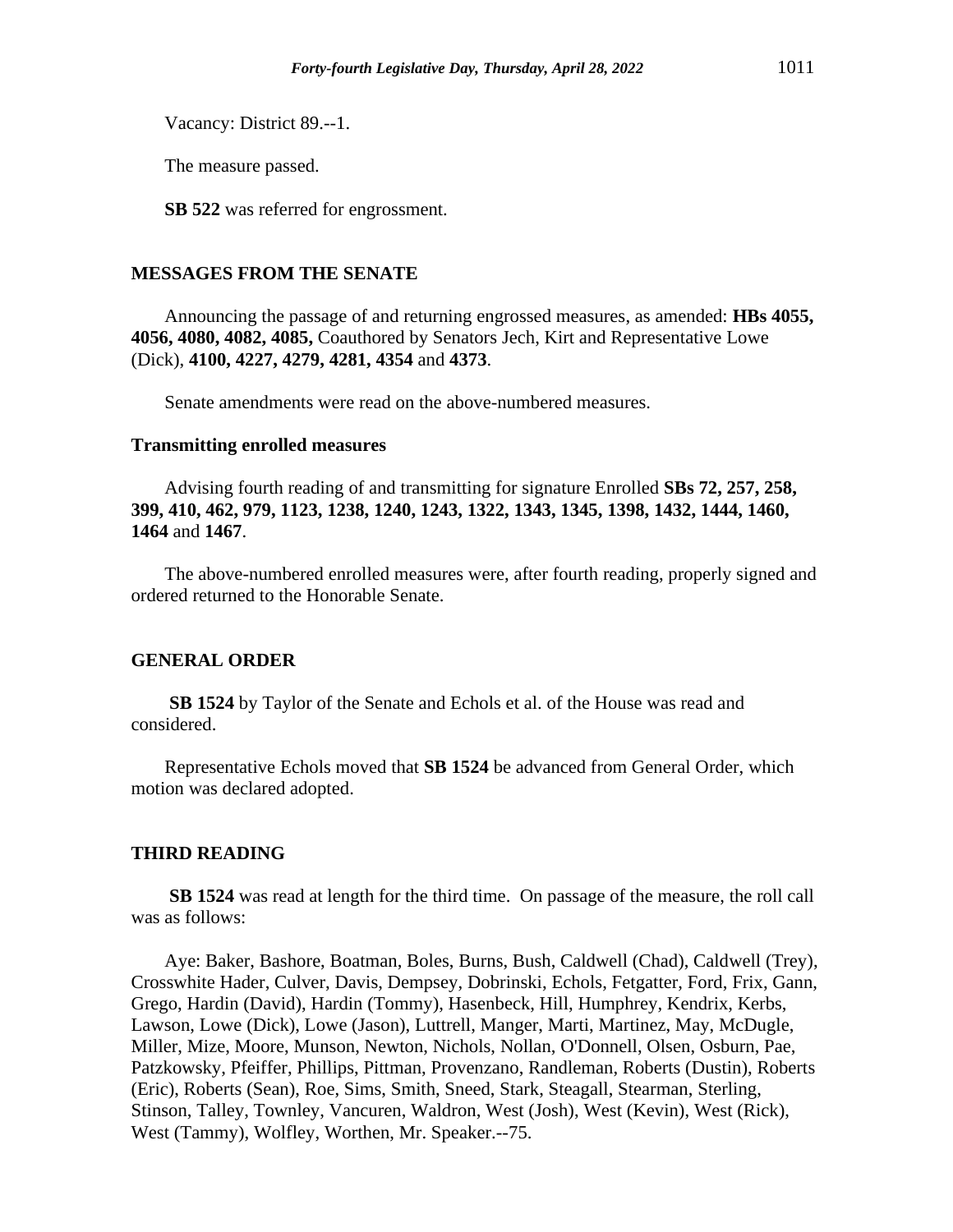Nay: Bennett, Blancett, Fugate, Goodwin, Ranson, Rosecrants, Turner, Virgin.--8.

Excused: Bell, Brewer, Conley, Cornwell, Dills, Dollens, Hilbert, Johns, Kannady, Lepak, McBride, McEntire, Russ, Strom, Walke, Wallace, Williams.--17.

Vacancy: District 89.--1.

The measure passed.

**SB 1524** was referred for engrossment.

# **GENERAL ORDER**

**SB 1461** by Rosino of the Senate and Echols of the House was read and considered.

Representative Echols moved that **SB 1461** be advanced from General Order, which motion was declared adopted.

### **THIRD READING**

**SB 1461** was read at length for the third time. On passage of the measure, the roll call was as follows:

Aye: Baker, Bashore, Bennett, Blancett, Boatman, Boles, Burns, Bush, Caldwell (Chad), Caldwell (Trey), Conley, Cornwell, Crosswhite Hader, Culver, Davis, Dempsey, Dobrinski, Echols, Fetgatter, Ford, Frix, Fugate, Goodwin, Grego, Hardin (David), Hasenbeck, Hilbert, Hill, Humphrey, Kendrix, Lepak, Lowe (Dick), Lowe (Jason), Luttrell, Manger, Marti, Martinez, May, McDugle, Mize, Moore, Munson, Newton, Nichols, Nollan, O'Donnell, Osburn, Pae, Patzkowsky, Pfeiffer, Phillips, Pittman, Provenzano, Randleman, Ranson, Roberts (Dustin), Roberts (Sean), Roe, Rosecrants, Sims, Smith, Sneed, Stark, Sterling, Stinson, Talley, Townley, Turner, Vancuren, Virgin, Waldron, West (Josh), West (Kevin), West (Tammy), Williams, Wolfley, Worthen, Mr. Speaker.--78.

Nay: Gann, Hardin (Tommy), Olsen, Stearman, West (Rick).--5.

Excused: Bell, Brewer, Dills, Dollens, Johns, Kannady, Kerbs, Lawson, McBride, McEntire, Roberts (Eric), Russ, Strom, Walke, Wallace.--15.

Constitutional Priv: Miller, Steagall.--2.

Vacancy: District 89.--1.

The measure passed.

The Presiding Officer signed, in open session, Engrossed **SB 1461** and ordered same returned to the Honorable Senate.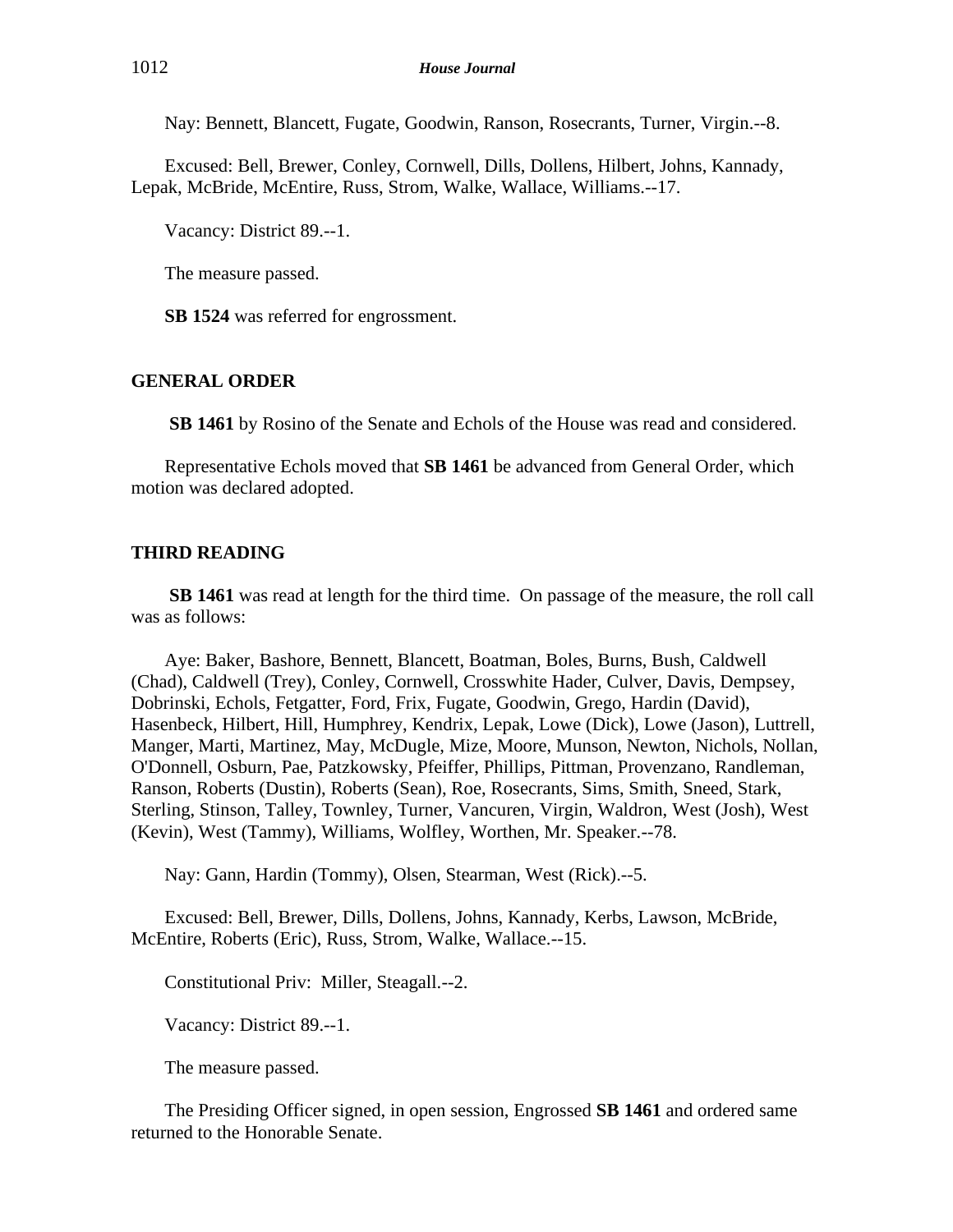**SB 1300** by Rader of the Senate and Lawson of the House was read and considered.

Pursuant to Representative Echols motion to suspend House Rule 8.8 for untimely filed amendments on Page 1008, Representative Lawson moved to amend **SB 1300** by striking the title, the enacting clause, the entire bill and inserting in lieu thereof a floor substitute, which floor substitute was declared adopted.

Representative Lawson moved that **SB 1300** be advanced from General Order, which motion was declared adopted.

### **THIRD READING**

**SB 1300** was read at length for the third time. On passage of the measure, the roll call was as follows:

Aye: Baker, Bashore, Bennett, Blancett, Boatman, Boles, Burns, Bush, Caldwell (Chad), Caldwell (Trey), Conley, Cornwell, Crosswhite Hader, Culver, Davis, Dempsey, Dobrinski, Dollens, Echols, Fetgatter, Ford, Frix, Fugate, Goodwin, Grego, Hardin (David), Hasenbeck, Hilbert, Hill, Humphrey, Kendrix, Lawson, Lepak, Lowe (Dick), Lowe (Jason), Luttrell, Manger, Marti, Martinez, May, McDugle, McEntire, Miller, Mize, Moore, Munson, Newton, Nichols, Nollan, O'Donnell, Olsen, Osburn, Pae, Patzkowsky, Pfeiffer, Phillips, Pittman, Provenzano, Randleman, Ranson, Roberts (Dustin), Roberts (Eric), Rosecrants, Sims, Smith, Sneed, Stark, Steagall, Sterling, Stinson, Talley, Townley, Turner, Vancuren, Virgin, Waldron, West (Josh), West (Kevin), West (Rick), West (Tammy), Wolfley, Worthen, Mr. Speaker.--83.

Nay: Gann, Hardin (Tommy), Roberts (Sean), Stearman, Williams.--5.

Excused: Bell, Brewer, Dills, Johns, Kannady, Kerbs, McBride, Roe, Russ, Strom, Walke, Wallace.--12.

Vacancy: District 89.--1.

The measure passed.

**SB 1300** was referred for engrossment.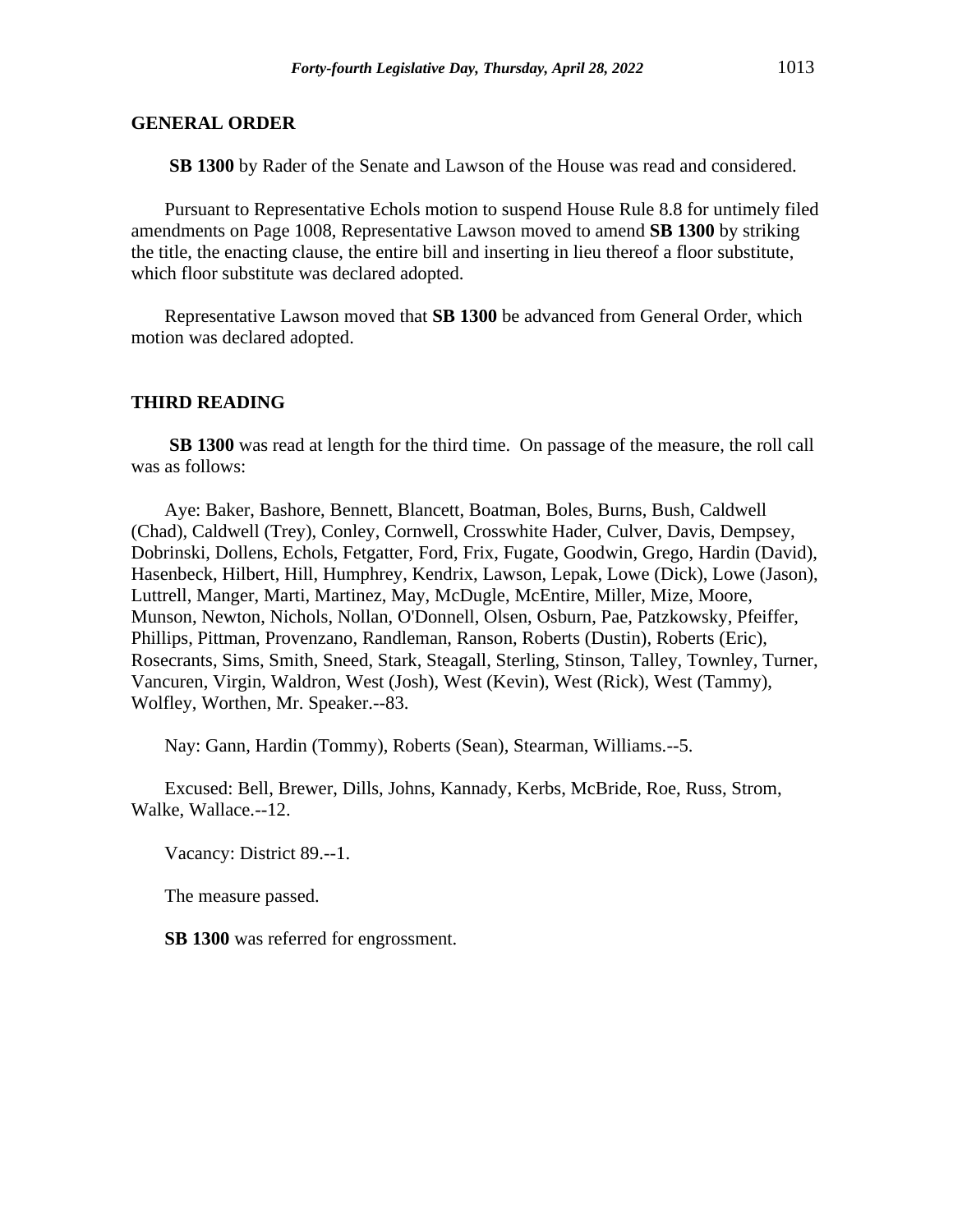**SB 1138** by Pemberton of the Senate and Pae et al. of the House was read and considered.

Representative Pae moved to amend **SB 1138**, Page 3, Section 2, Line 13 by deleting the word "updated" and inserting in lieu thereof the word "reviewed"; and by inserting after the word "and" and before the word "provide" the following: updated as necessary to; Page 4, Section 2, Line 10 by deleting the words "school volunteer,"; Page 5, Section 2, Lines 12 and 13 by inserting after the word "hours" and before the word "of" the following language: ,unless delayed for good cause, and in no event more than forty-eight (48) hours; Page 6, Section 2, Line 12 by inserting after the word "referral" and before the word "of" the following language: , if deemed appropriate by the building principal or school administration; Page 6, Section 2, Line 13 by striking the word "delinquency" and inserting in lieu thereof the following language: community youth services; and Line 14 by inserting after the word "Affairs" the following: if available, which amendment was declared adopted.

Representative Pae moved that **SB 1138** be advanced from General Order, which motion was declared adopted.

### **THIRD READING**

**SB 1138** was read at length for the third time. On passage of the measure, the roll call was as follows:

Aye: Bashore, Blancett, Bush, Caldwell (Chad), Dobrinski, Dollens, Echols, Ford, Fugate, Goodwin, Grego, Hasenbeck, Hilbert, Hill, Lepak, Lowe (Dick), Lowe (Jason), Luttrell, Manger, Marti, May, Mize, Osburn, Pae, Pfeiffer, Phillips, Pittman, Rosecrants, Sims, Stinson, Talley, Townley, Vancuren, Waldron, Walke, West (Tammy), Williams, Worthen.--38.

Nay: Baker, Boatman, Boles, Burns, Caldwell (Trey), Conley, Cornwell, Crosswhite Hader, Culver, Davis, Dempsey, Fetgatter, Frix, Gann, Hardin (David), Hardin (Tommy), Humphrey, Kendrix, Kerbs, Martinez, McDugle, McEntire, Miller, Moore, Newton, Nichols, O'Donnell, Olsen, Patzkowsky, Provenzano, Randleman, Ranson, Roberts (Dustin), Roberts (Eric), Roberts (Sean), Roe, Smith, Sneed, Stark, Steagall, Stearman, Sterling, Turner, Virgin, West (Josh), West (Kevin), West (Rick), Wolfley, Mr. Speaker.--49.

Excused: Bell, Bennett, Brewer, Dills, Johns, Kannady, Lawson, McBride, Munson, Nollan, Russ, Strom, Wallace.--13.

Vacancy: District 89.--1.

The measure failed.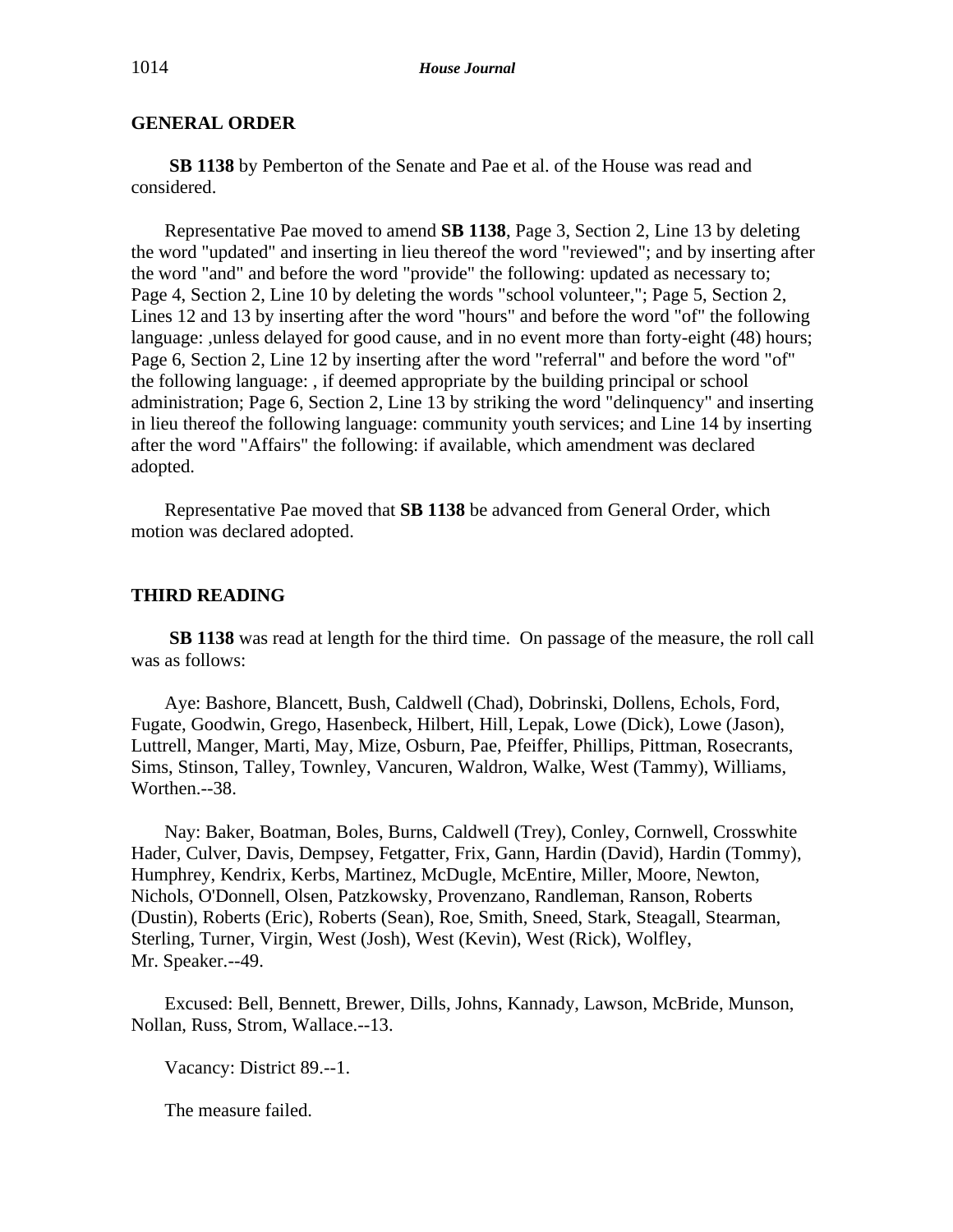**SB 1354** by Quinn of the Senate and Mize of the House was read and considered.

Pursuant to Representative Echols motion to suspend House Rule 8.8 for untimely filed amendments on Page 1008, Representative Mize moved to amend **SB 1354** by restoring the title and enacting clause and by removing Section 4 from the bill and renumbering subsequent sections, which amendment was declared adopted.

Representative Mize moved that **SB 1354** be advanced from General Order, which motion was declared adopted.

### **THIRD READING**

**SB 1354** was read at length for the third time. On passage of the measure, the roll call was as follows:

Aye: Baker, Bashore, Bennett, Blancett, Boatman, Boles, Burns, Bush, Caldwell (Chad), Caldwell (Trey), Conley, Cornwell, Crosswhite Hader, Culver, Davis, Dempsey, Dobrinski, Dollens, Echols, Fetgatter, Ford, Frix, Fugate, Gann, Goodwin, Grego, Hardin (David), Hardin (Tommy), Hasenbeck, Hilbert, Hill, Humphrey, Kendrix, Lepak, Lowe (Dick), Lowe (Jason), Luttrell, Manger, Marti, Martinez, May, McDugle, McEntire, Miller, Mize, Moore, Munson, Nichols, Nollan, O'Donnell, Olsen, Osburn, Pae, Patzkowsky, Pfeiffer, Phillips, Pittman, Provenzano, Randleman, Ranson, Roberts (Dustin), Roberts (Eric), Roberts (Sean), Roe, Rosecrants, Sims, Smith, Sneed, Stark, Steagall, Stearman, Sterling, Stinson, Talley, Townley, Vancuren, Virgin, Waldron, Walke, West (Josh), West (Kevin), West (Rick), West (Tammy), Williams, Wolfley, Worthen, Mr. Speaker.--87.

Excused: Bell, Brewer, Dills, Johns, Kannady, Kerbs, Lawson, McBride, Newton, Russ, Strom, Turner, Wallace.--13.

Vacancy: District 89.--1.

The measure passed.

**SB 1354** was referred for engrossment.

### **GENERAL ORDER**

**SB 942** by Murdock et al. of the Senate and Pfeiffer of the House was read and considered.

Representative Pfeiffer moved that **SB 942** be advanced from General Order, which motion was declared adopted.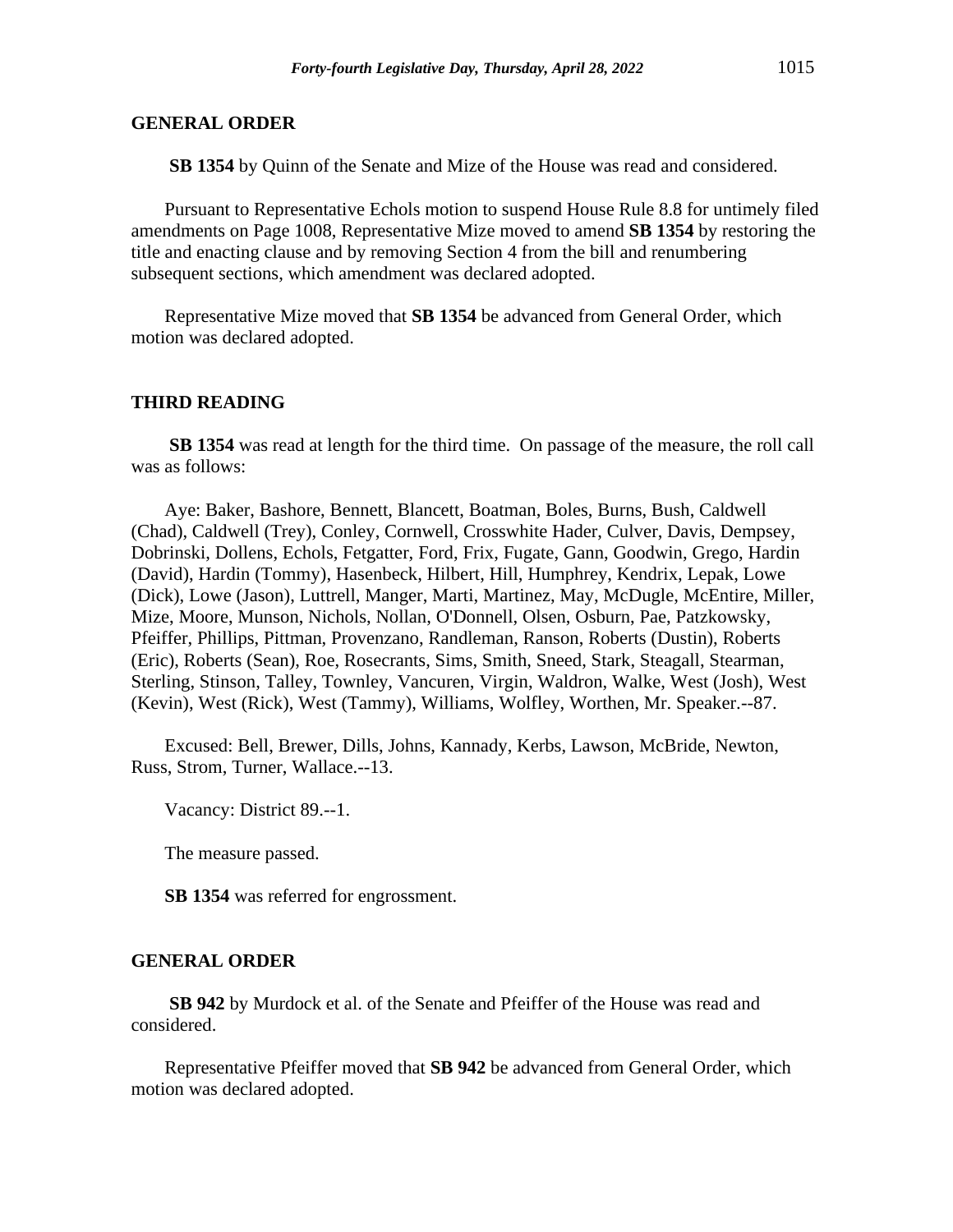# **THIRD READING**

**SB 942** was read at length for the third time. On passage of the measure and emergency, the roll call was as follows:

Aye: Baker, Bashore, Bennett, Blancett, Boatman, Boles, Burns, Bush, Caldwell (Chad), Caldwell (Trey), Conley, Cornwell, Crosswhite Hader, Culver, Davis, Dempsey, Dobrinski, Dollens, Echols, Fetgatter, Ford, Frix, Fugate, Gann, Goodwin, Grego, Hardin (David), Hasenbeck, Hilbert, Hill, Kendrix, Kerbs, Lepak, Lowe (Dick), Lowe (Jason), Manger, Marti, Martinez, May, McDugle, McEntire, Miller, Mize, Moore, Munson, Newton, Nichols, Nollan, O'Donnell, Olsen, Osburn, Pae, Patzkowsky, Pfeiffer, Phillips, Pittman, Provenzano, Randleman, Ranson, Roberts (Dustin), Roberts (Eric), Roberts (Sean), Roe, Sims, Smith, Sneed, Stark, Steagall, Stearman, Sterling, Stinson, Talley, Townley, Turner, Vancuren, Waldron, Walke, West (Josh), West (Kevin), West (Rick), West (Tammy), Williams, Wolfley, Worthen, Mr. Speaker.--85.

Nay: Hardin (Tommy).--1.

Excused: Bell, Brewer, Dills, Humphrey, Johns, Kannady, Lawson, Luttrell, McBride, Rosecrants, Russ, Strom, Virgin, Wallace.--14.

Vacancy: District 89.--1.

The measure and emergency passed.

The Presiding Officer signed, in open session, Engrossed **SB 942** and ordered same returned to the Honorable Senate.

### **GENERAL ORDER**

**SB 1302** by Rader of the Senate and Pfeiffer of the House was read and considered.

Representative Pfeiffer moved that **SB 1302** be advanced from General Order, which motion was declared adopted.

### **THIRD READING**

**SB 1302** was read at length for the third time. On passage of the measure, the roll call was as follows:

Aye: Baker, Bennett, Blancett, Boatman, Boles, Burns, Bush, Caldwell (Chad), Caldwell (Trey), Cornwell, Crosswhite Hader, Culver, Davis, Dempsey, Dobrinski, Dollens, Echols, Fetgatter, Ford, Frix, Fugate, Gann, Goodwin, Grego, Hardin (David), Hardin (Tommy), Hasenbeck, Hilbert, Hill, Humphrey, Kendrix, Kerbs, Lowe (Dick), Lowe (Jason), Luttrell, Marti, Martinez, May, McDugle, Miller, Moore, Munson, Newton, Nollan, O'Donnell, Olsen, Osburn, Pae, Patzkowsky, Pfeiffer, Phillips, Pittman,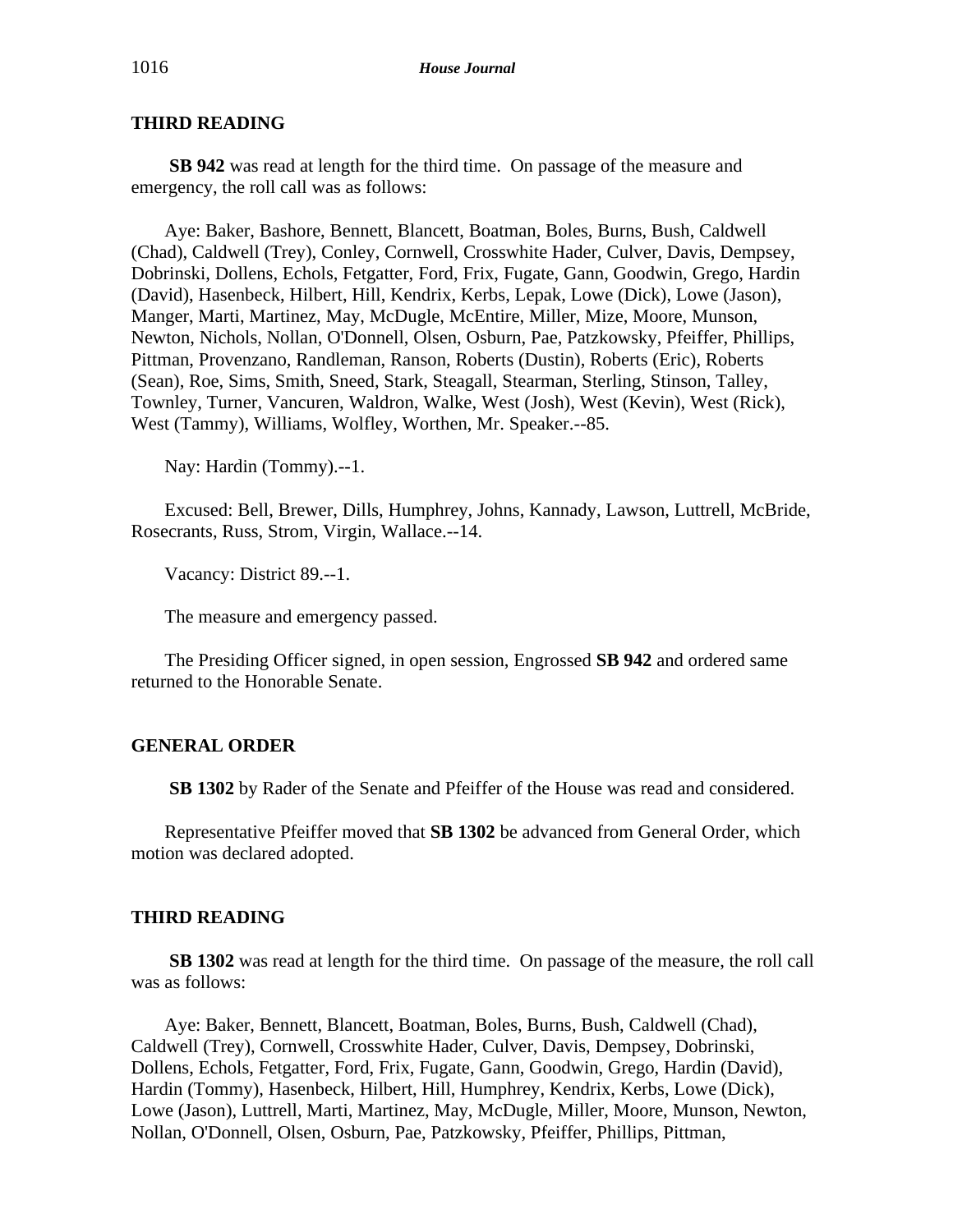Randleman, Ranson, Roberts (Dustin), Roberts (Eric), Roberts (Sean), Rosecrants, Smith, Sneed, Stark, Steagall, Stearman, Sterling, Stinson, Talley, Vancuren, Virgin, Waldron, Walke, West (Josh), West (Kevin), West (Rick), West (Tammy), Williams, Wolfley, Worthen,

Mr. Speaker.--78.

Nay: Manger.--1.

Excused: Bashore, Bell, Brewer, Conley, Dills, Johns, Kannady, Lawson, Lepak, McBride, McEntire, Mize, Nichols, Provenzano, Roe, Russ, Sims, Strom, Townley, Turner, Wallace.--21.

Vacancy: District 89.--1.

The measure passed.

**SB 1302** was referred for engrossment.

### **GENERAL ORDER**

**SB 1298** by Rader of the Senate and Pfeiffer of the House was read and considered.

Representative Pfeiffer moved that **SB 1298** be advanced from General Order, which motion was declared adopted.

#### **THIRD READING**

**SB 1298** was read at length for the third time. On passage of the measure, the roll call was as follows:

Aye: Baker, Bashore, Bennett, Blancett, Boatman, Boles, Burns, Bush, Caldwell (Chad), Caldwell (Trey), Conley, Cornwell, Crosswhite Hader, Culver, Davis, Dempsey, Dobrinski, Dollens, Echols, Fetgatter, Ford, Frix, Fugate, Gann, Goodwin, Grego, Hardin (David), Hardin (Tommy), Hilbert, Hill, Kendrix, Kerbs, Lawson, Lepak, Lowe (Dick), Lowe (Jason), Luttrell, Marti, Martinez, May, McDugle, McEntire, Miller, Moore, Munson, Newton, Nollan, O'Donnell, Olsen, Osburn, Pae, Patzkowsky, Pfeiffer, Pittman, Provenzano, Randleman, Ranson, Roberts (Dustin), Roberts (Eric), Roberts (Sean), Roe, Rosecrants, Sims, Smith, Sneed, Stark, Steagall, Stearman, Sterling, Stinson, Talley, Townley, Turner, Vancuren, Virgin, Waldron, Walke, West (Josh), West (Kevin), West (Rick), West (Tammy), Williams, Wolfley, Worthen, Mr. Speaker.--85.

Nay: Manger.--1.

Excused: Bell, Brewer, Dills, Hasenbeck, Humphrey, Johns, Kannady, McBride, Mize, Nichols, Phillips, Russ, Strom, Wallace.--14.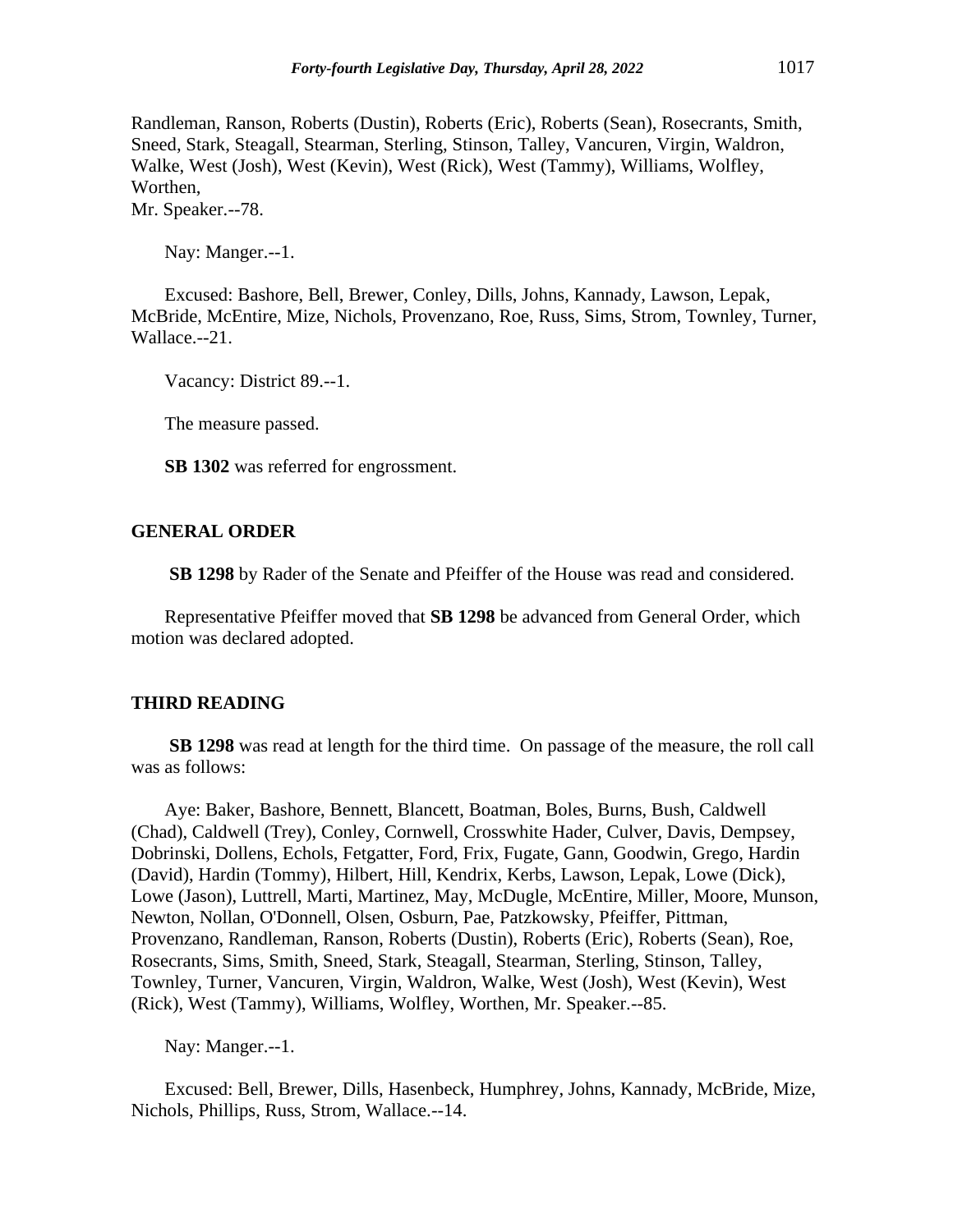Vacancy: District 89.--1. The measure passed.

The Presiding Officer signed, in open session, Engrossed **SB 1298** and ordered same returned to the Honorable Senate.

# **GENERAL ORDER**

**SB 1276** by Standridge of the Senate and Pfeiffer of the House was read and considered.

Representative Pfeiffer moved that **SB 1276** be advanced from General Order, which motion was declared adopted.

# **THIRD READING**

**SB 1276** was read at length for the third time. On passage of the measure and emergency, the roll call was as follows:

Aye: Baker, Bashore, Bennett, Blancett, Boatman, Boles, Burns, Bush, Caldwell (Chad), Caldwell (Trey), Conley, Cornwell, Crosswhite Hader, Culver, Davis, Dempsey, Dobrinski, Dollens, Echols, Fetgatter, Ford, Frix, Fugate, Gann, Goodwin, Grego, Hardin (David), Hardin (Tommy), Hasenbeck, Hilbert, Humphrey, Kendrix, Kerbs, Lawson, Lepak, Lowe (Dick), Lowe (Jason), Luttrell, Manger, Marti, Martinez, May, McBride, McDugle, McEntire, Miller, Moore, Munson, Newton, O'Donnell, Olsen, Pae, Patzkowsky, Pfeiffer, Pittman, Provenzano, Randleman, Ranson, Roberts (Dustin), Roberts (Eric), Roberts (Sean), Roe, Rosecrants, Sims, Smith, Sneed, Stark, Steagall, Stearman, Sterling, Stinson, Talley, Turner, Vancuren, Virgin, Waldron, Walke, West (Josh), West (Kevin), West (Rick), West (Tammy), Williams, Wolfley, Worthen, Mr. Speaker.--85.

Excused: Bell, Brewer, Dills, Hill, Johns, Kannady, Mize, Nichols, Nollan, Osburn, Phillips, Russ, Strom, Townley, Wallace.--15.

Vacancy: District 89.--1.

The measure and emergency passed.

The Presiding Officer signed, in open session, Engrossed **SB 1276** and ordered same returned to the Honorable Senate.

# **GENERAL ORDER**

**SB 1325** by Daniels of the Senate and Moore of the House was read and considered.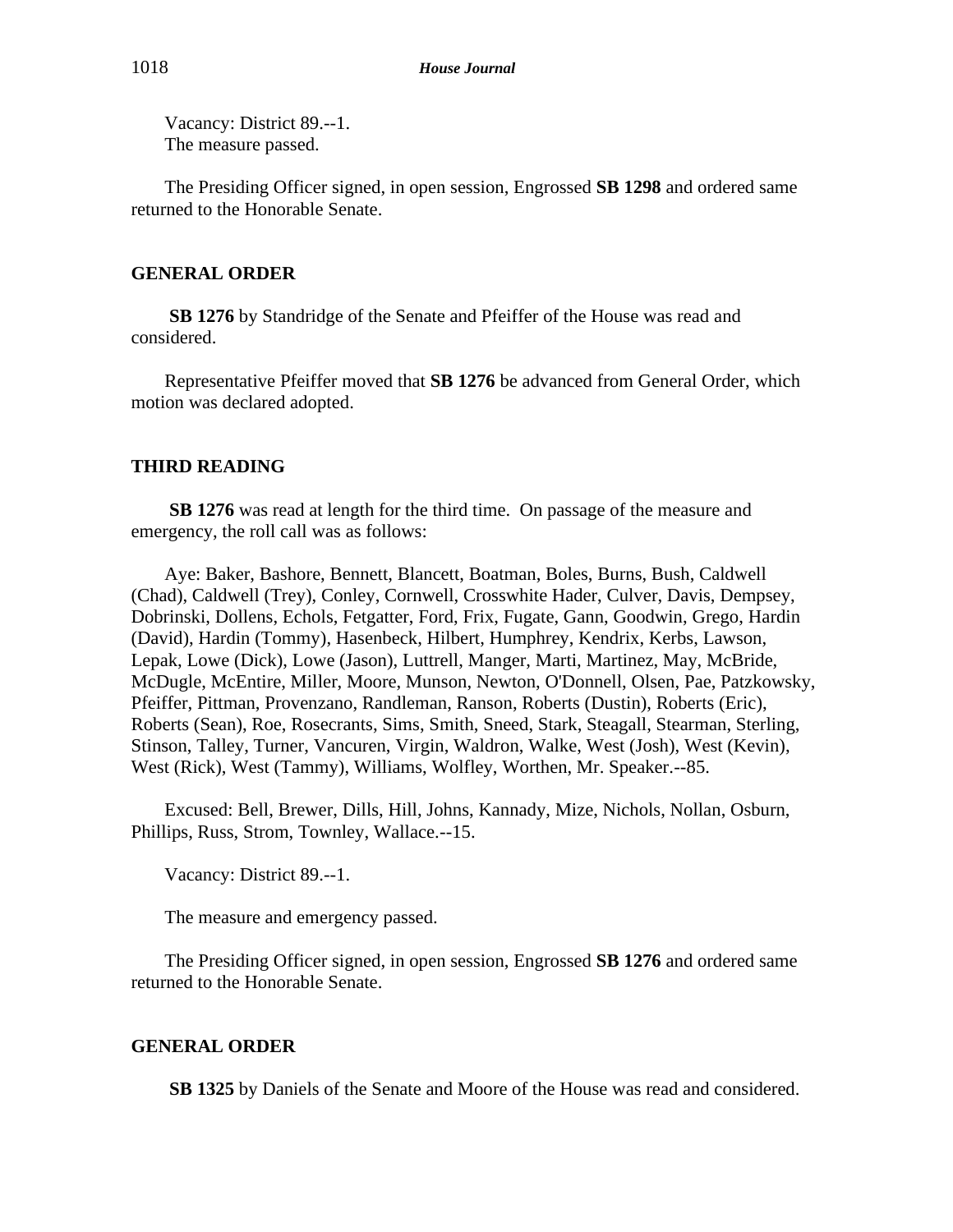Representative Moore moved that **SB 1325** be advanced from General Order, which motion was declared adopted.

# **THIRD READING**

**SB 1325** was read at length for the third time. On passage of the measure, the roll call was as follows:

Aye: Baker, Bennett, Boatman, Boles, Burns, Bush, Caldwell (Chad), Conley, Cornwell, Crosswhite Hader, Davis, Dempsey, Dobrinski, Dollens, Echols, Fetgatter, Ford, Frix, Gann, Hardin (Tommy), Hasenbeck, Hilbert, Kerbs, Lepak, Lowe (Jason), Luttrell, Marti, Martinez, May, McDugle, Miller, Moore, Munson, Nichols, Nollan, Olsen, Osburn, Pae, Patzkowsky, Randleman, Roberts (Eric), Roberts (Sean), Roe, Rosecrants, Stark, Steagall, Stearman, Sterling, Stinson, Talley, Waldron, Walke, West (Kevin), West (Rick), West (Tammy), Williams, Wolfley, Worthen, Mr. Speaker.--59.

Nay: Bashore, Blancett, Caldwell (Trey), Culver, Goodwin, Grego, Hardin (David), Kendrix, Lawson, Lowe (Dick), Manger, McEntire, Newton, O'Donnell, Pittman, Provenzano, Ranson, Sims, Smith, Sneed, Vancuren, Virgin, West (Josh).--23.

Excused: Bell, Brewer, Dills, Fugate, Hill, Humphrey, Johns, Kannady, McBride, Mize, Pfeiffer, Phillips, Roberts (Dustin), Russ, Strom, Townley, Turner, Wallace.--18.

Vacancy: District 89.--1.

The measure passed.

The Presiding Officer signed, in open session, Engrossed **SB 1325** and ordered same returned to the Honorable Senate.

# **GENERAL ORDER**

**SB 1099** by Bergstrom of the Senate and Humphrey of the House was read and considered.

Representative Humphrey moved that **SB 1099** be advanced from General Order, which motion was declared adopted.

### **THIRD READING**

**SB 1099** was read at length for the third time. On passage of the measure, the roll call was as follows:

Aye: Baker, Bashore, Boatman, Boles, Burns, Bush, Caldwell (Chad), Caldwell (Trey), Conley, Cornwell, Crosswhite Hader, Culver, Davis, Dempsey, Dobrinski, Dollens, Echols, Ford, Frix, Fugate, Gann, Goodwin, Grego, Hardin (David), Hardin (Tommy), Hasenbeck, Hilbert, Humphrey, Kendrix, Kerbs, Lawson, Lepak, Lowe (Dick), Lowe (Jason), Luttrell,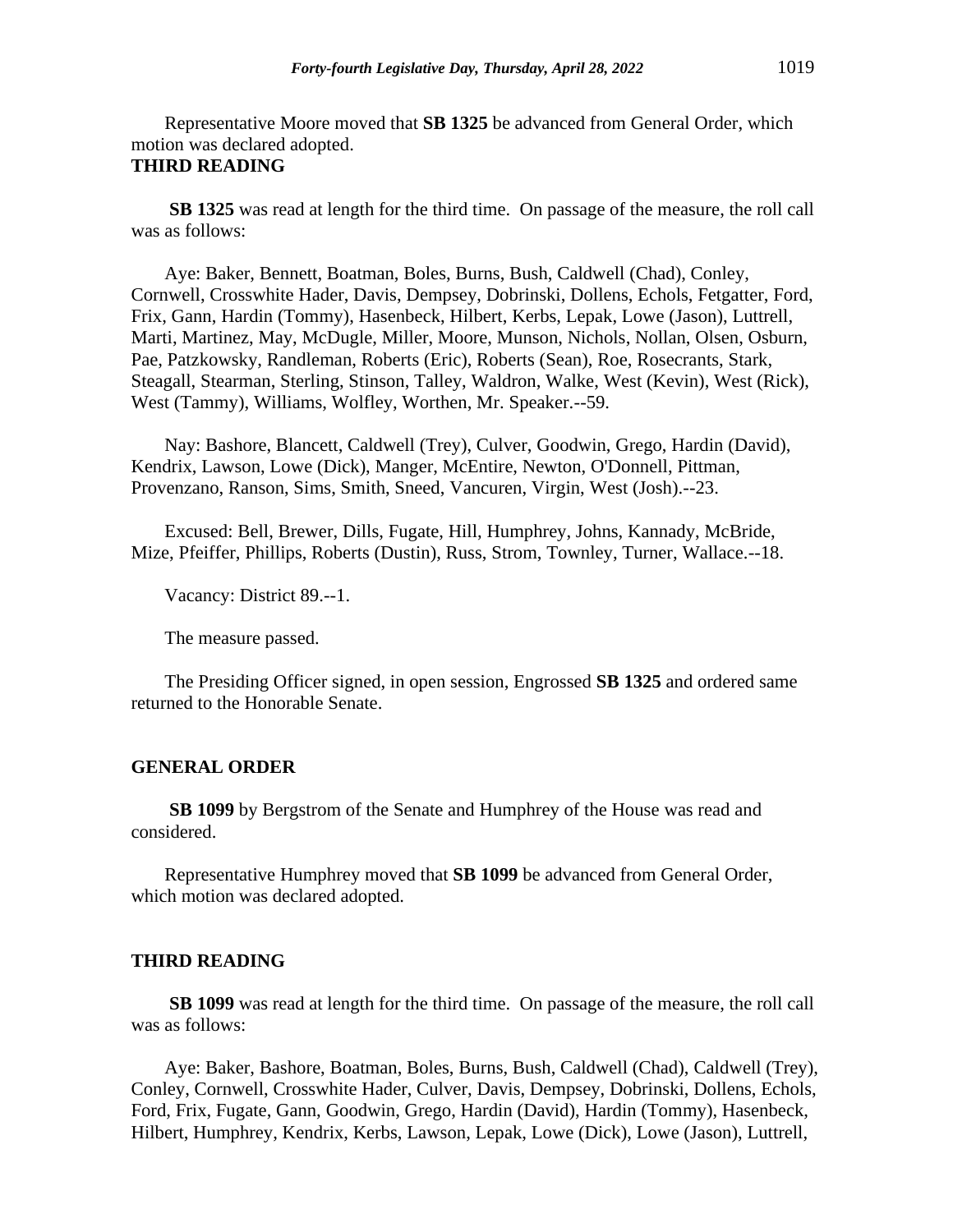Manger, Marti, Martinez, McDugle, McEntire, Miller, Moore, Munson, Newton, Nollan, O'Donnell, Olsen, Osburn, Pae, Patzkowsky, Pfeiffer, Phillips, Pittman, Provenzano, Randleman, Ranson, Roberts (Dustin), Roberts (Eric), Roberts (Sean), Roe, Rosecrants, Sims, Smith, Sneed, Stark, Steagall, Stearman, Sterling, Stinson, Talley, Townley, Turner, Vancuren, Virgin, Waldron, Walke, West (Josh), West (Kevin), West (Rick), West (Tammy), Williams, Wolfley, Worthen, Mr. Speaker.--84.

Excused: Bell, Bennett, Blancett, Brewer, Dills, Fetgatter, Hill, Johns, Kannady, May, McBride, Mize, Nichols, Russ, Strom, Wallace.--16.

Vacancy: District 89.--1.

The measure passed.

The Presiding Officer signed, in open session, Engrossed **SB 1099** and ordered same returned to the Honorable Senate.

### **MESSAGES FROM THE SENATE**

Advising fourth reading of and transmitting for signature Enrolled **SBs 1516, 1542, 1613, 1667, 1706, 1738, 1781, 1806** and **1856**.

The above-numbered enrolled measures were, after fourth reading, properly signed and ordered returned to the Honorable Senate.

# **GENERAL ORDER**

**SB 1522** by Bullard of the Senate and Humphrey of the House was read and considered.

Coauthored by Representative(s) Roberts (Dustin), Townley

Pursuant to Representative Echols motion to suspend House Rule 8.8 for untimely filed amendments on Page 1008, Representative Humphrey moved to amend **SB 1522** by removing Sections 1, 2, 3, 4 and 5 from the bill in their entirety and by renumbering the subsequent section of the bill, which amendment was declared adopted.

The Presiding Officer moved to rescind adoption of the floor amendment, which was the order.

Pursuant to Representative Echols motion to suspend House Rule 8.8 for untimely filed amendments on Page 1008, Representative Echols moved to amend the floor amendment by deleting from the inserted AMENDATORY Section, 21 O.S. 2021, Section 1792, the entirety of Paragraph 4 which reads:

"4. Any publicly owned property whose purpose is to provide for the health and wellness of the community.", which amendment to the floor amendment was declared adopted.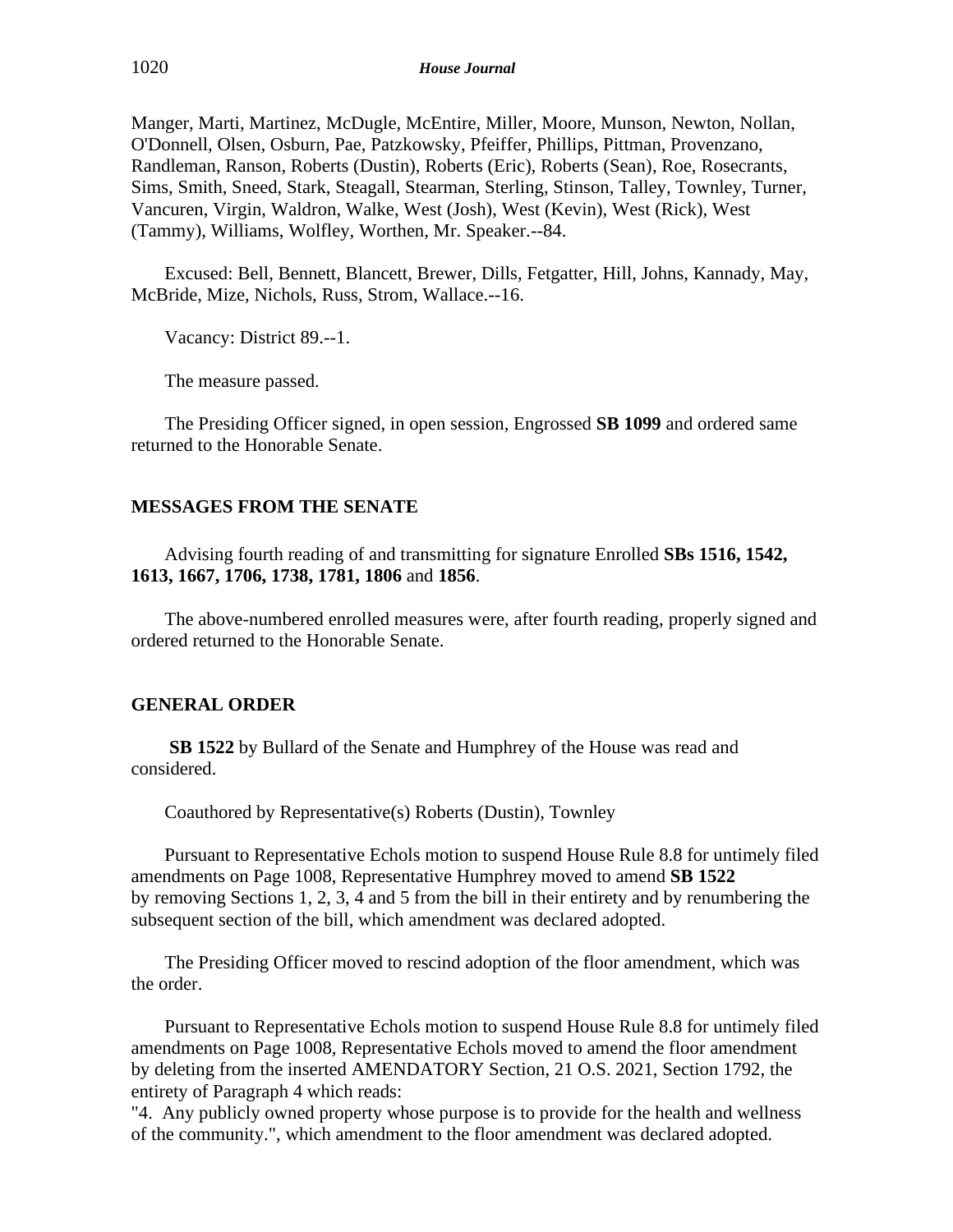Representative Echols pressed adoption of the floor amendment, as amended, which floor amendment was declared adopted.

Representative Humphrey moved that **SB 1522** be advanced from General Order, which motion was declared adopted.

### **THIRD READING**

**SB 1522** was read at length for the third time.

#### **Representative Boatman Presiding**

On passage of the measure, the roll call was as follows:

Aye: Baker, Bashore, Boatman, Boles, Burns, Caldwell (Chad), Caldwell (Trey), Conley, Cornwell, Crosswhite Hader, Culver, Dempsey, Dobrinski, Echols, Ford, Frix, Gann, Grego, Hardin (David), Hardin (Tommy), Hasenbeck, Hilbert, Hill, Humphrey, Kendrix, Kerbs, Lawson, Lepak, Lowe (Dick), Manger, May, McBride, McDugle, Miller, Moore, Newton, O'Donnell, Olsen, Osburn, Patzkowsky, Pfeiffer, Randleman, Roberts (Dustin), Roberts (Eric), Roberts (Sean), Roe, Sims, Smith, Stark, Stearman, Sterling, Stinson, Townley, Vancuren, West (Josh), West (Kevin), West (Rick), West (Tammy), Williams, Wolfley, Worthen, Mr. Speaker.--62.

Nay: Bennett, Blancett, Bush, Davis, Dollens, Fetgatter, Fugate, Goodwin, Lowe (Jason), Marti, Martinez, McEntire, Munson, Nichols, Pae, Phillips, Pittman, Provenzano, Ranson, Rosecrants, Steagall, Talley, Turner, Virgin, Waldron, Walke, Wallace.--27.

Excused: Bell, Brewer, Dills, Johns, Kannady, Luttrell, Mize, Nollan, Russ, Sneed, Strom.--11.

Vacancy: District 89.--1.

The measure passed.

**SB 1522** was referred for engrossment.

### **GENERAL ORDER**

**SB 1323** by Garvin of the Senate and McEntire of the House was read and considered.

Pursuant to Representative Echols motion to suspend House Rule 8.8 for untimely filed amendments on Page 1008, Representative McEntire moved to amend **SB 1323** by striking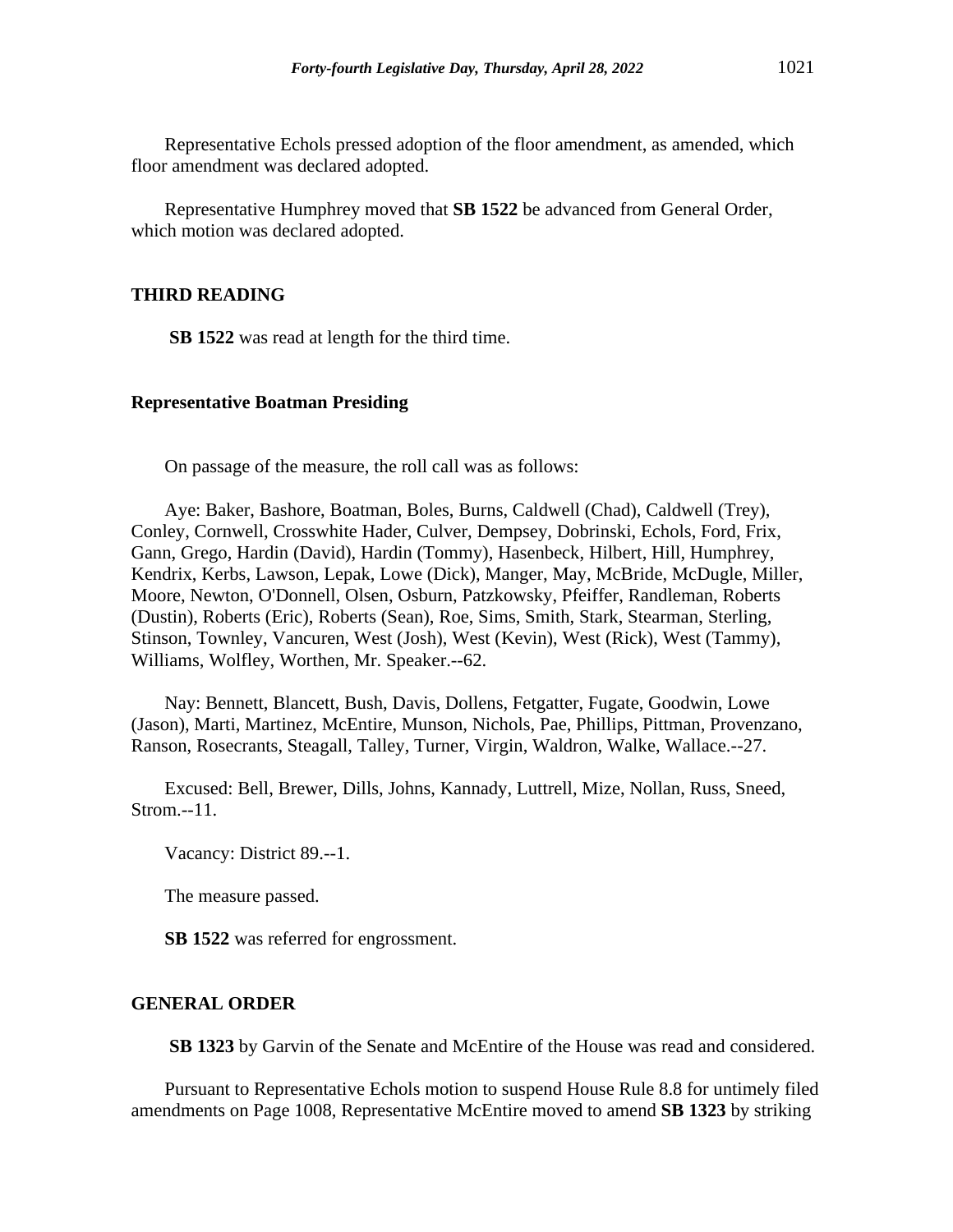the title, the enacting clause, the entire bill and inserting in lieu thereof a floor substitute, which floor substitute was declared adopted.

Representative McEntire moved that **SB 1323** be advanced from General Order, which motion was declared adopted.

# **THIRD READING**

**SB 1323** was read at length for the third time. On passage of the measure, the roll call was as follows:

Aye: Baker, Bashore, Bennett, Blancett, Boatman, Boles, Burns, Bush, Caldwell (Chad), Caldwell (Trey), Conley, Cornwell, Culver, Davis, Dempsey, Dobrinski, Dollens, Echols, Fetgatter, Ford, Frix, Fugate, Gann, Goodwin, Grego, Hardin (David), Hardin (Tommy), Hasenbeck, Hilbert, Hill, Kendrix, Kerbs, Lawson, Lepak, Lowe (Dick), Lowe (Jason), Luttrell, Manger, Marti, Martinez, May, McDugle, McEntire, Miller, Moore, Munson, Newton, Nichols, Nollan, O'Donnell, Olsen, Osburn, Pae, Patzkowsky, Pfeiffer, Phillips, Pittman, Provenzano, Randleman, Ranson, Roberts (Dustin), Roberts (Eric), Roberts (Sean), Roe, Rosecrants, Sims, Smith, Sneed, Stark, Steagall, Sterling, Stinson, Talley, Townley, Vancuren, Virgin, Waldron, Walke, Wallace, West (Josh), West (Kevin), West (Rick), West (Tammy), Williams, Wolfley, Worthen, Mr. Speaker.--87.

Nay: Crosswhite Hader, Stearman.--2.

Excused: Bell, Brewer, Dills, Humphrey, Johns, Kannady, McBride, Mize, Russ, Strom, Turner.--11.

Vacancy: District 89.--1.

The measure passed.

**SB 1323** was referred for engrossment.

# **GENERAL ORDER**

**SB 1802** by Howard of the Senate and Kannady of the House was read and considered.

Representative Echols moved that **SB 1802** be advanced from General Order, which motion was declared adopted.

# **THIRD READING**

**SB 1802** was read at length for the third time. On passage of the measure and emergency, the roll call was as follows: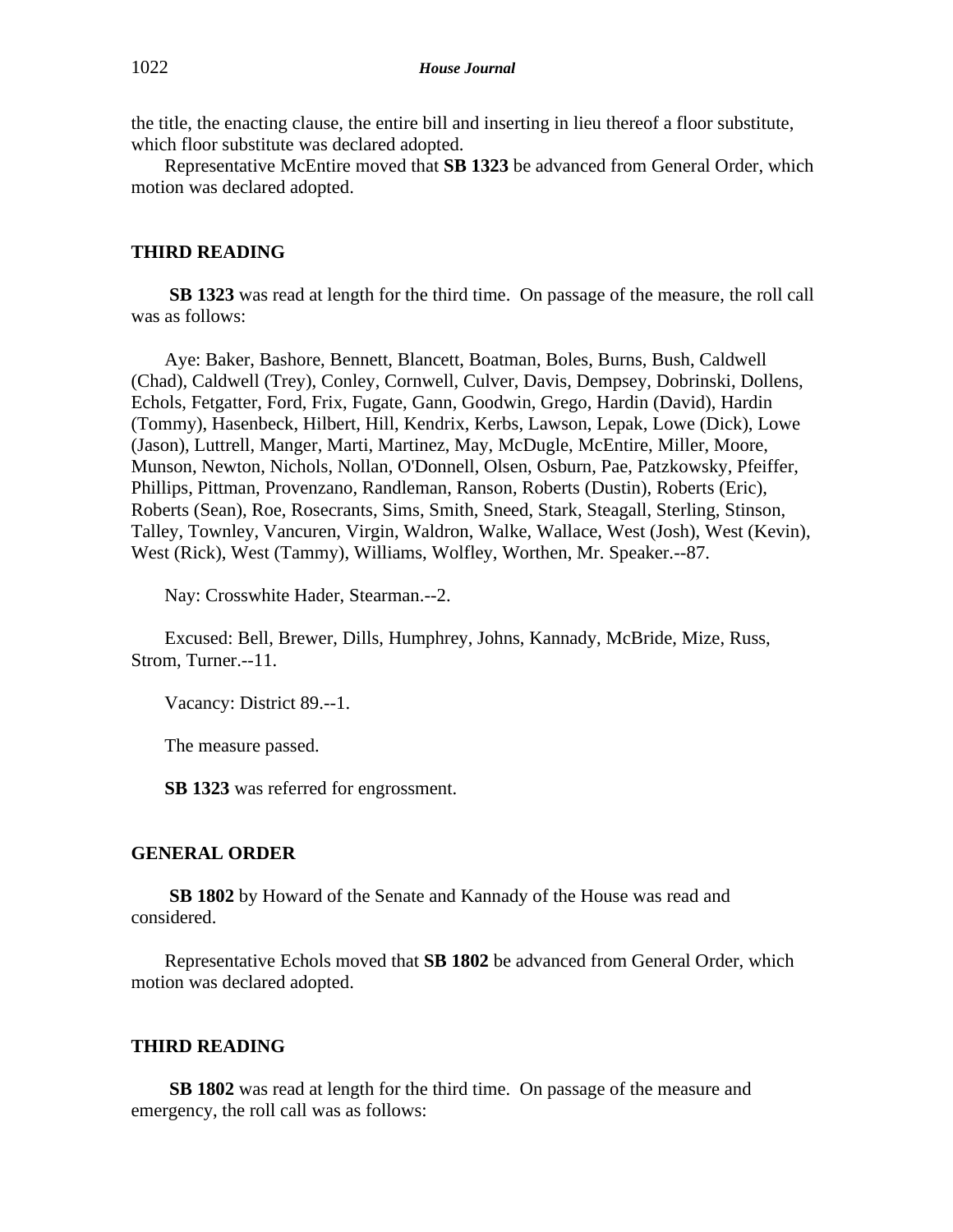Aye: Baker, Bashore, Bennett, Blancett, Boatman, Boles, Burns, Bush, Caldwell (Chad), Caldwell (Trey), Conley, Cornwell, Crosswhite Hader, Culver, Davis, Dempsey, Dobrinski, Dollens, Echols, Fetgatter, Ford, Frix, Fugate, Gann, Goodwin, Grego, Hardin (David), Hardin (Tommy), Hasenbeck, Hilbert, Hill, Humphrey, Kendrix, Kerbs, Lepak, Lowe (Dick), Lowe (Jason), Luttrell, Manger, Marti, Martinez, May, McBride, McDugle, McEntire, Miller, Moore, Munson, Newton, Nichols, Nollan, O'Donnell, Olsen, Osburn, Pae, Patzkowsky, Pfeiffer, Pittman, Randleman, Ranson, Roberts (Dustin), Roberts (Eric), Roberts (Sean), Roe, Rosecrants, Sims, Smith, Sneed, Stark, Stearman, Sterling, Stinson, Talley, Townley, Turner, Vancuren, Virgin, Waldron, Walke, Wallace, West (Josh), West (Kevin), West (Rick), West (Tammy), Williams, Wolfley, Worthen, Mr. Speaker.--88.

Excused: Bell, Brewer, Dills, Johns, Kannady, Lawson, Mize, Phillips, Provenzano, Russ, Steagall, Strom.--12.

Vacancy: District 89.--1.

The measure and emergency passed.

The Presiding Officer signed, in open session, Engrossed **SB 1802** and ordered same returned to the Honorable Senate.

### **GENERAL ORDER**

**SB 888** by Standridge of the Senate and Marti of the House was read and considered.

Representative Marti moved to amend **SB 888** by striking the title and enacting clause, which amendment was declared adopted.

Representative Marti moved that **SB 888** be advanced from General Order, which motion was declared adopted.

### **THIRD READING**

**SB 888** was read at length for the third time. On passage of the measure, the roll call was as follows:

Aye: Baker, Bashore, Bennett, Blancett, Boatman, Boles, Burns, Bush, Caldwell (Chad), Caldwell (Trey), Conley, Cornwell, Crosswhite Hader, Culver, Davis, Dempsey, Dobrinski, Dollens, Echols, Fetgatter, Ford, Frix, Fugate, Gann, Goodwin, Grego, Hardin (David), Hardin (Tommy), Hasenbeck, Hilbert, Hill, Humphrey, Kendrix, Kerbs, Lepak, Lowe (Dick), Lowe (Jason), Luttrell, Manger, Marti, Martinez, May, McBride, McDugle, McEntire, Miller, Moore, Munson, Newton, Nichols, Nollan, O'Donnell, Olsen, Osburn, Pae, Patzkowsky, Pfeiffer, Phillips, Pittman, Provenzano, Randleman, Ranson, Roberts (Dustin), Roberts (Eric), Roberts (Sean), Roe, Rosecrants, Sims, Smith, Sneed, Stark, Steagall, Sterling, Stinson, Talley, Townley, Vancuren, Virgin, Waldron, Walke, Wallace, West (Josh), West (Kevin), West (Rick), West (Tammy), Williams, Wolfley, Worthen, Mr. Speaker.--89.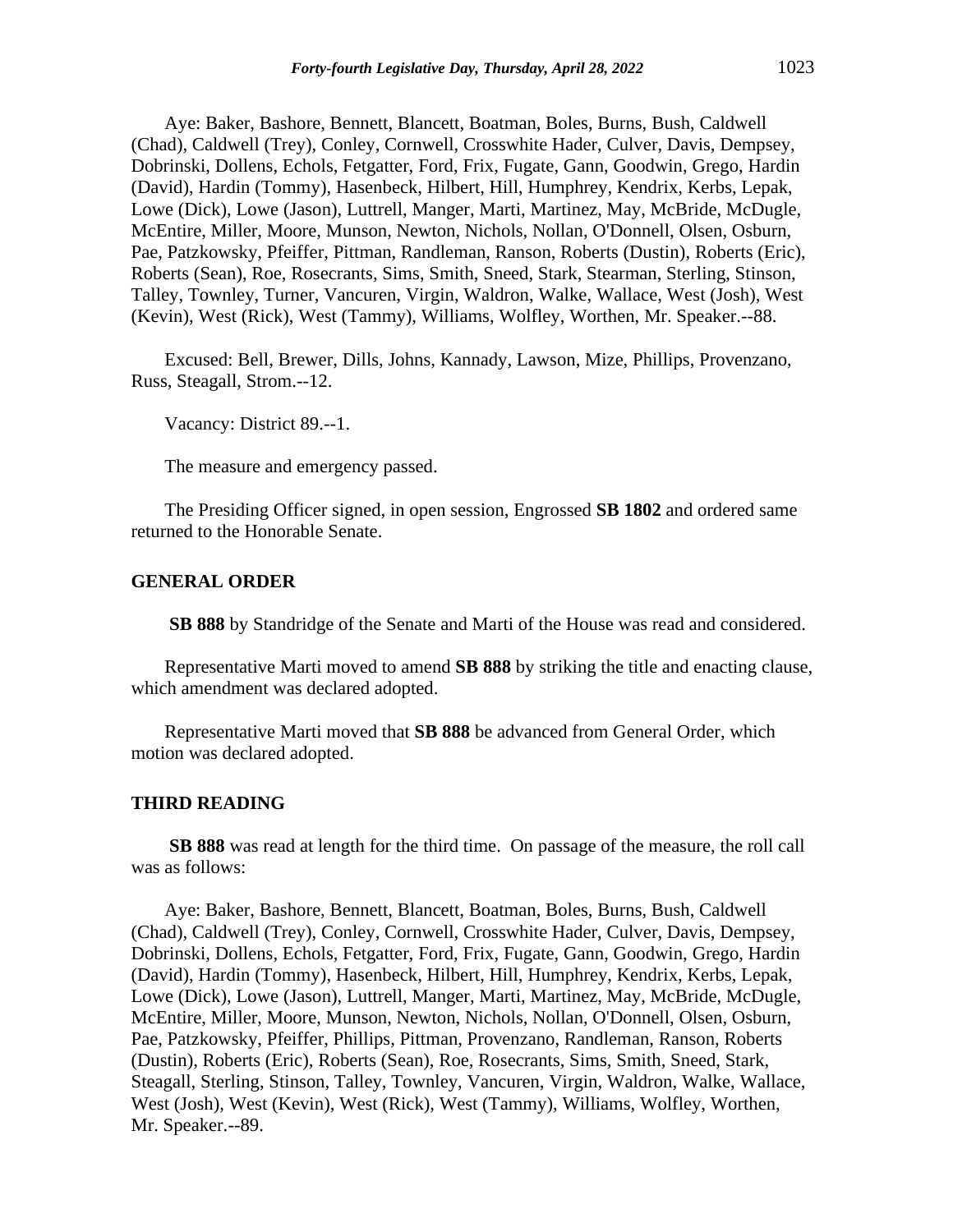Nay: Stearman.--1.

Excused: Bell, Brewer, Dills, Johns, Kannady, Lawson, Mize, Russ, Strom, Turner.--10.

Vacancy: District 89.--1.

The measure passed.

**SB 888** was referred for engrossment.

### **GENERAL ORDER**

**SB 1466** by Rader et al. of the Senate and Pae et al. of the House was read and considered.

Representative McDugle moved to amend **SB 1466**, Page 1, Line 10 by inserting after the date "9/11" and before the word "Freedom" the word "Remembrance"; Page 1, Line 10by inserting quotes around the phrase "Freedom Flag"; Page 1, Section 1, Line 22 by inserting after the date "9/11" and before the word "Freedom" the word "Remembrance"; Line 22 by inserting quotes around the phrase "Freedom Flag"; Page 2, Section 2, Line 22 by inserting after the date "9/11" and before the word "Freedom" the word "Remembrance"; and Line 22 by inserting quotes around the phrase "Freedom Flag", which amendment was declared adopted.

Representative Pae moved that **SB 1466** be advanced from General Order, which motion was declared adopted.

#### **THIRD READING**

**SB 1466** was read at length for the third time. On passage of the measure and emergency, the roll call was as follows:

Aye: Baker, Bashore, Bennett, Blancett, Boatman, Boles, Burns, Bush, Caldwell (Chad), Caldwell (Trey), Conley, Cornwell, Crosswhite Hader, Culver, Davis, Dempsey, Dobrinski, Dollens, Echols, Fetgatter, Ford, Frix, Fugate, Gann, Goodwin, Grego, Hardin (David), Hasenbeck, Hilbert, Hill, Humphrey, Kendrix, Kerbs, Lawson, Lepak, Lowe (Dick), Lowe (Jason), Luttrell, Marti, Martinez, May, McBride, McDugle, McEntire, Miller, Moore, Munson, Newton, Nichols, Nollan, O'Donnell, Olsen, Osburn, Pae, Patzkowsky, Pfeiffer, Pittman, Provenzano, Randleman, Ranson, Roberts (Dustin), Roberts (Eric), Roberts (Sean), Roe, Rosecrants, Sims, Smith, Sneed, Stark, Steagall, Stearman, Sterling, Stinson, Talley, Townley, Turner, Vancuren, Virgin, Waldron, Wallace, West (Josh), West (Kevin), West (Rick), West (Tammy), Williams, Wolfley, Worthen, Mr. Speaker.--88.

Nay: Hardin (Tommy), Manger.--2.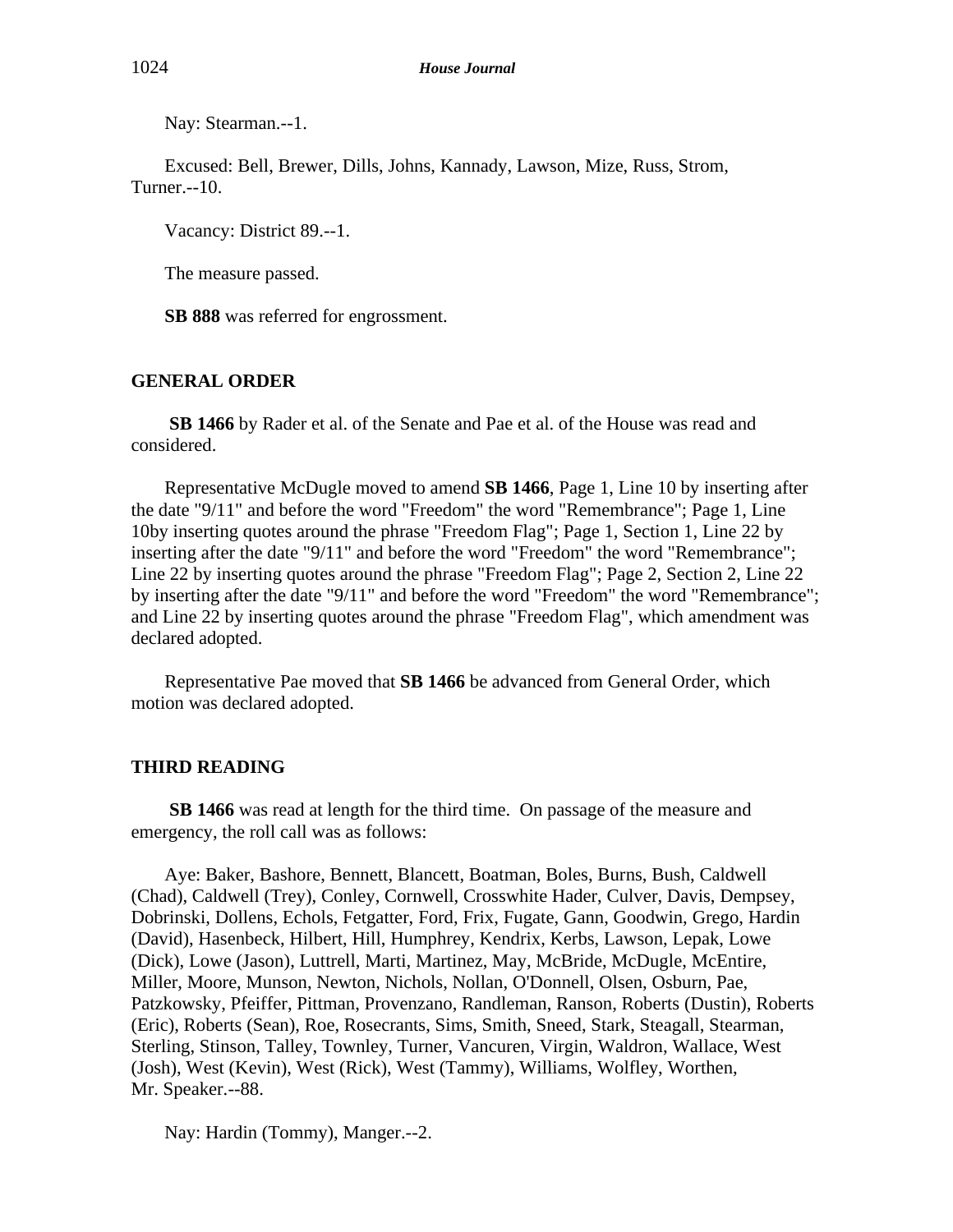Excused: Bell, Brewer, Dills, Johns, Kannady, Mize, Phillips, Russ, Strom, Walke.--10.

Vacancy: District 89.--1.

The measure and emergency passed.

**SB 1466** was referred for engrossment.

# **GENERAL ORDER**

**SB 186** by Bullard et al. of the Senate and Roberts (Sean) et al. of the House was read and considered.

Coauthored by Representative(s) Townley

Representative Roberts (Sean) moved that **SB 186** be advanced from General Order, which motion was declared adopted.

### **THIRD READING**

**SB 186** was read at length for the third time. On passage of the measure, the roll call was as follows:

Aye: Baker, Bashore, Bennett, Blancett, Boatman, Boles, Burns, Bush, Caldwell (Chad), Caldwell (Trey), Conley, Cornwell, Crosswhite Hader, Culver, Davis, Dempsey, Dobrinski, Dollens, Echols, Fetgatter, Ford, Frix, Fugate, Gann, Goodwin, Grego, Hardin (David), Hardin (Tommy), Hasenbeck, Hilbert, Hill, Humphrey, Kendrix, Kerbs, Lepak, Lowe (Dick), Lowe (Jason), Luttrell, Manger, Marti, Martinez, May, McBride, McEntire, Miller, Moore, Munson, Newton, Nollan, O'Donnell, Olsen, Osburn, Pae, Patzkowsky, Pfeiffer, Pittman, Provenzano, Randleman, Ranson, Roberts (Dustin), Roberts (Eric), Roberts (Sean), Roe, Rosecrants, Sims, Smith, Sneed, Stark, Steagall, Stearman, Sterling, Stinson, Talley, Townley, Vancuren, Waldron, Wallace, West (Josh), West (Kevin), West (Rick), West (Tammy), Williams, Wolfley, Mr. Speaker.--84.

Excused: Bell, Brewer, Dills, Johns, Kannady, Lawson, McDugle, Mize, Nichols, Phillips, Russ, Strom, Turner, Virgin, Walke, Worthen.--16.

Vacancy: District 89.--1.

The measure passed.

**SB 186** was referred for engrossment.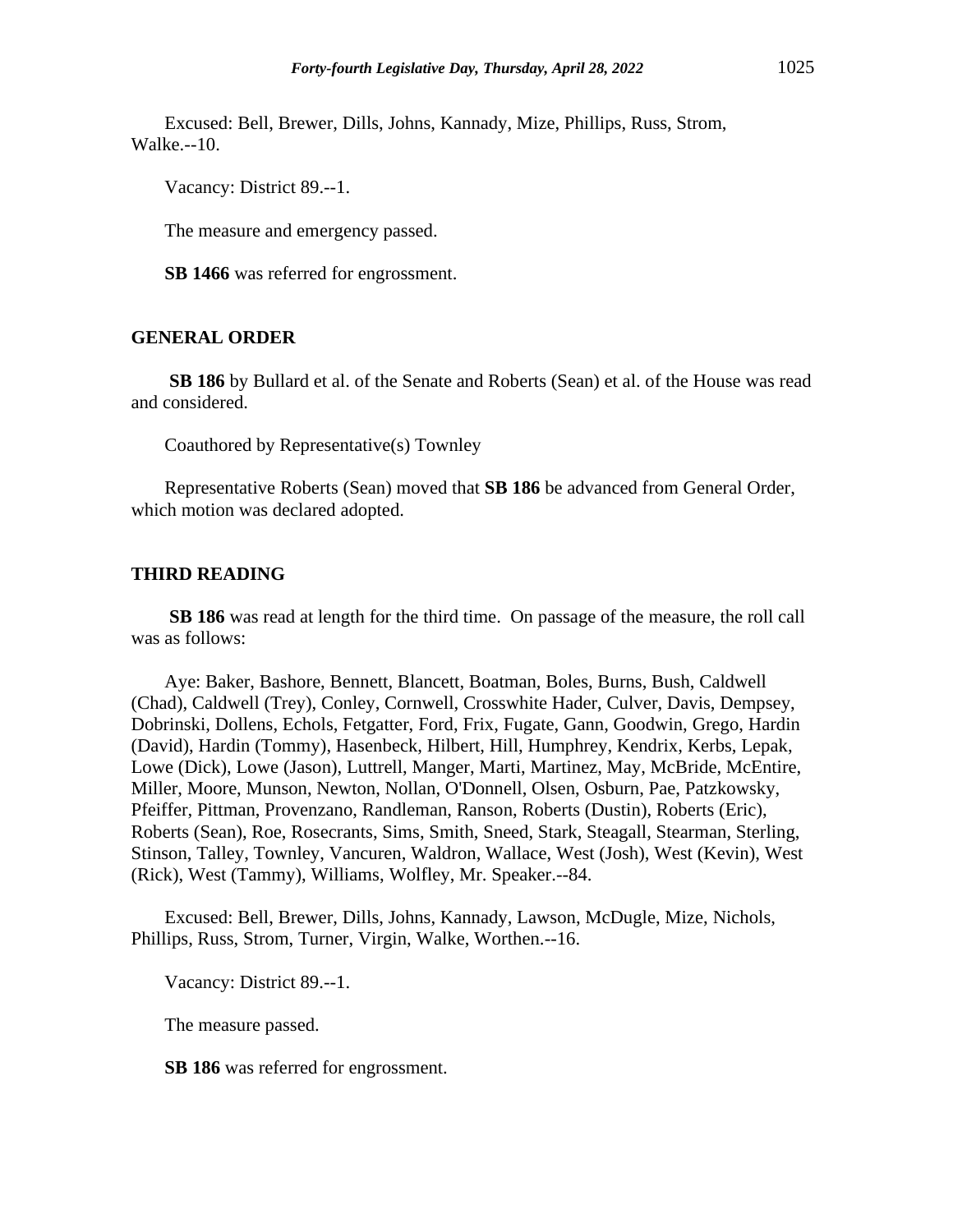**SB 418** by Daniels of the Senate and Martinez of the House was read and considered.

Coauthored by Representative(s) McDugle, Manger, Worthen, Hill

Representative Martinez moved to amend **SB 418** by striking the title, the enacting clause, the entire bill and inserting in lieu thereof a floor substitute, which floor substitute was declared adopted.

Representative Martinez moved that **SB 418** be advanced from General Order, which motion was declared adopted.

# **THIRD READING**

**SB 418** was read at length for the third time. On passage of the measure, the roll call was as follows:

Aye: Baker, Bashore, Bennett, Blancett, Boatman, Boles, Burns, Caldwell (Chad), Caldwell (Trey), Conley, Cornwell, Crosswhite Hader, Culver, Davis, Dempsey, Dobrinski, Dollens, Echols, Fetgatter, Ford, Frix, Fugate, Gann, Goodwin, Grego, Hardin (David), Hardin (Tommy), Hasenbeck, Hilbert, Humphrey, Kendrix, Kerbs, Lawson, Lepak, Lowe (Dick), Lowe (Jason), Luttrell, Manger, Marti, Martinez, May, McBride, McEntire, Miller, Moore, Munson, Newton, Nichols, Nollan, O'Donnell, Olsen, Osburn, Pae, Patzkowsky, Pfeiffer, Phillips, Pittman, Provenzano, Randleman, Ranson, Roberts (Dustin), Roberts (Eric), Roberts (Sean), Roe, Rosecrants, Sims, Smith, Sneed, Stark, Steagall, Stearman, Sterling, Stinson, Talley, Townley, Turner, Vancuren, Waldron, Wallace, West (Josh), West (Kevin), West (Rick), West (Tammy), Williams, Wolfley, Worthen, Mr. Speaker.--87.

Excused: Bell, Brewer, Bush, Dills, Hill, Johns, Kannady, McDugle, Mize, Russ, Strom, Virgin, Walke.--13.

Vacancy: District 89.--1.

The measure passed.

**SB 418** was referred for engrossment.

# **GENERAL ORDER**

**SB 1384** by Floyd of the Senate and Caldwell (Chad) of the House was read and considered.

Representative Caldwell (Chad) moved that **SB 1384** be advanced from General Order, which motion was declared adopted.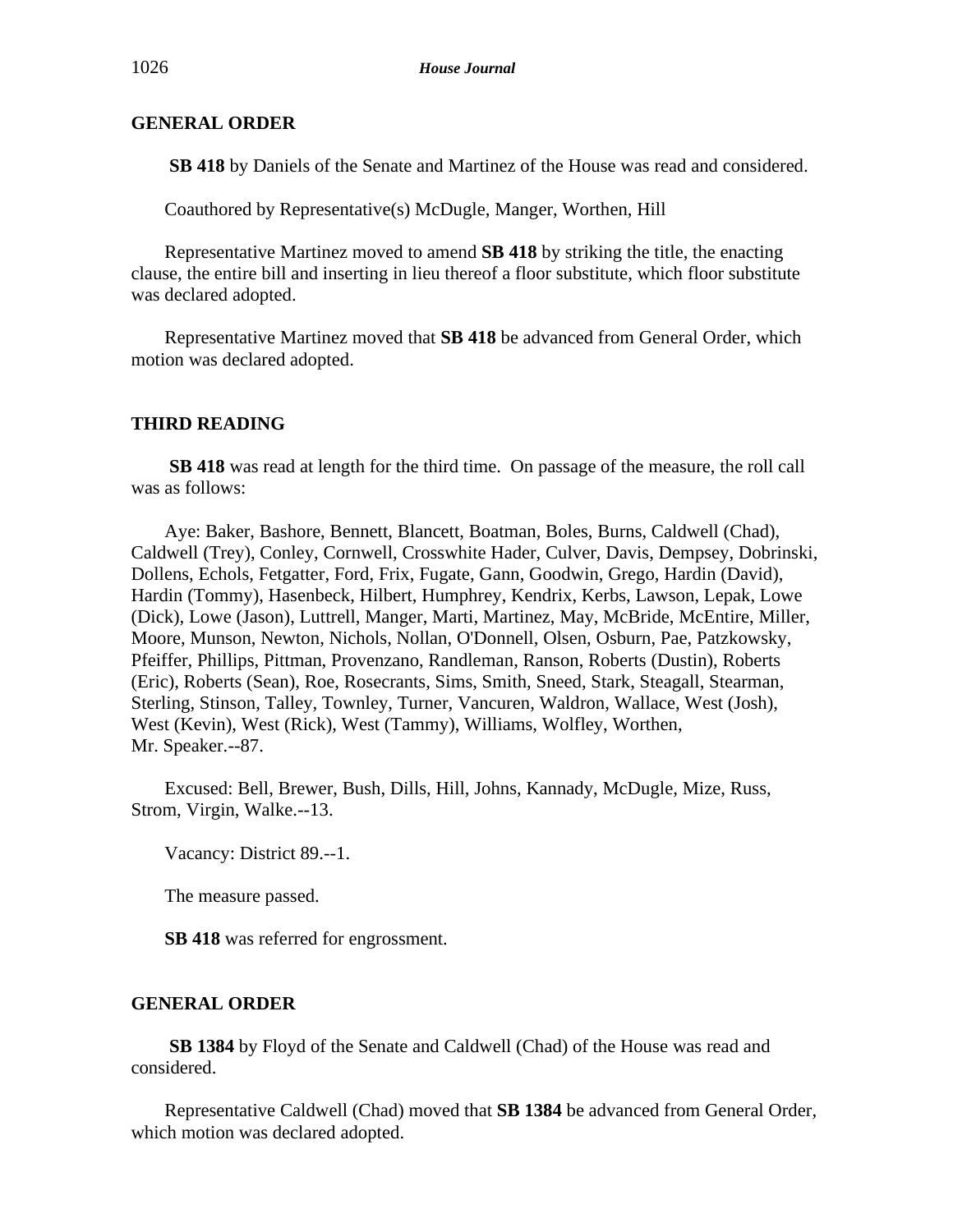### **THIRD READING**

**SB 1384** was read at length for the third time. On passage of the measure and emergency, the roll call was as follows:

Aye: Baker, Bashore, Bennett, Boatman, Boles, Burns, Caldwell (Chad), Caldwell (Trey), Conley, Cornwell, Crosswhite Hader, Culver, Davis, Dempsey, Dobrinski, Dollens, Echols, Fetgatter, Ford, Frix, Fugate, Gann, Goodwin, Grego, Hardin (David), Hardin (Tommy), Hasenbeck, Hilbert, Humphrey, Kendrix, Kerbs, Lawson, Lepak, Lowe (Dick), Lowe (Jason), Luttrell, Manger, Marti, Martinez, May, McBride, McEntire, Miller, Moore, Munson, Newton, Nichols, Nollan, O'Donnell, Olsen, Osburn, Pae, Patzkowsky, Pfeiffer, Phillips, Pittman, Provenzano, Randleman, Ranson, Roberts (Dustin), Roberts (Sean), Roe, Rosecrants, Sims, Smith, Sneed, Stark, Steagall, Stearman, Sterling, Stinson, Talley, Townley, Turner, Vancuren, Waldron, Wallace, West (Josh), West (Kevin), West (Rick), West (Tammy), Williams, Wolfley, Worthen, Mr. Speaker.--85.

Excused: Bell, Blancett, Brewer, Bush, Dills, Hill, Johns, Kannady, McDugle, Mize, Roberts (Eric), Russ, Strom, Virgin, Walke.--15.

Vacancy: District 89.--1.

The measure and emergency passed.

The Presiding Officer signed, in open session, Engrossed **SB 1384** and ordered same returned to the Honorable Senate.

#### **GENERAL ORDER**

**SB 1371** by Quinn of the Senate and Pfeiffer of the House was read and considered.

Representative Pfeiffer moved that **SB 1371** be advanced from General Order, which motion was declared adopted.

#### **THIRD READING**

**SB 1371** was read at length for the third time. On passage of the measure, the roll call was as follows:

Aye: Baker, Bashore, Boatman, Boles, Burns, Caldwell (Chad), Caldwell (Trey), Conley, Cornwell, Crosswhite Hader, Culver, Davis, Dempsey, Dobrinski, Echols, Fetgatter, Ford, Frix, Fugate, Grego, Hardin (David), Hardin (Tommy), Hasenbeck, Hilbert, Humphrey, Kendrix, Kerbs, Lawson, Lepak, Lowe (Dick), Lowe (Jason), Luttrell, Manger, Marti, Martinez, May, McBride, McEntire, Miller, Moore, Newton, Nollan, O'Donnell, Olsen, Osburn, Pae, Patzkowsky, Pfeiffer, Phillips, Pittman, Randleman, Roberts (Dustin), Roberts (Eric), Roberts (Sean), Roe, Sims, Smith, Sneed, Stark, Steagall, Stearman,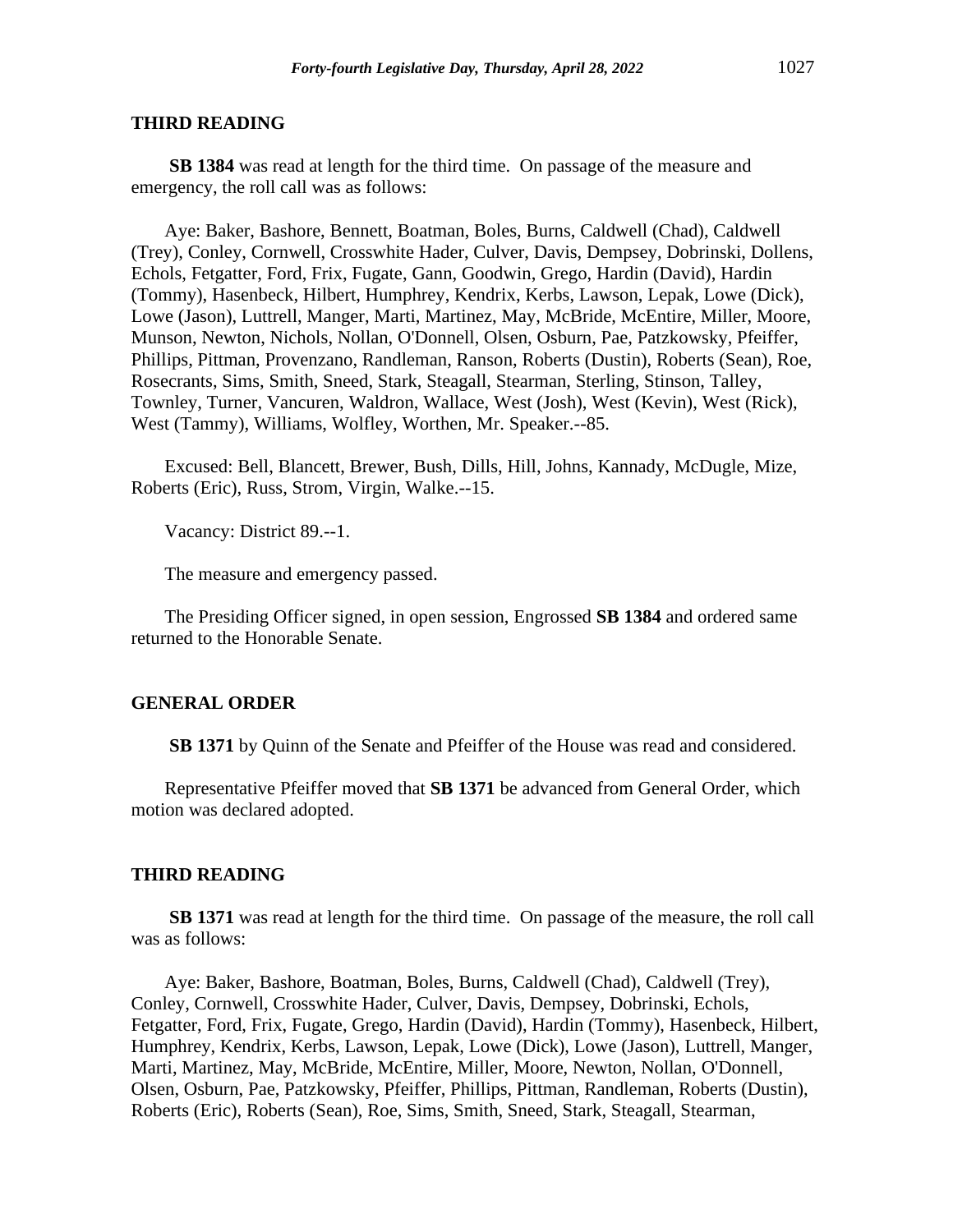Sterling, Stinson, Talley, Townley, Turner, Vancuren, Waldron, Wallace, West (Josh), West (Kevin), West (Rick), West (Tammy), Williams, Wolfley, Worthen, Mr. Speaker.--77.

Nay: Bennett, Blancett, Dollens, Gann, Goodwin, Munson, Nichols, Provenzano, Ranson, Rosecrants, Virgin.--11.

Excused: Bell, Brewer, Bush, Dills, Hill, Johns, Kannady, McDugle, Mize, Russ, Strom, Walke.--12.

Vacancy: District 89.--1.

The measure passed.

The Presiding Officer signed, in open session, Engrossed **SB 1371** and ordered same returned to the Honorable Senate.

### **GENERAL ORDER**

**SB 1755** by Leewright of the Senate and Pfeiffer of the House was read and considered.

Representative Osburn moved to amend **SB 1755** by striking the title and enacting clause, which amendment was declared adopted.

Representative Pfeiffer moved that **SB 1755** be advanced from General Order, which motion was declared adopted.

#### **THIRD READING**

**SB 1755** was read at length for the third time. On passage of the measure, the roll call was as follows:

Aye: Baker, Bashore, Bennett, Blancett, Boatman, Boles, Burns, Caldwell (Chad), Caldwell (Trey), Conley, Cornwell, Crosswhite Hader, Culver, Davis, Dempsey, Dobrinski, Dollens, Echols, Fetgatter, Ford, Frix, Fugate, Gann, Goodwin, Grego, Hardin (David), Hardin (Tommy), Hasenbeck, Hilbert, Humphrey, Kendrix, Kerbs, Lawson, Lepak, Lowe (Dick), Lowe (Jason), Luttrell, Marti, Martinez, May, McBride, McEntire, Miller, Moore, Munson, Newton, Nichols, Nollan, O'Donnell, Olsen, Osburn, Patzkowsky, Pfeiffer, Phillips, Pittman, Provenzano, Randleman, Ranson, Roberts (Dustin), Roberts (Eric), Roberts (Sean), Roe, Rosecrants, Sims, Smith, Sneed, Stark, Steagall, Stearman, Sterling, Stinson, Talley, Townley, Turner, Virgin, Waldron, Wallace, West (Josh), West (Kevin), West (Rick), West (Tammy), Williams, Wolfley, Worthen, Mr. Speaker.--85.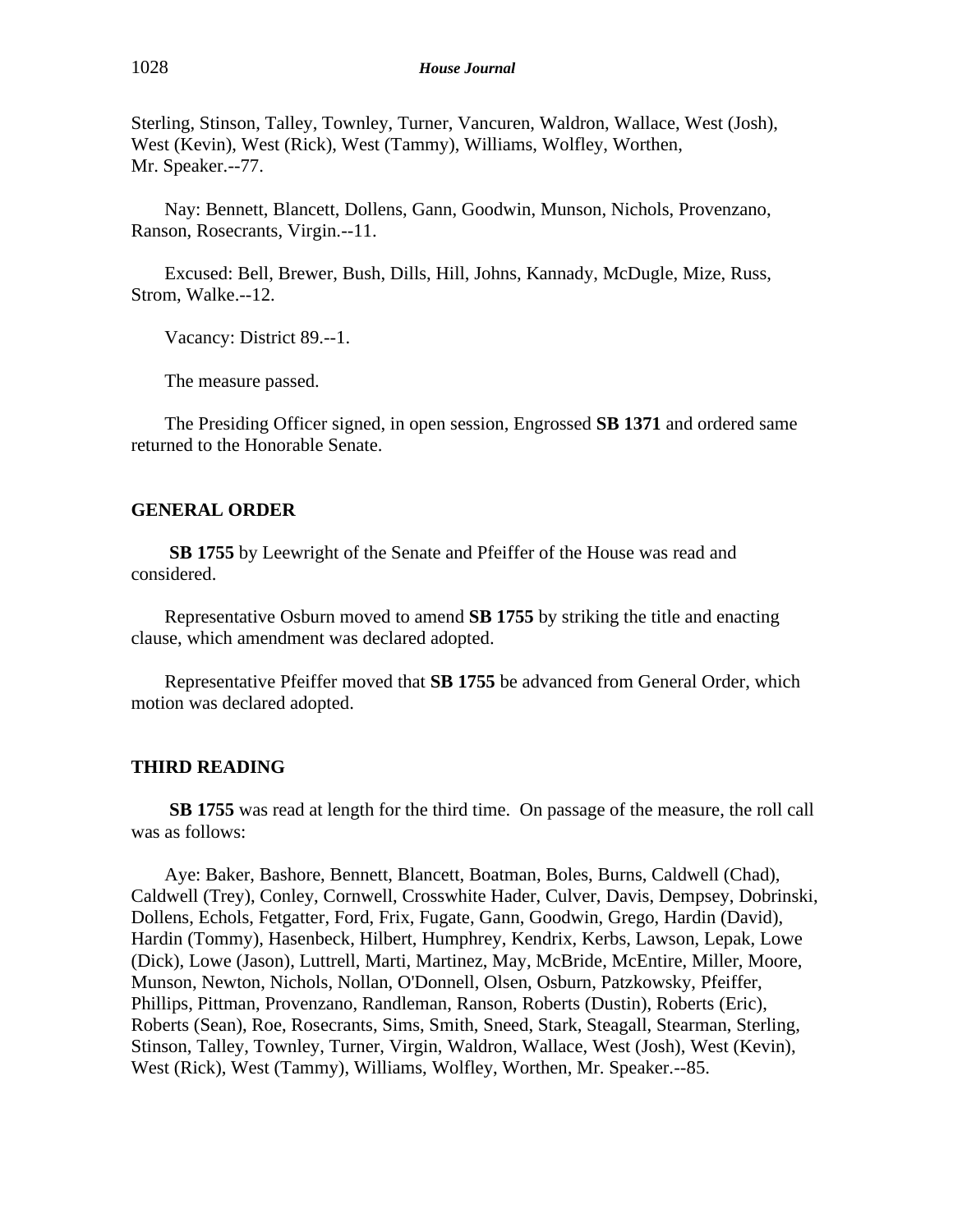Excused: Bell, Brewer, Bush, Dills, Hill, Johns, Kannady, Manger, McDugle, Mize, Pae, Russ, Strom, Vancuren, Walke.--15.

Vacancy: District 89.--1.

The measure passed.

**SB 1755** was referred for engrossment.

### **ENGROSSED AND ENROLLED MEASURES**

**HAs** to **SBs 573, 757, 970, 1495** and **1704** were reported correctly engrossed, properly signed, in open session, and the measures, as amended, were ordered returned to the Honorable Senate.

### **GENERAL ORDER**

**SB 635** by Murdock et al. of the Senate and McCall of the House was read and considered.

Pursuant to Representative Echols motion to suspend House Rule 8.8 for untimely filed amendments on Page 1008, Speaker McCall moved to amend **SB 635**, Page 1, Section 1, Lines 20 and 21 by deleting "and the advice and consent of the Senate" and by inserting the following language: after "." and before "It shall":" Any appointment of the Secretary of the Commissioners of the Land Office after the effective date of this act shall require the advice and consent of the Oklahoma State Senate and the Secretary may be removed from office by a simple majority vote of the members elected to and constituting the Oklahoma House of Representatives."; Page 2, Line 22 by deleting "2021" and inserting in lieu thereof "2022", which amendment was declared adopted.

Representative Pfeiffer moved that **SB 635** be advanced from General Order, which motion was declared adopted.

#### **THIRD READING**

**SB 635** was read at length for the third time. On passage of the measure and emergency, the roll call was as follows:

Aye: Baker, Bashore, Bennett, Blancett, Boatman, Boles, Burns, Caldwell (Trey), Conley, Cornwell, Crosswhite Hader, Culver, Davis, Dempsey, Dobrinski, Dollens, Echols, Fetgatter, Ford, Frix, Fugate, Gann, Grego, Hardin (David), Hardin (Tommy), Hasenbeck, Hilbert, Humphrey, Kendrix, Kerbs, Lawson, Lepak, Lowe (Dick), Lowe (Jason), Luttrell, Marti, Martinez, May, McBride, McEntire, Miller, Moore, Munson, Newton, Nichols, Nollan, O'Donnell, Olsen, Osburn, Patzkowsky, Pfeiffer, Pittman, Provenzano, Randleman, Ranson, Roberts (Dustin), Roberts (Eric), Roberts (Sean), Roe, Sims, Smith, Sneed, Stark,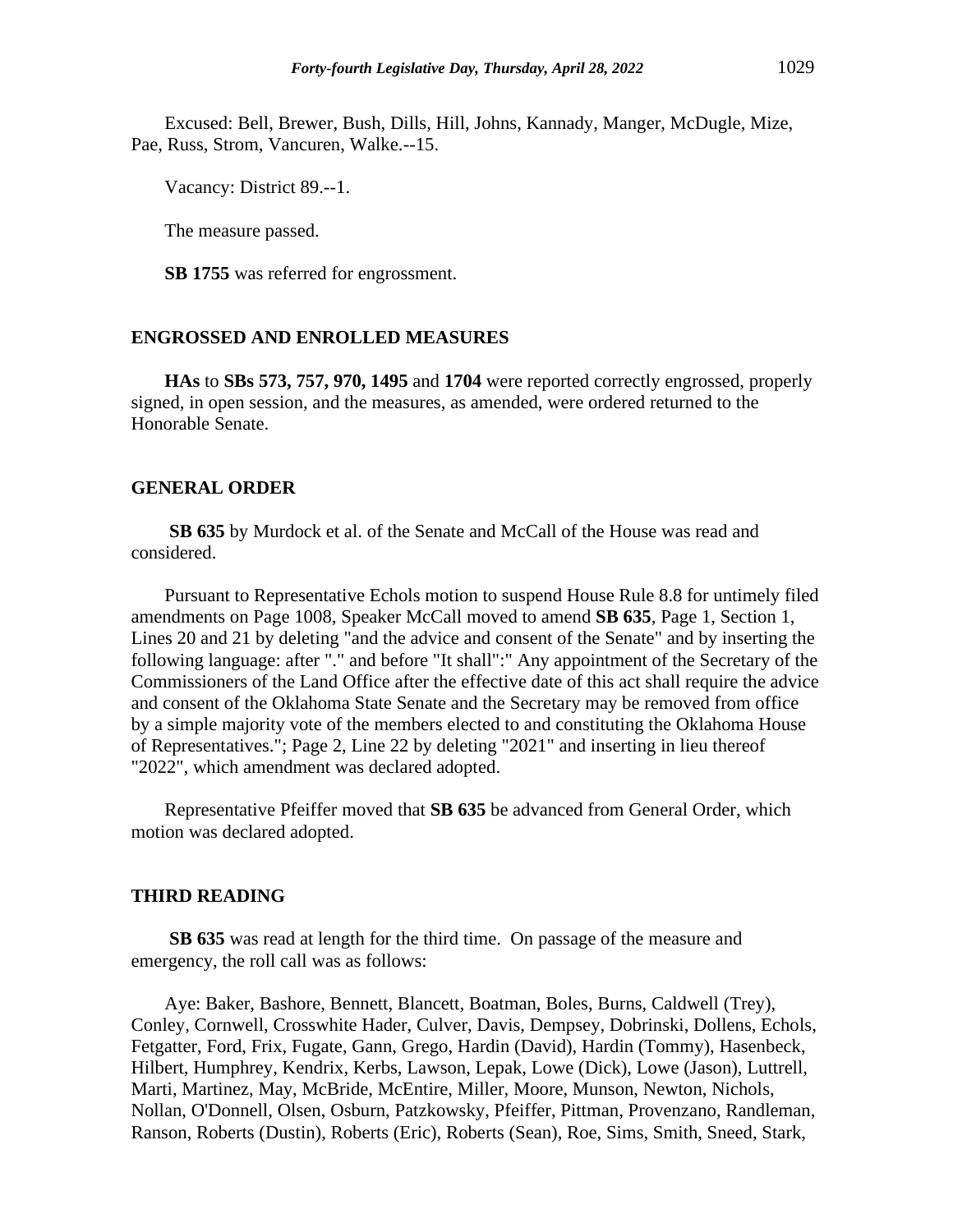Steagall, Stearman, Sterling, Stinson, Talley, Townley, Vancuren, Virgin, Waldron, West (Josh), West (Kevin), West (Rick), West (Tammy), Williams, Wolfley, Worthen, Mr. Speaker.--80.

Excused: Bell, Brewer, Bush, Caldwell (Chad), Dills, Goodwin, Hill, Johns, Kannady, Manger, McDugle, Mize, Pae, Phillips, Rosecrants, Russ, Strom, Turner, Walke, Wallace.--20.

Vacancy: District 89.--1.

The measure and emergency passed.

**SB 635** was referred for engrossment.

# **GENERAL ORDER**

**SB 1340** by Hall of the Senate and West (Kevin) of the House was read and considered.

Representative West (Kevin) moved that **SB 1340** be advanced from General Order, which motion was declared adopted.

# **THIRD READING**

**SB 1340** was read at length for the third time. On passage of the measure, the roll call was as follows:

Aye: Baker, Bashore, Bennett, Blancett, Boatman, Boles, Burns, Caldwell (Chad), Caldwell (Trey), Cornwell, Crosswhite Hader, Culver, Davis, Dempsey, Dobrinski, Dollens, Echols, Fetgatter, Ford, Frix, Fugate, Gann, Goodwin, Grego, Hardin (David), Hardin (Tommy), Hasenbeck, Hilbert, Humphrey, Kendrix, Kerbs, Lawson, Lepak, Lowe (Dick), Lowe (Jason), Luttrell, Martinez, May, McBride, McEntire, Miller, Moore, Munson, Newton, Nichols, Nollan, O'Donnell, Olsen, Osburn, Patzkowsky, Pfeiffer, Phillips, Pittman, Provenzano, Randleman, Ranson, Roberts (Dustin), Roberts (Eric), Roberts (Sean), Roe, Rosecrants, Sims, Smith, Sneed, Stark, Steagall, Stearman, Sterling, Stinson, Talley, Townley, Turner, Vancuren, Virgin, Waldron, West (Josh), West (Kevin), West (Rick), West (Tammy), Williams, Wolfley, Worthen, Mr. Speaker.--83.

Excused: Bell, Brewer, Bush, Conley, Dills, Hill, Johns, Kannady, Manger, Marti, McDugle, Mize, Pae, Russ, Strom, Walke, Wallace.--17.

Vacancy: District 89.--1.

The measure passed.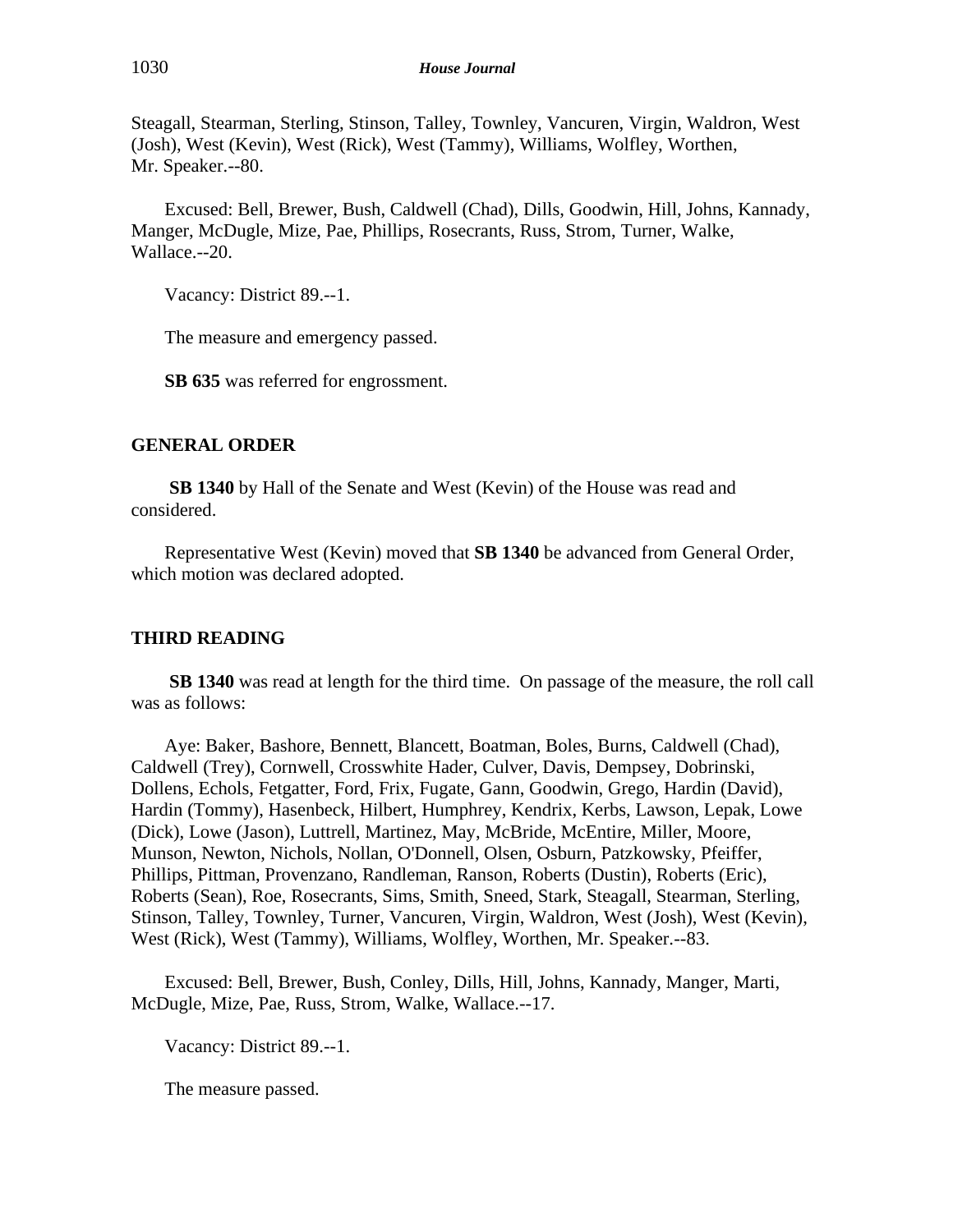The Presiding Officer signed, in open session, Engrossed **SB 1340** and ordered same returned to the Honorable Senate.

### **GENERAL ORDER**

**SB 299** by Bergstrom of the Senate and Lepak of the House was read and considered.

Pursuant to Representative Echols motion to suspend House Rule 8.8 for untimely filed amendments on Page 1008, Representative Lepak moved to amend **SB 299** by restoring the title and Page 5, Line 6 by by inserting after the "." the following language: "A cooperative or piggybacking purchasing agreement shall only be made with an entity that has its principal place of business located within this state.", which amendment was declared adopted.

Pursuant to Representative Echols motion to suspend House Rule 8.8 for untimely filed amendments on Page 1008, Representative West (Kevin) moved to amend **SB 299**, Page 1, Section 1, Line 24 by deleting all new language and punctuation; Page 2, Section 1, Lines 8 and 9 by deleting all new language beginning with the word "including" through the word "contracts"; Page 2, Section 1, Line 12 by deleting all new language and punctuation beginning with the word "including" through the comma ","; Line 21 by deleting the new language "public" and "contracts", and by striking the phrase "including construction services"; Page 3, Section 1, Lines 12 and 13 by deleting all new language beginning with the word "including" through the word "contracts"; Lines 15 and 16 by deleting all new language beginning with the word "including" through the word "contracts".

Representative Lepak moved to table the West (Kevin) amendment, which tabling motion failed upon a division of the question.

Representative West (Kevin) pressed adoption of the floor amendment, which floor amendment was declared adopted.

Representative Lepak moved that **SB 299** be advanced from General Order, which motion was declared adopted.

#### **THIRD READING**

**SB 299** was read at length for the third time. On passage of the measure, the roll call was as follows:

Aye: Boatman, Cornwell, Culver, Dempsey, Echols, Hilbert, Humphrey, Lepak, Martinez, Moore, O'Donnell, Olsen, Pfeiffer, Sterling, Stinson, Talley, Wallace, West (Kevin), Mr. Speaker.--19.

Nay: Baker, Bashore, Bennett, Blancett, Boles, Burns, Caldwell (Chad), Caldwell (Trey), Conley, Crosswhite Hader, Dobrinski, Dollens, Fetgatter, Ford, Frix, Fugate, Gann, Goodwin, Grego, Hardin (David), Hardin (Tommy), Hasenbeck, Kendrix, Kerbs, Lawson,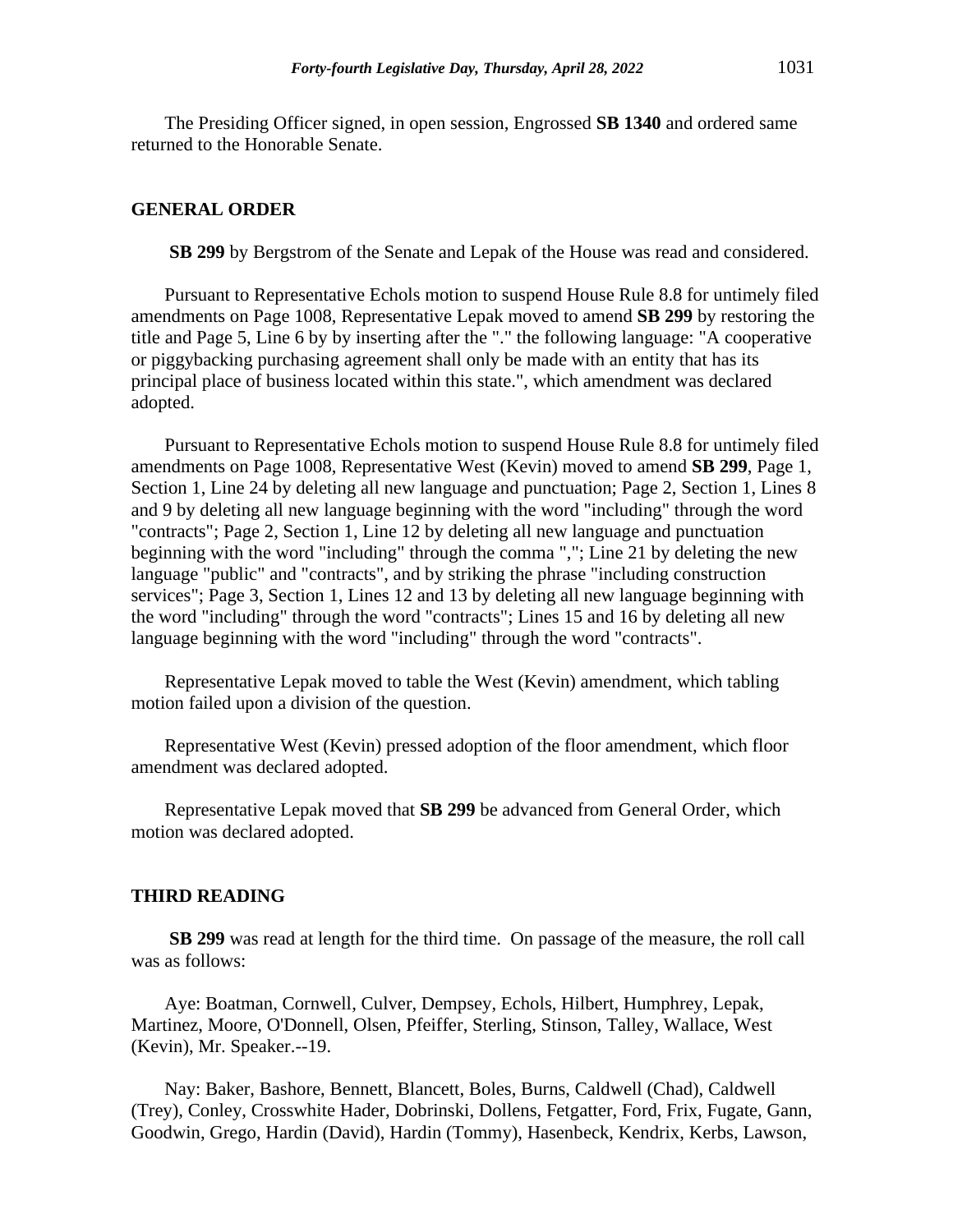Lowe (Dick), Lowe (Jason), Luttrell, May, McBride, Miller, Munson, Newton, Nollan, Osburn, Pae, Patzkowsky, Phillips, Pittman, Provenzano, Randleman, Ranson, Roberts (Dustin), Roberts (Eric), Roe, Sims, Smith, Sneed, Stark, Stearman, Townley, Waldron, West (Josh), West (Rick), West (Tammy), Williams, Wolfley, Worthen.--58.

Excused: Bell, Brewer, Bush, Davis, Dills, Hill, Johns, Kannady, Manger, Marti, McDugle, McEntire, Mize, Nichols, Roberts (Sean), Rosecrants, Russ, Steagall, Strom, Turner, Vancuren, Virgin, Walke.--23.

Vacancy: District 89.--1.

The measure failed.

# **GENERAL ORDER**

**SB 1733** by Treat et al. of the Senate and McCall et al. of the House was read and considered.

Pursuant to Representative Echols motion to suspend House Rule 8.8 for untimely filed amendments on Page 1008, Speaker McCall moved to amend **SB 1733** by striking the title, the enacting clause, the entire bill and inserting in lieu thereof a floor substitute, which floor substitute was declared adopted.

Representative Pfeiffer moved that **SB 1733** be advanced from General Order, which motion was declared adopted.

# **THIRD READING**

**SB 1733** was read at length for the third time. On passage of the measure, the roll call was as follows:

Aye: Baker, Bashore, Boatman, Boles, Burns, Caldwell (Trey), Conley, Cornwell, Crosswhite Hader, Culver, Davis, Dempsey, Dobrinski, Echols, Fetgatter, Ford, Frix, Grego, Hasenbeck, Hilbert, Humphrey, Kendrix, Kerbs, Lawson, Lepak, Lowe (Dick), Luttrell, Marti, Martinez, May, McBride, Miller, Moore, Newton, Nollan, O'Donnell, Osburn, Pae, Patzkowsky, Pfeiffer, Phillips, Randleman, Roberts (Dustin), Roberts (Eric), Roe, Sims, Smith, Sneed, Stark, Steagall, Sterling, Stinson, Talley, Townley, Wallace, West (Josh), West (Kevin), West (Tammy), Williams, Wolfley, Worthen, Mr. Speaker.--62.

Nay: Bennett, Blancett, Dollens, Fugate, Gann, Goodwin, Hardin (David), Hardin (Tommy), Lowe (Jason), Munson, Olsen, Pittman, Provenzano, Ranson, Rosecrants, Stearman, Waldron, West (Rick).--18.

Excused: Bell, Brewer, Bush, Caldwell (Chad), Dills, Hill, Johns, Kannady, Manger, McDugle, McEntire, Mize, Nichols, Roberts (Sean), Russ, Strom, Turner, Vancuren, Virgin, Walke.--20.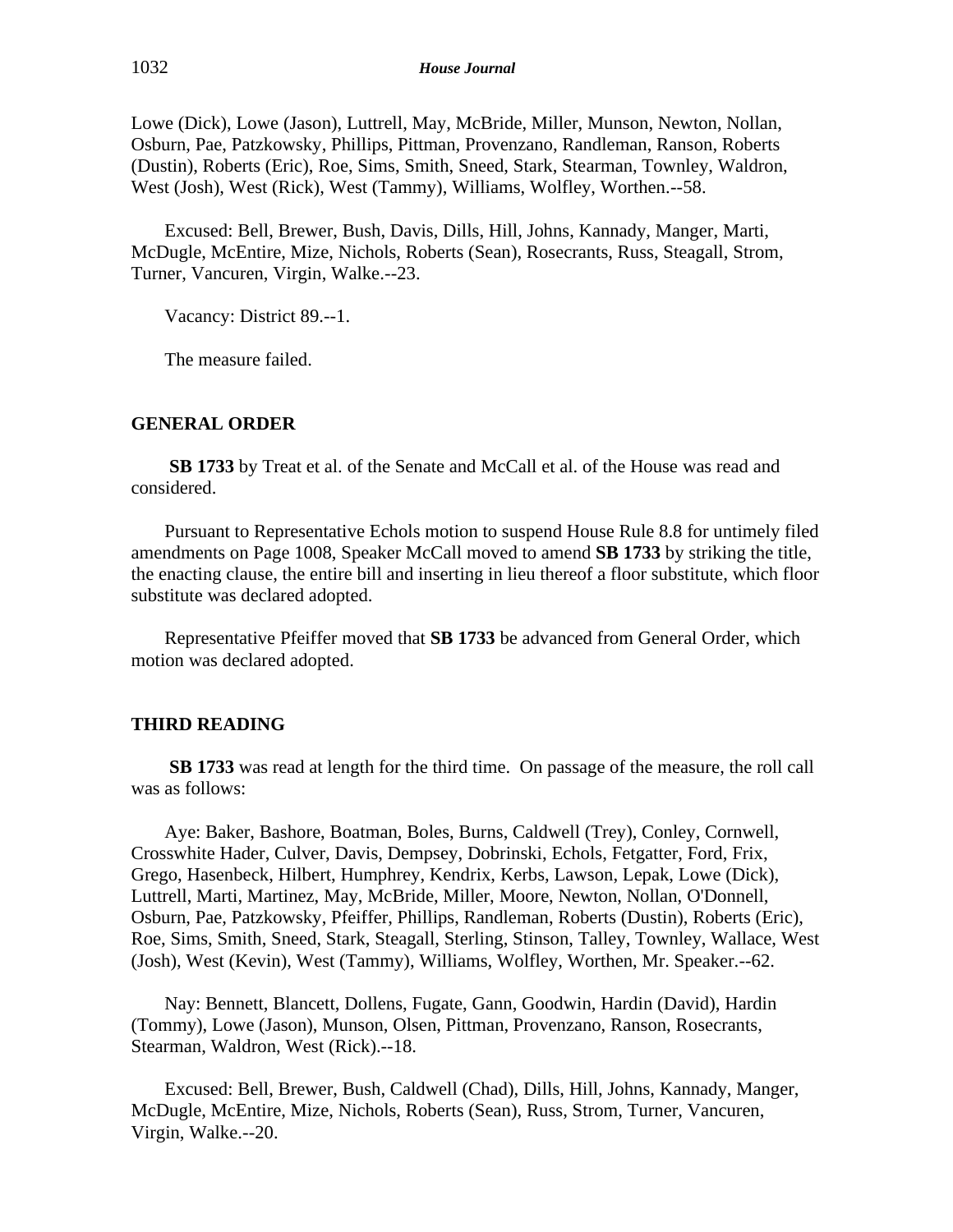Vacancy: District 89.--1.

The measure passed.

**SB 1733** was referred for engrossment.

# **GENERAL ORDER**

**SB 1429** by Haste of the Senate and Sterling of the House was read and considered.

Representative Sterling moved that **SB 1429** be advanced from General Order, which motion was declared adopted.

### **THIRD READING**

**SB 1429** was read at length for the third time. On passage of the measure and emergency, the roll call was as follows:

Aye: Baker, Bashore, Bennett, Blancett, Boatman, Boles, Burns, Caldwell (Chad), Caldwell (Trey), Conley, Cornwell, Crosswhite Hader, Culver, Davis, Dempsey, Dobrinski, Dollens, Echols, Fetgatter, Ford, Frix, Fugate, Gann, Goodwin, Grego, Hardin (David), Hardin (Tommy), Hasenbeck, Hilbert, Humphrey, Kendrix, Kerbs, Lawson, Lepak, Lowe (Dick), Lowe (Jason), Luttrell, Marti, Martinez, May, McBride, Miller, Moore, Munson, Nollan, O'Donnell, Olsen, Osburn, Pae, Patzkowsky, Pfeiffer, Phillips, Pittman, Provenzano, Randleman, Ranson, Roberts (Dustin), Roberts (Eric), Roe, Rosecrants, Sims, Smith, Sneed, Stark, Steagall, Stearman, Sterling, Stinson, Talley, Townley, Virgin, Waldron, Wallace, West (Josh), West (Kevin), West (Rick), West (Tammy), Williams, Wolfley, Worthen, Mr. Speaker.--81.

Excused: Bell, Brewer, Bush, Dills, Hill, Johns, Kannady, Manger, McDugle, McEntire, Mize, Newton, Nichols, Roberts (Sean), Russ, Strom, Turner, Vancuren, Walke.--19.

Vacancy: District 89.--1. The measure and emergency passed.

The Presiding Officer signed, in open session, Engrossed **SB 1429** and ordered same returned to the Honorable Senate.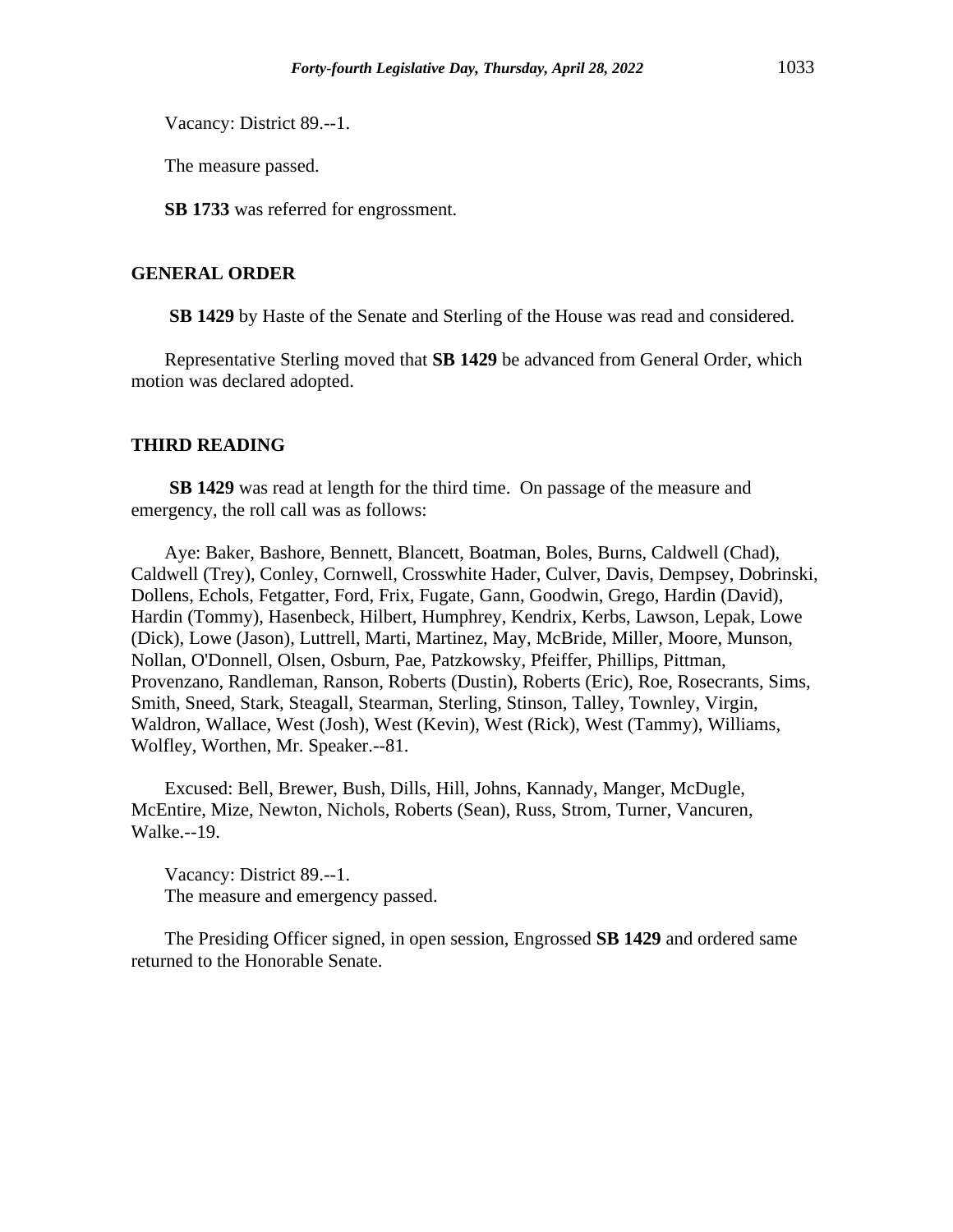**SB 1742** by Murdock of the Senate and Newton et al. of the House was read and considered.

Representative Newton moved that **SB 1742** be advanced from General Order, which motion was declared adopted.

# **THIRD READING**

**SB 1742** was read at length for the third time. On passage of the measure, the roll call was as follows:

Aye: Baker, Bashore, Bennett, Boatman, Boles, Burns, Caldwell (Chad), Caldwell (Trey), Conley, Cornwell, Crosswhite Hader, Culver, Davis, Dempsey, Dobrinski, Dollens, Echols, Fetgatter, Ford, Frix, Fugate, Gann, Grego, Hardin (David), Hardin (Tommy), Hasenbeck, Hilbert, Humphrey, Kendrix, Kerbs, Lawson, Lepak, Lowe (Dick), Luttrell, Marti, Martinez, May, McBride, Miller, Moore, Nollan, O'Donnell, Olsen, Osburn, Pae, Patzkowsky, Pfeiffer, Phillips, Provenzano, Roberts (Dustin), Roberts (Eric), Roe, Rosecrants, Sims, Smith, Sneed, Stark, Steagall, Stearman, Sterling, Stinson, Talley, Townley, Waldron, West (Josh), West (Kevin), West (Rick), West (Tammy), Williams, Wolfley, Worthen, Mr. Speaker.--72.

Nay: Blancett, Goodwin, Lowe (Jason), Munson, Pittman, Ranson.--6.

Excused: Bell, Brewer, Bush, Dills, Hill, Johns, Kannady, Manger, McDugle, McEntire, Mize, Newton, Nichols, Randleman, Roberts (Sean), Russ, Strom, Turner, Vancuren, Virgin, Walke, Wallace.--22.

Vacancy: District 89.--1.

The measure passed.

The Presiding Officer signed, in open session, Engrossed **SB 1742** and ordered same returned to the Honorable Senate.

#### **CHANGE IN AUTHORS/COAUTHORS**

The following measure had a change in principal House author:

**SB 366 -** Remove Representative Moore as principal House author and substitute with Representative Hilbert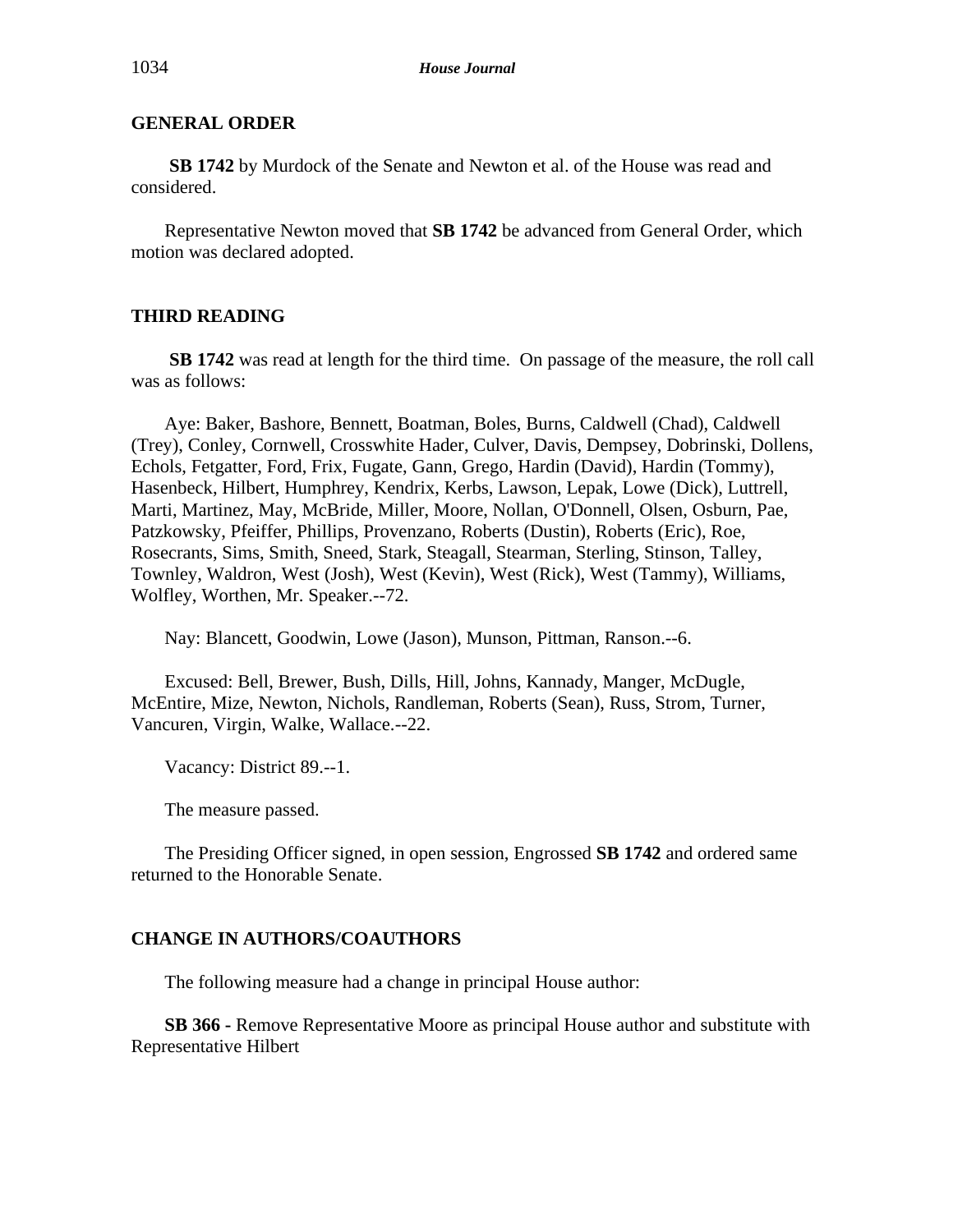**SB 366** by David of the Senate and Hilbert of the House was read and considered.

Pursuant to Representative Echols motion to suspend House Rule 8.8 for untimely filed amendments on Page 1008, Representative Moore moved to amend **SB 366** by striking the title, the enacting clause, the entire bill and inserting in lieu thereof a floor substitute, which floor substitute was declared adopted.

Representative Moore moved that **SB 366** be advanced from General Order, which motion was declared adopted.

### **THIRD READING**

**SB 366** was read at length for the third time. On passage of the measure, the roll call was as follows:

Aye: Baker, Bashore, Bennett, Blancett, Boatman, Boles, Burns, Caldwell (Chad), Conley, Cornwell, Crosswhite Hader, Culver, Davis, Dempsey, Dobrinski, Dollens, Echols, Fetgatter, Ford, Frix, Fugate, Gann, Goodwin, Grego, Hardin (David), Hardin (Tommy), Hasenbeck, Hilbert, Humphrey, Kendrix, Kerbs, Lawson, Lepak, Lowe (Dick), Lowe (Jason), Luttrell, Marti, Martinez, May, McBride, Miller, Moore, Munson, Newton, Nichols, Nollan, O'Donnell, Olsen, Osburn, Pae, Patzkowsky, Pfeiffer, Pittman, Provenzano, Randleman, Ranson, Roberts (Dustin), Roberts (Eric), Roe, Rosecrants, Sims, Smith, Sneed, Stark, Steagall, Stearman, Sterling, Stinson, Talley, Townley, Virgin, Waldron, Wallace, West (Josh), West (Kevin), West (Rick), West (Tammy), Williams, Wolfley, Worthen, Mr. Speaker.--81.

Excused: Bell, Brewer, Bush, Caldwell (Trey), Dills, Hill, Johns, Kannady, Manger, McDugle, McEntire, Mize, Phillips, Roberts (Sean), Russ, Strom, Turner, Vancuren, Walke.--19.

Vacancy: District 89.--1.

The measure passed.

**SB 366** was referred for engrossment.

#### **GENERAL ORDER**

**SB 537** by Haste of the Senate and Miller of the House was read and considered.

Representative Miller moved that **SB 537** be advanced from General Order, which motion was declared adopted.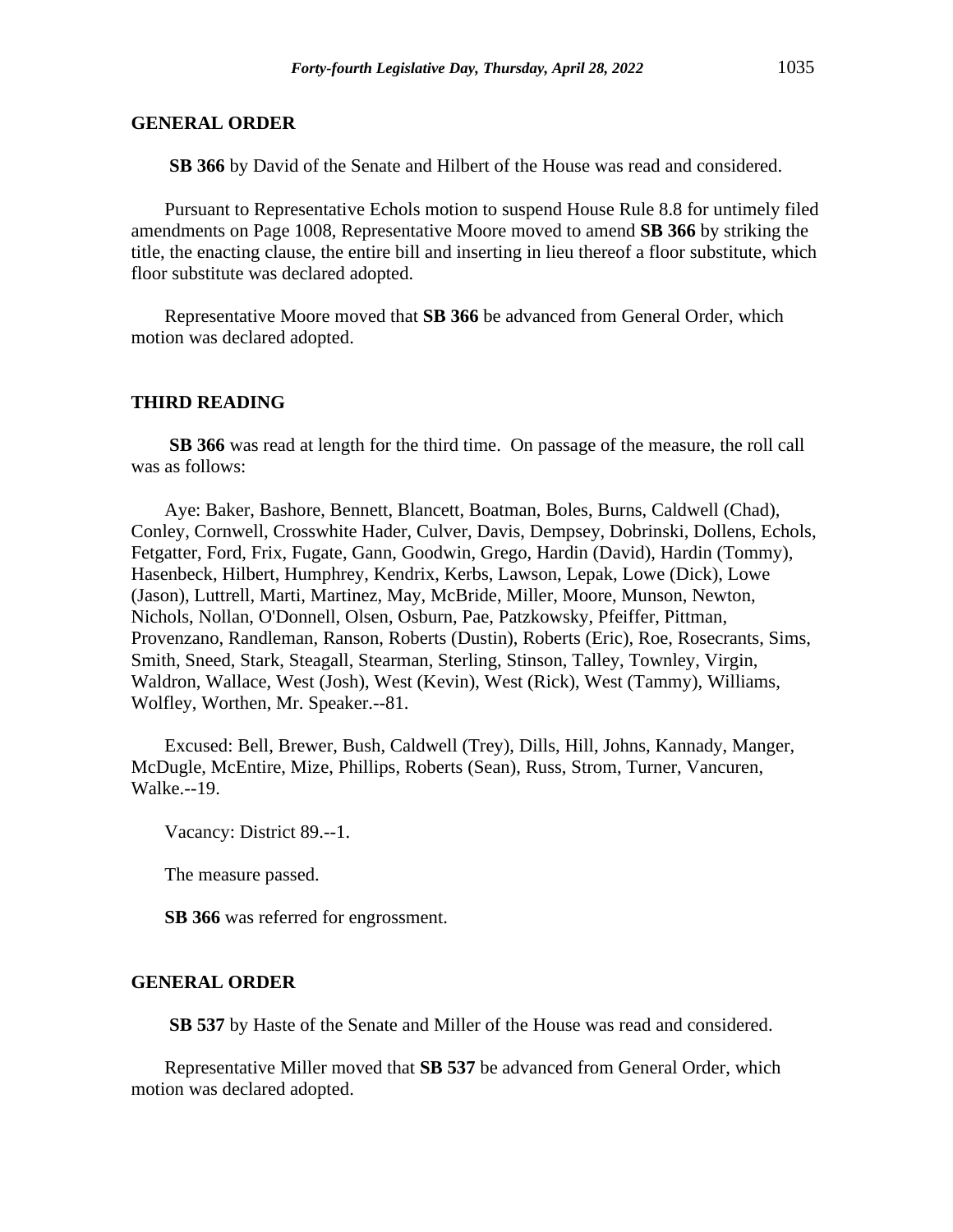# **THIRD READING**

**SB 537** was read at length for the third time.

Representative Echols moved to rescind advancement from General Order, which was the order.

Representative Echols moved to suspend House Rule 8.8(b) for the purpose of allowing consideration of untimely filed floor amendments for **SBs 537** and **626**, which motion was declared adopted upon roll call as follows:

Aye: Baker, Bashore, Bennett, Boatman, Boles, Burns, Caldwell (Chad), Conley, Cornwell, Crosswhite Hader, Culver, Dempsey, Dobrinski, Dollens, Echols, Fetgatter, Ford, Frix, Gann, Goodwin, Grego, Hardin (David), Hardin (Tommy), Hasenbeck, Hilbert, Kendrix, Kerbs, Lawson, Lepak, Lowe (Dick), Lowe (Jason), Luttrell, Marti, Martinez, May, McBride, Miller, Moore, Munson, Nollan, O'Donnell, Olsen, Osburn, Pae, Patzkowsky, Pfeiffer, Pittman, Randleman, Ranson, Roberts (Dustin), Roberts (Eric), Roe, Sims, Smith, Sneed, Stark, Steagall, Stearman, Sterling, Stinson, Talley, Townley, Virgin, Waldron, Wallace, West (Josh), West (Kevin), West (Rick), West (Tammy), Williams, Mr. Speaker.--71.

Excused: Bell, Blancett, Brewer, Bush, Caldwell (Trey), Davis, Dills, Fugate, Hill, Humphrey, Johns, Kannady, Manger, McDugle, McEntire, Mize, Newton, Nichols, Phillips, Provenzano, Roberts (Sean), Rosecrants, Russ, Strom, Turner, Vancuren, Walke, Wolfley, Worthen.--29.

Vacancy: District 89.--1.

Pursuant to Representative Echols motion to suspend House Rule 8.8 for untimely filed amendments, Representative Miller moved to amend **SB 537**, Page 7, Section 3, Line 10 by restoring all stricken language and punctuation, which amendment was declared adopted.

On passage of the measure and emergency, the roll call was as follows:

Aye: Baker, Bashore, Boatman, Boles, Burns, Caldwell (Chad), Conley, Cornwell, Culver, Davis, Dempsey, Dobrinski, Dollens, Echols, Fetgatter, Ford, Frix, Fugate, Goodwin, Grego, Hardin (David), Hasenbeck, Hilbert, Humphrey, Kendrix, Kerbs, Lawson, Lepak, Lowe (Dick), Lowe (Jason), Luttrell, Marti, Martinez, May, McBride, Miller, Moore, Munson, Newton, Nichols, Nollan, O'Donnell, Olsen, Osburn, Pae, Patzkowsky, Pfeiffer, Phillips, Pittman, Provenzano, Ranson, Roberts (Dustin), Roberts (Eric), Roe, Rosecrants, Sims, Smith, Sneed, Stark, Sterling, Stinson, Talley, Townley, Virgin, Wallace, West (Josh), West (Kevin), West (Tammy), Williams, Wolfley, Worthen, Mr. Speaker.--72.

Nay: Blancett, Crosswhite Hader, Gann, Hardin (Tommy), Stearman, Waldron, West (Rick).--7.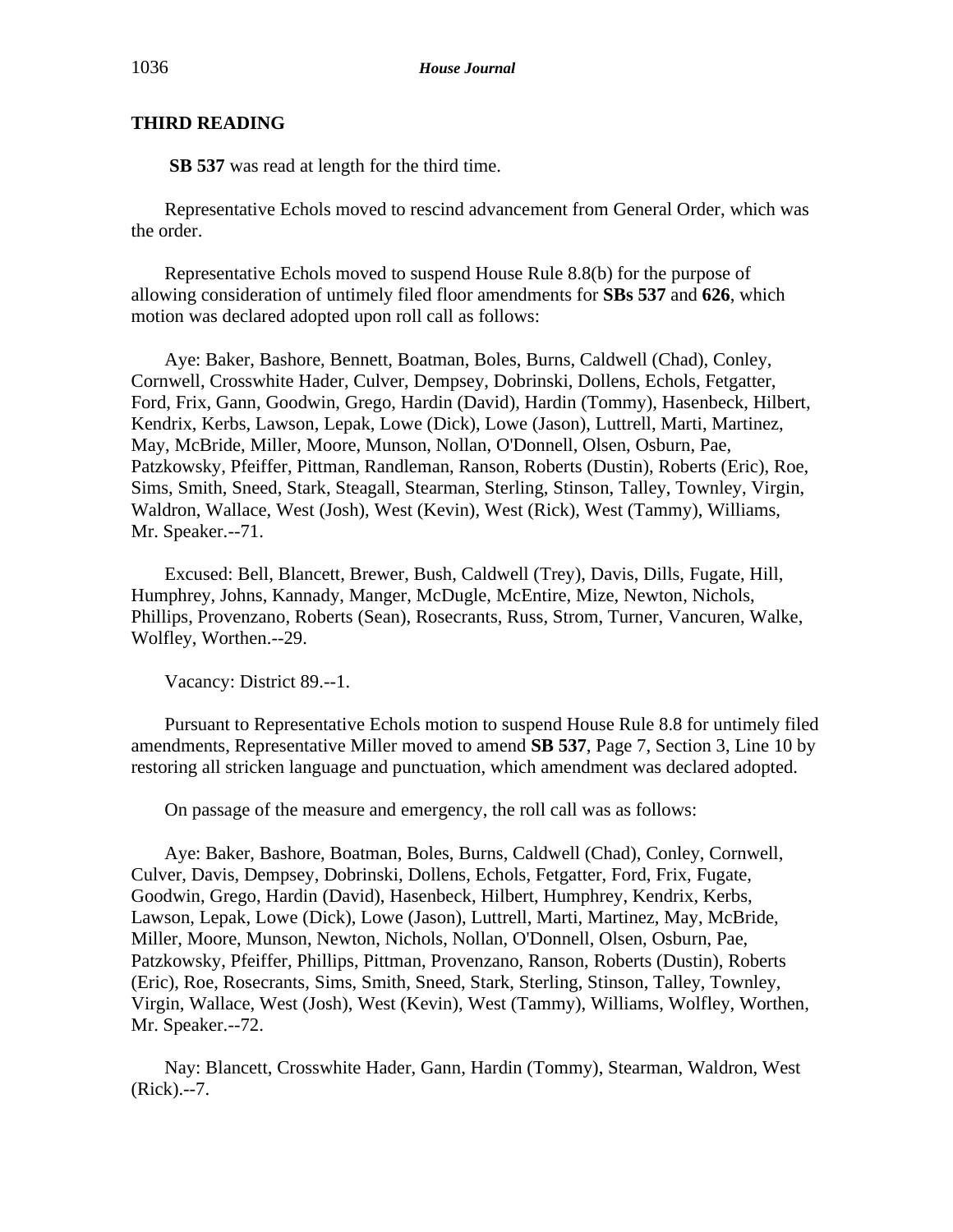Excused: Bell, Bennett, Brewer, Bush, Caldwell (Trey), Dills, Hill, Johns, Kannady, Manger, McDugle, McEntire, Mize, Randleman, Roberts (Sean), Russ, Steagall, Strom, Turner, Vancuren, Walke.--21.

Vacancy: District 89.--1.

The measure and emergency passed.

**SB 537** was referred for engrossment.

### **GENERAL ORDER**

**SB 1311** by Howard of the Senate and Moore of the House was read and considered.

Representative Moore moved that **SB 1311** be advanced from General Order, which motion was declared adopted.

### **THIRD READING**

**SB 1311** was read at length for the third time. On passage of the measure, the roll call was as follows:

Aye: Baker, Bashore, Bennett, Boatman, Boles, Burns, Caldwell (Chad), Conley, Cornwell, Crosswhite Hader, Culver, Davis, Dempsey, Dobrinski, Echols, Fetgatter, Ford, Frix, Gann, Grego, Hardin (David), Hardin (Tommy), Hasenbeck, Hilbert, Humphrey, Kendrix, Kerbs, Lawson, Lepak, Lowe (Dick), Luttrell, Marti, Martinez, May, McBride, Miller, Moore, Newton, Nollan, O'Donnell, Olsen, Osburn, Pae, Patzkowsky, Pfeiffer, Phillips, Randleman, Roberts (Eric), Roe, Sims, Smith, Sneed, Stark, Stearman, Sterling, Stinson, Talley, Townley, Wallace, West (Josh), West (Kevin), West (Rick), West (Tammy), Williams, Wolfley, Worthen, Mr. Speaker.--67.

Nay: Blancett, Dollens, Fugate, Goodwin, Lowe (Jason), Munson, Nichols, Pittman, Provenzano, Ranson, Rosecrants, Turner, Virgin, Waldron.--14.

Excused: Bell, Brewer, Bush, Caldwell (Trey), Dills, Hill, Johns, Kannady, Manger, McDugle, McEntire, Mize, Roberts (Dustin), Roberts (Sean), Russ, Steagall, Strom, Vancuren, Walke.--19.

Vacancy: District 89.--1.

The measure passed.

The Presiding Officer signed, in open session, Engrossed **SB 1311** and ordered same returned to the Honorable Senate.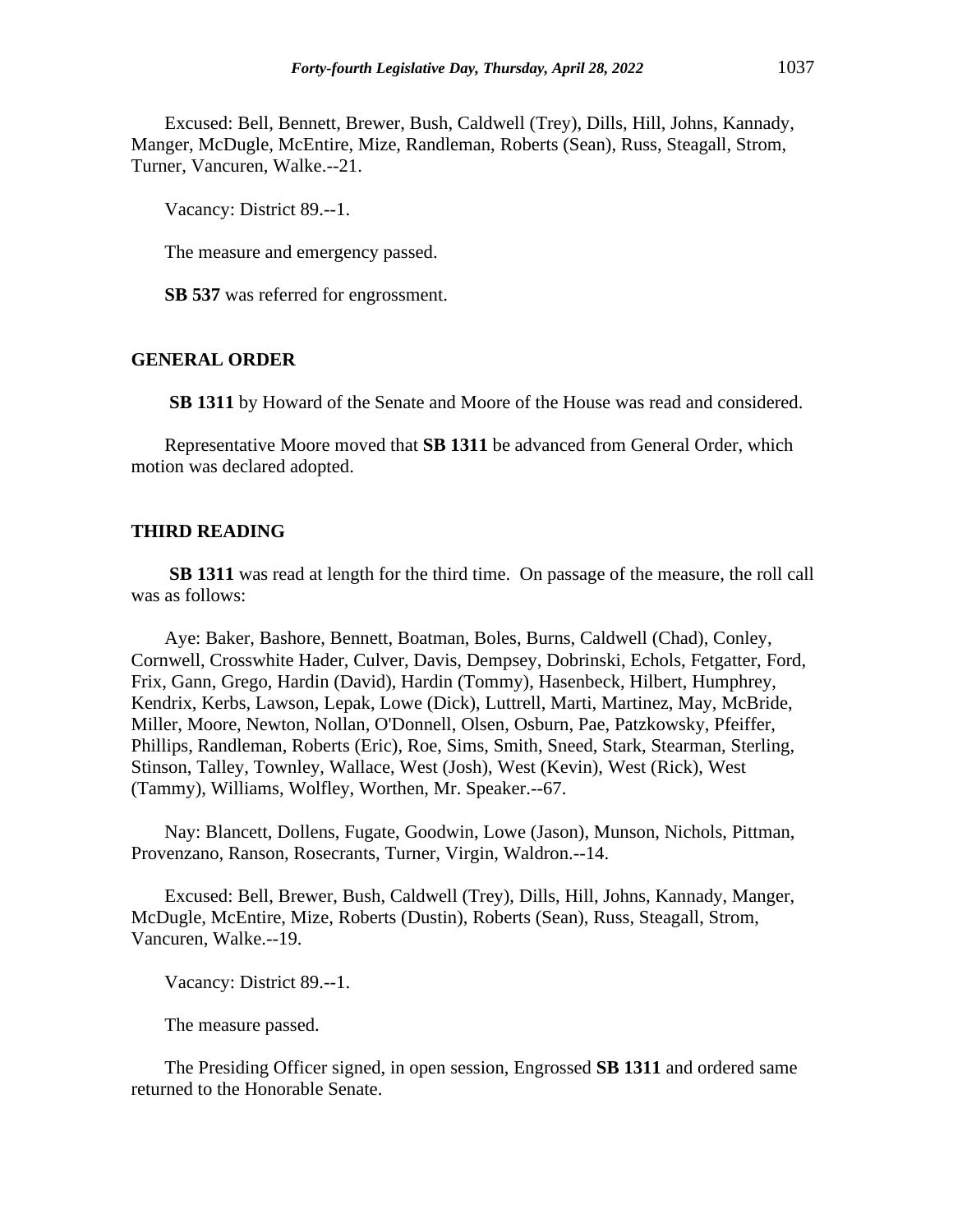**SB 1116** by Daniels et al. of the Senate and Frix of the House was read and considered.

Representative Frix moved that **SB 1116** be advanced from General Order, which motion was declared adopted.

# **THIRD READING**

**SB 1116** was read at length for the third time. On passage of the measure, the roll call was as follows:

Aye: Baker, Bashore, Blancett, Boatman, Boles, Burns, Conley, Cornwell, Crosswhite Hader, Culver, Davis, Dempsey, Dobrinski, Echols, Fetgatter, Ford, Frix, Gann, Goodwin, Grego, Hardin (David), Hardin (Tommy), Hasenbeck, Hilbert, Humphrey, Kendrix, Kerbs, Lawson, Lepak, Lowe (Dick), Lowe (Jason), Luttrell, Marti, Martinez, McBride, Miller, Moore, Munson, Nichols, Nollan, O'Donnell, Olsen, Osburn, Pae, Patzkowsky, Pfeiffer, Pittman, Provenzano, Randleman, Ranson, Roberts (Eric), Roberts (Sean), Roe, Rosecrants, Sims, Smith, Sneed, Sterling, Stinson, Talley, Townley, Virgin, Waldron, West (Josh), West (Kevin), West (Rick), West (Tammy), Williams, Wolfley, Worthen, Mr. Speaker.--71.

Nay: Stearman.--1.

Excused: Bell, Bennett, Brewer, Bush, Caldwell (Chad), Caldwell (Trey), Dills, Dollens, Fugate, Hill, Johns, Kannady, Manger, May, McDugle, McEntire, Mize, Newton, Phillips, Roberts (Dustin), Russ, Stark, Steagall, Strom, Turner, Vancuren, Walke, Wallace.--28.

Vacancy: District 89.--1.

The measure passed.

The Presiding Officer signed, in open session, Engrossed **SB 1116** and ordered same returned to the Honorable Senate.

### **GENERAL ORDER**

**SB 957** by Howard of the Senate and Moore et al. of the House was read and considered.

Representative Moore moved that **SB 957** be advanced from General Order, which motion was declared adopted.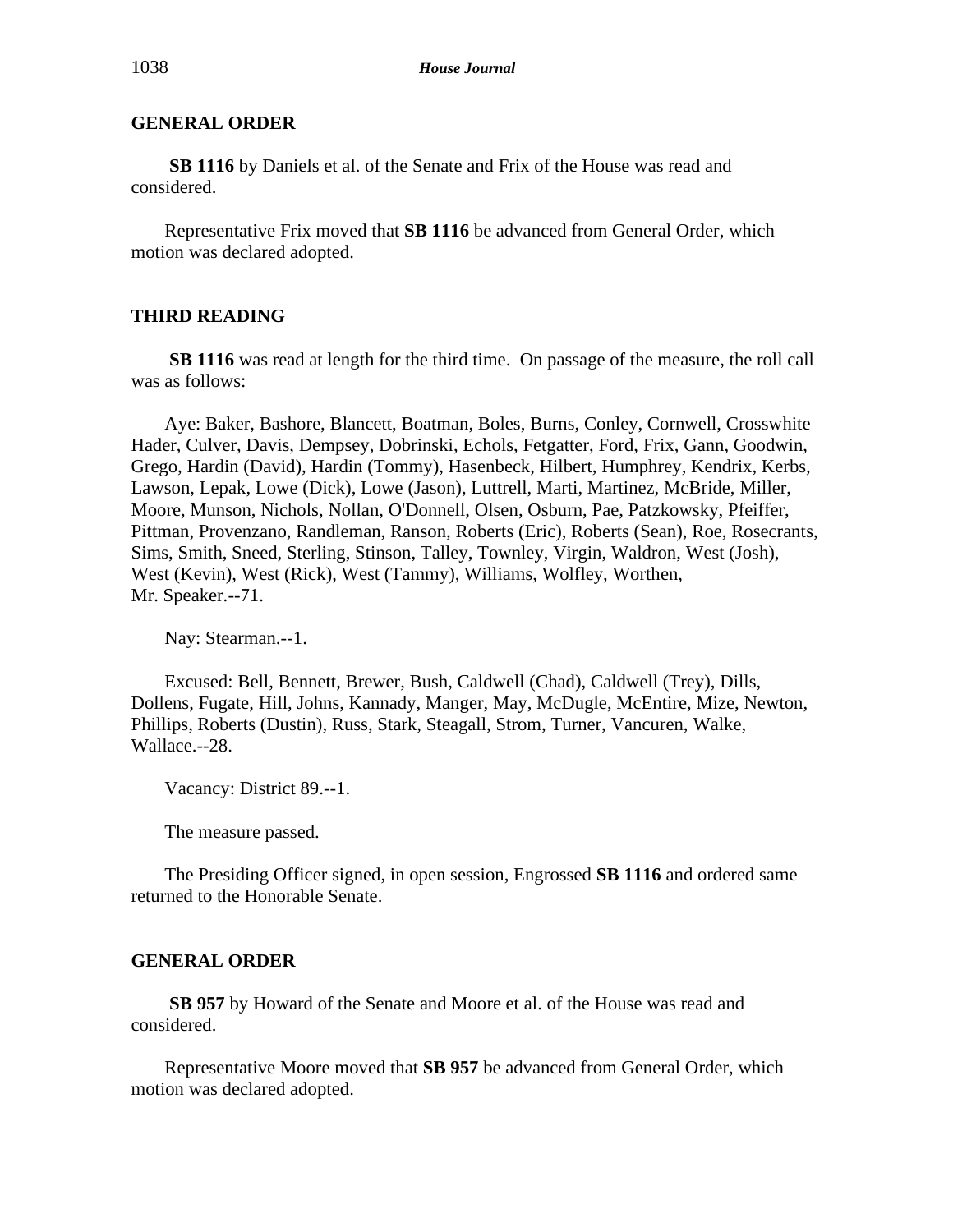#### **THIRD READING**

**SB 957** was read at length for the third time. On passage of the measure, the roll call was as follows:

Aye: Baker, Bashore, Boatman, Boles, Burns, Conley, Cornwell, Crosswhite Hader, Culver, Davis, Dempsey, Dobrinski, Echols, Fetgatter, Ford, Frix, Fugate, Gann, Grego, Hardin (David), Hardin (Tommy), Hasenbeck, Hilbert, Humphrey, Kendrix, Kerbs, Lawson, Lepak, Lowe (Dick), Luttrell, Marti, Martinez, May, McBride, Miller, Moore, Nollan, O'Donnell, Olsen, Osburn, Pae, Patzkowsky, Pfeiffer, Phillips, Randleman, Roberts (Eric), Roberts (Sean), Roe, Sims, Smith, Sneed, Stearman, Sterling, Stinson, Talley, Townley, Waldron, West (Josh), West (Kevin), West (Rick), West (Tammy), Williams, Wolfley, Worthen, Mr. Speaker.--65.

Nay: Bennett, Blancett, Dollens, Goodwin, Lowe (Jason), Munson, Nichols, Pittman, Provenzano, Ranson, Rosecrants, Turner, Virgin.--13.

Excused: Bell, Brewer, Bush, Caldwell (Chad), Caldwell (Trey), Dills, Hill, Johns, Kannady, Manger, McDugle, McEntire, Mize, Newton, Roberts (Dustin), Russ, Stark, Steagall, Strom, Vancuren, Walke, Wallace.--22.

Vacancy: District 89.--1.

The measure passed.

The Presiding Officer signed, in open session, Engrossed **SB 957** and ordered same returned to the Honorable Senate.

### **GENERAL ORDER**

**SB 974** by Weaver of the Senate and Pae of the House was read and considered.

Representative Pae moved that **SB 974** be advanced from General Order, which motion was declared adopted.

### **THIRD READING**

**SB 974** was read at length for the third time. On passage of the measure, the roll call was as follows:

Aye: Baker, Bashore, Bennett, Blancett, Boatman, Boles, Burns, Conley, Cornwell, Crosswhite Hader, Culver, Davis, Dempsey, Dobrinski, Dollens, Echols, Fetgatter, Ford, Frix, Fugate, Gann, Goodwin, Grego, Hardin (David), Hardin (Tommy), Hasenbeck, Hilbert, Humphrey, Kendrix, Kerbs, Lawson, Lepak, Lowe (Dick), Lowe (Jason), Luttrell, Marti, Martinez, May, McBride, Miller, Moore, Munson, Newton, Nichols, Nollan, O'Donnell, Olsen, Osburn, Pae, Patzkowsky, Pfeiffer, Phillips, Pittman, Provenzano,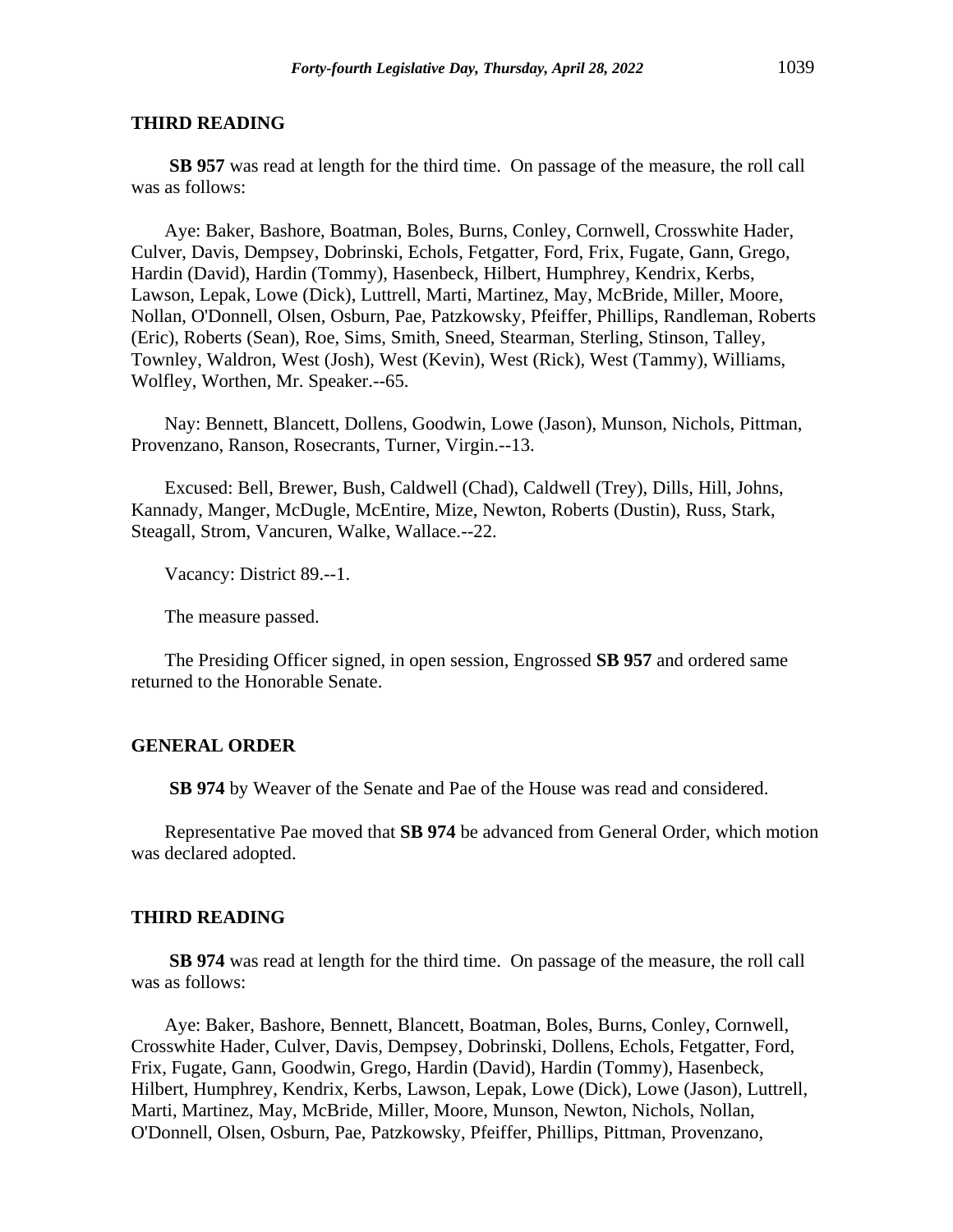Randleman, Ranson, Roberts (Eric), Roberts (Sean), Roe, Rosecrants, Sims, Smith, Sneed, Stark, Stearman, Sterling, Stinson, Talley, Townley, Turner, Virgin, Waldron, West (Josh), West (Kevin), West (Rick), West (Tammy), Williams, Wolfley, Worthen, Mr. Speaker.--80.

Excused: Bell, Brewer, Bush, Caldwell (Chad), Caldwell (Trey), Dills, Hill, Johns, Kannady, Manger, McDugle, McEntire, Mize, Roberts (Dustin), Russ, Steagall, Strom, Vancuren, Walke, Wallace.--20.

Vacancy: District 89.--1.

The measure passed.

The Presiding Officer signed, in open session, Engrossed **SB 974** and ordered same returned to the Honorable Senate.

### **GENERAL ORDER**

**SB 1137** by Weaver of the Senate and West (Kevin) et al. of the House was read and considered.

Representative West (Kevin) moved to amend **SB 1137**, Page 4, Section 1, Line 2 by adding after the comma "," and before the word "or" the following language "the Director of Enforcement and Authority investigators of the Oklahoma Medical Marijuana Authority,", which amendment was declared adopted.

Representative West (Kevin) moved that **SB 1137** be advanced from General Order, which motion was declared adopted.

### **THIRD READING**

**SB 1137** was read at length for the third time. On passage of the measure, the roll call was as follows:

Aye: Baker, Bashore, Boatman, Boles, Burns, Conley, Cornwell, Crosswhite Hader, Culver, Davis, Dempsey, Dobrinski, Echols, Fetgatter, Ford, Frix, Gann, Grego, Hardin (David), Hardin (Tommy), Hasenbeck, Hilbert, Humphrey, Kendrix, Kerbs, Lawson, Lepak, Lowe (Dick), Lowe (Jason), Luttrell, Marti, Martinez, May, McBride, Miller, Moore, Munson, Newton, Nichols, Nollan, O'Donnell, Olsen, Osburn, Pae, Patzkowsky, Pittman, Randleman, Roberts (Eric), Roberts (Sean), Roe, Sims, Smith, Sneed, Stark, Stearman, Sterling, Stinson, Talley, Townley, West (Josh), West (Kevin), West (Rick), West (Tammy), Williams, Wolfley, Worthen, Mr. Speaker.--67.

Nay: Bennett, Blancett, Caldwell (Chad), Dollens, Fugate, Goodwin, Provenzano, Ranson, Rosecrants, Turner, Virgin, Waldron.--12.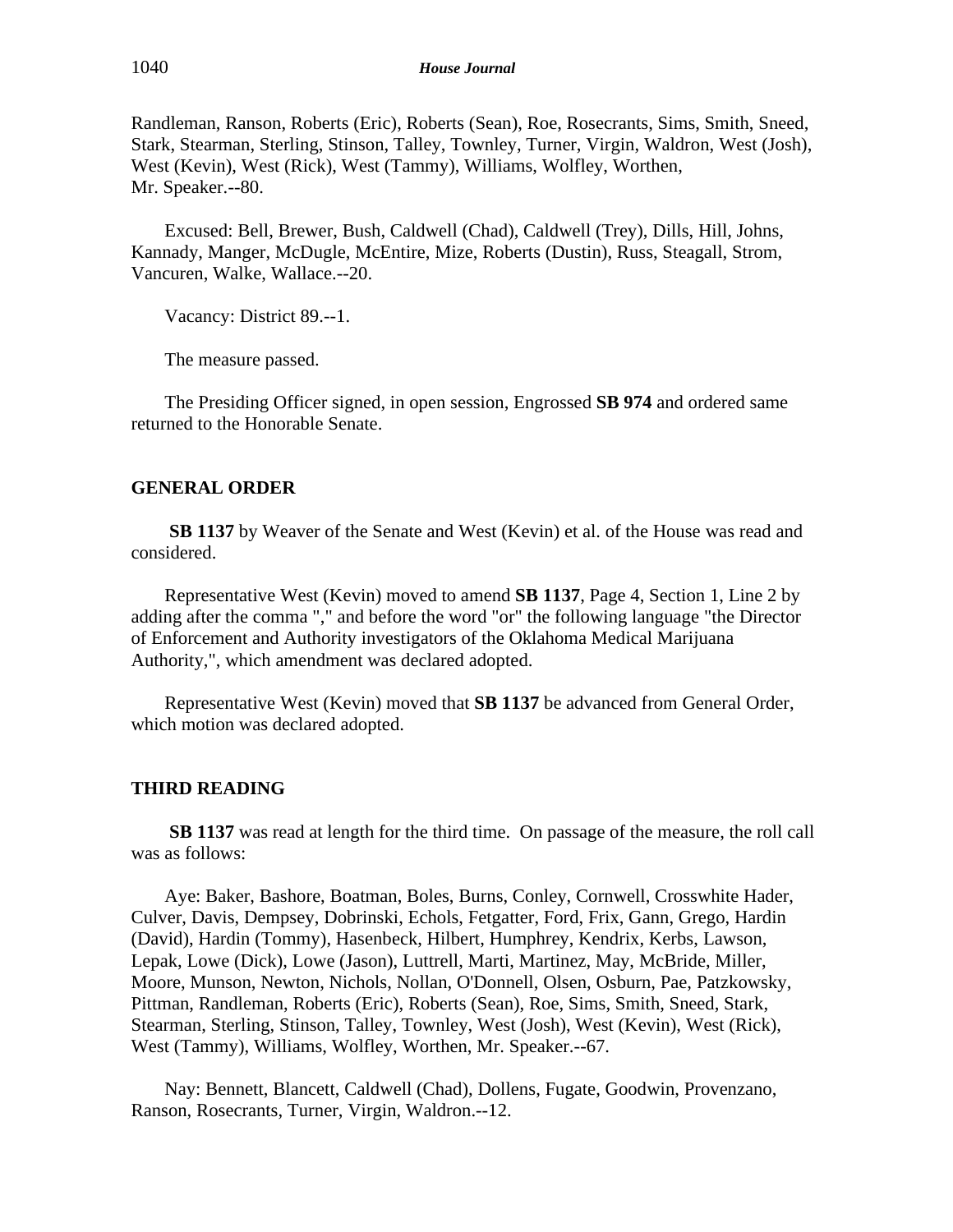Excused: Bell, Brewer, Bush, Caldwell (Trey), Dills, Hill, Johns, Kannady, Manger, McDugle, McEntire, Mize, Pfeiffer, Phillips, Roberts (Dustin), Russ, Steagall, Strom, Vancuren, Walke, Wallace.--21.

Vacancy: District 89.--1.

The measure passed.

**SB 1137** was referred for engrossment.

# **GENERAL ORDER**

**SB 861** by Hicks et al. of the Senate and Worthen of the House was read and considered.

Representative Worthen moved that **SB 861** be advanced from General Order, which motion was declared adopted.

#### **THIRD READING**

**SB 861** was read at length for the third time. On passage of the measure, the roll call was as follows:

Aye: Baker, Bashore, Bennett, Blancett, Boatman, Boles, Burns, Caldwell (Chad), Conley, Cornwell, Crosswhite Hader, Culver, Davis, Dempsey, Dobrinski, Dollens, Echols, Fetgatter, Ford, Frix, Fugate, Gann, Goodwin, Grego, Hardin (David), Hardin (Tommy), Hasenbeck, Hilbert, Humphrey, Kendrix, Kerbs, Lawson, Lepak, Lowe (Dick), Lowe (Jason), Luttrell, Marti, Martinez, May, McBride, Miller, Moore, Munson, Newton, Nichols, O'Donnell, Olsen, Osburn, Pae, Patzkowsky, Pfeiffer, Pittman, Provenzano, Randleman, Ranson, Roberts (Dustin), Roberts (Eric), Roberts (Sean), Roe, Rosecrants, Sims, Smith, Sneed, Stark, Steagall, Stearman, Sterling, Stinson, Talley, Townley, Turner, Virgin, Waldron, West (Josh), West (Kevin), West (Rick), West (Tammy), Williams, Wolfley, Worthen, Mr. Speaker.--81.

Excused: Bell, Brewer, Bush, Caldwell (Trey), Dills, Hill, Johns, Kannady, Manger, McDugle, McEntire, Mize, Nollan, Phillips, Russ, Strom, Vancuren, Walke, Wallace.--19.

Vacancy: District 89.--1.

The measure passed.

The Presiding Officer signed, in open session, Engrossed **SB 861** and ordered same returned to the Honorable Senate.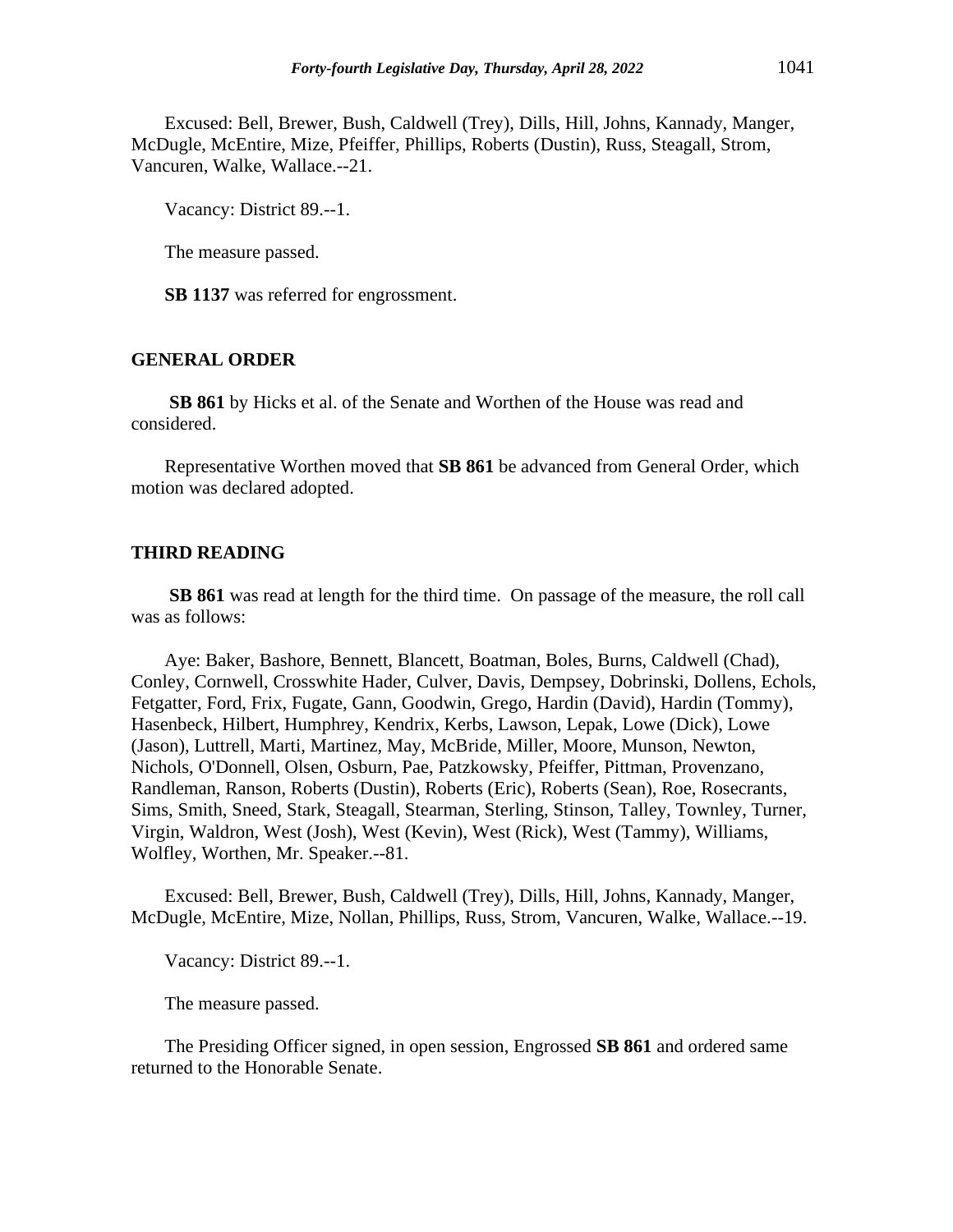**SB 626** by Bullard of the Senate and Randleman of the House was read and considered.

Pursuant to Representative Echols motion to suspend House Rule 8.8 for untimely filed amendments on Page 1036, Representative Randleman moved to amend **SB 626**, Page 2, Section 1, Line 9 by inserting after "personnel" the following ", which may include members of the individualized education program (IEP) team," and Line 13 by deleting "individualized education program (IEP)" and inserting in lieu thereof "IEP", which amendment was declared adopted.

Representative Randleman moved that **SB 626** be advanced from General Order, which motion was declared adopted.

# **THIRD READING**

**SB 626** was read at length for the third time. On passage of the measure and emergency, the roll call was as follows:

Aye: Baker, Bashore, Bennett, Blancett, Boatman, Boles, Burns, Conley, Cornwell, Culver, Davis, Dempsey, Dobrinski, Dollens, Echols, Fetgatter, Frix, Fugate, Goodwin, Grego, Hardin (David), Hasenbeck, Hilbert, Kendrix, Kerbs, Lawson, Lepak, Lowe (Dick), Lowe (Jason), Luttrell, Marti, Martinez, May, McBride, Miller, Moore, Munson, Newton, Nollan, O'Donnell, Olsen, Osburn, Pae, Patzkowsky, Pfeiffer, Phillips, Pittman, Provenzano, Randleman, Ranson, Roberts (Dustin), Roberts (Eric), Roberts (Sean), Roe, Rosecrants, Sims, Smith, Sneed, Stark, Steagall, Sterling, Stinson, Talley, Townley, Virgin, Waldron, West (Josh), West (Kevin), West (Tammy), Williams, Wolfley, Worthen, Mr. Speaker.--73.

Nay: Crosswhite Hader, Gann, Stearman, West (Rick).--4.

Excused: Bell, Brewer, Bush, Caldwell (Chad), Caldwell (Trey), Dills, Ford, Hardin (Tommy), Hill, Humphrey, Johns, Kannady, Manger, McDugle, McEntire, Mize, Nichols, Russ, Strom, Turner, Vancuren, Walke, Wallace.--23.

Vacancy: District 89.--1.

The measure and emergency passed.

**SB 626** was referred for engrossment.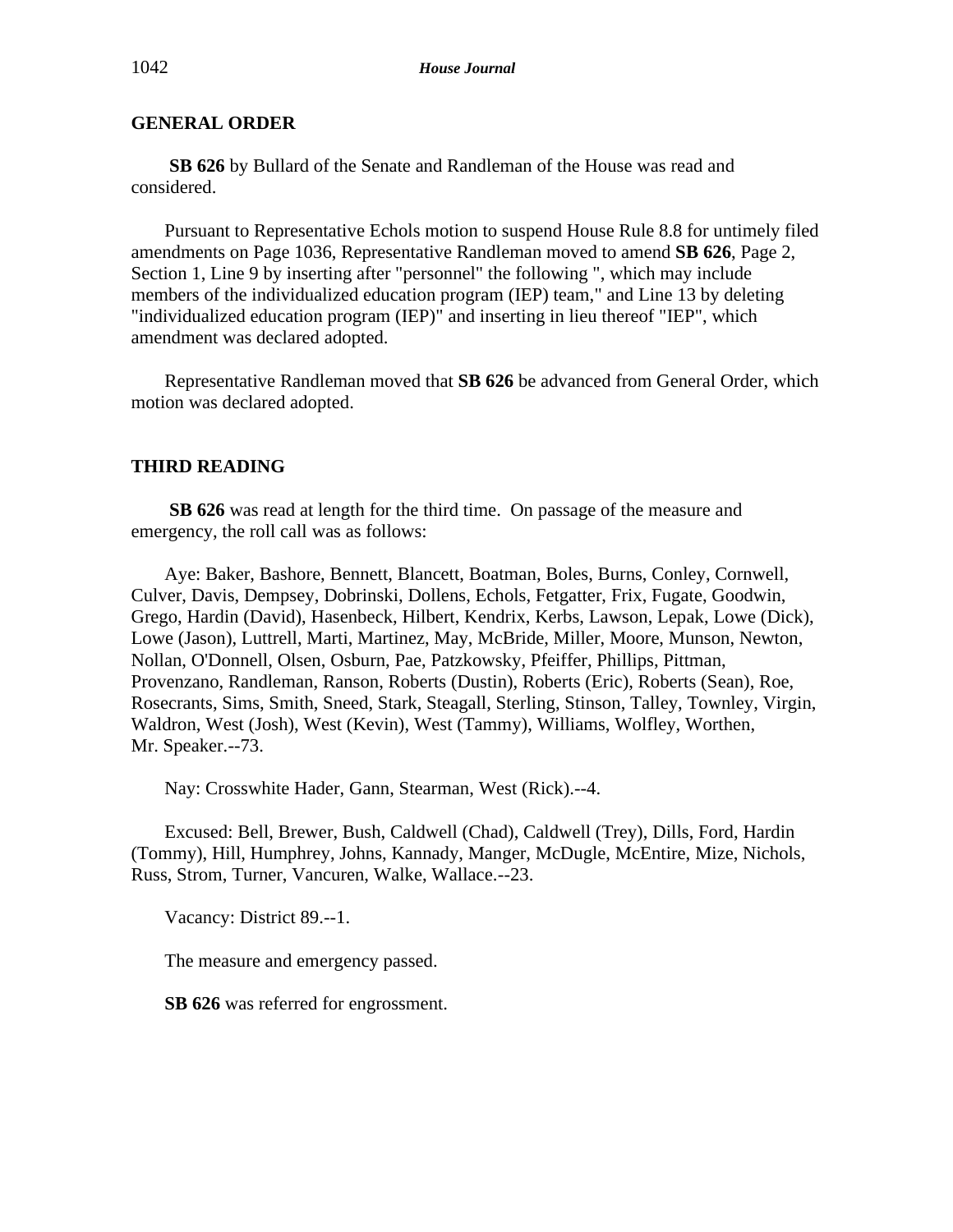**SB 1822** by Floyd et al. of the Senate and Munson et al. of the House was read and considered.

Representative Munson moved that **SB 1822** be advanced from General Order, which motion was declared adopted.

### **THIRD READING**

**SB 1822** was read at length for the third time. On passage of the measure, the roll call was as follows:

Aye: Baker, Bennett, Blancett, Boatman, Boles, Burns, Crosswhite Hader, Davis, Dempsey, Dollens, Echols, Fetgatter, Fugate, Goodwin, Hasenbeck, Hilbert, Kerbs, Lawson, Lowe (Dick), Lowe (Jason), Luttrell, Marti, McBride, Miller, Munson, Nichols, Nollan, Osburn, Pae, Pfeiffer, Phillips, Pittman, Provenzano, Ranson, Roberts (Dustin), Roe, Rosecrants, Stark, Sterling, Stinson, Talley, Townley, Turner, Virgin, Waldron, West (Tammy), Mr. Speaker.--47.

Nay: Bashore, Conley, Cornwell, Culver, Ford, Frix, Gann, Grego, Hardin (David), Hardin (Tommy), Humphrey, Kendrix, Lepak, Martinez, May, Moore, O'Donnell, Olsen, Randleman, Roberts (Eric), Roberts (Sean), Sims, Smith, Sneed, Steagall, Stearman, West (Josh), West (Kevin), West (Rick), Williams, Wolfley, Worthen.--32.

Excused: Bell, Brewer, Bush, Caldwell (Chad), Caldwell (Trey), Dills, Dobrinski, Hill, Johns, Kannady, Manger, McDugle, McEntire, Mize, Newton, Patzkowsky, Russ, Strom, Vancuren, Walke, Wallace.--21.

Vacancy: District 89.--1.

The measure failed.

#### **MOTION**

The Presiding Officer moved to recall **SB 1733** from Engrossing and Enrolling, which was the order.

The Presiding Officer moved to rescind the vote on Third Reading, which was the order.

The Presiding Officer moved to rescind advancement from General Order, which was the order.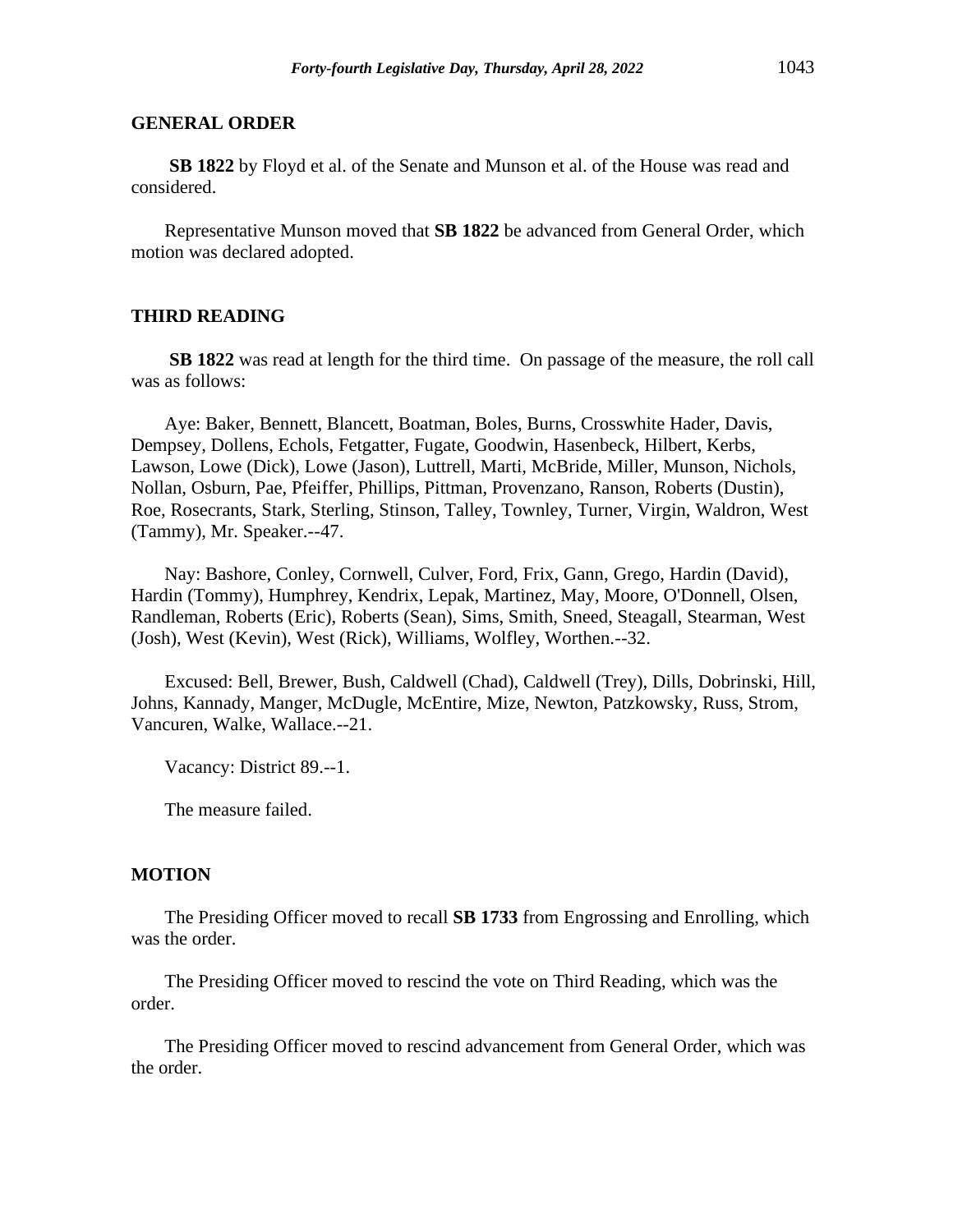**SB 1733** by Treat et al. of the Senate and McCall et al. of the House was read and called up for further consideration.

The Presiding Officer moved to rescind adoption of the floor substitute, which was the order.

Representative Osburn moved to strike the title and enacting clause, which was the order.

Representative Echols moved adoption of the floor substitute, as amended, which was the order.

Representative Echols moved to advance **SB 1733** from General Order, which was the order.

# **THIRD READING**

**SB 1733** was read at length for the third time. On passage of the measure, the roll call was as follows:

Aye: Baker, Bashore, Boatman, Boles, Burns, Cornwell, Crosswhite Hader, Culver, Davis, Dempsey, Echols, Fetgatter, Ford, Frix, Grego, Hasenbeck, Hilbert, Kendrix, Kerbs, Lawson, Lepak, Lowe (Dick), Luttrell, Marti, Martinez, May, McBride, Miller, Moore, Nollan, O'Donnell, Osburn, Pae, Pfeiffer, Phillips, Randleman, Roberts (Dustin), Roberts (Eric), Roberts (Sean), Roe, Sims, Smith, Sneed, Stark, Steagall, Sterling, Stinson, Talley, Townley, West (Josh), West (Kevin), West (Tammy), Williams, Wolfley, Worthen, Mr. Speaker.--56.

Nay: Bennett, Dollens, Fugate, Gann, Goodwin, Hardin (David), Humphrey, Munson, Nichols, Olsen, Pittman, Provenzano, Ranson, Rosecrants, Stearman, Turner, Virgin, Waldron, West (Rick).--19.

Excused: Bell, Blancett, Brewer, Bush, Caldwell (Chad), Caldwell (Trey), Conley, Dills, Dobrinski, Hardin (Tommy), Hill, Johns, Kannady, Lowe (Jason), Manger, McDugle, McEntire, Mize, Newton, Patzkowsky, Russ, Strom, Vancuren, Walke, Wallace.--25.

Vacancy: District 89.--1.

The measure passed.

**SB 1733** was referred for engrossment.